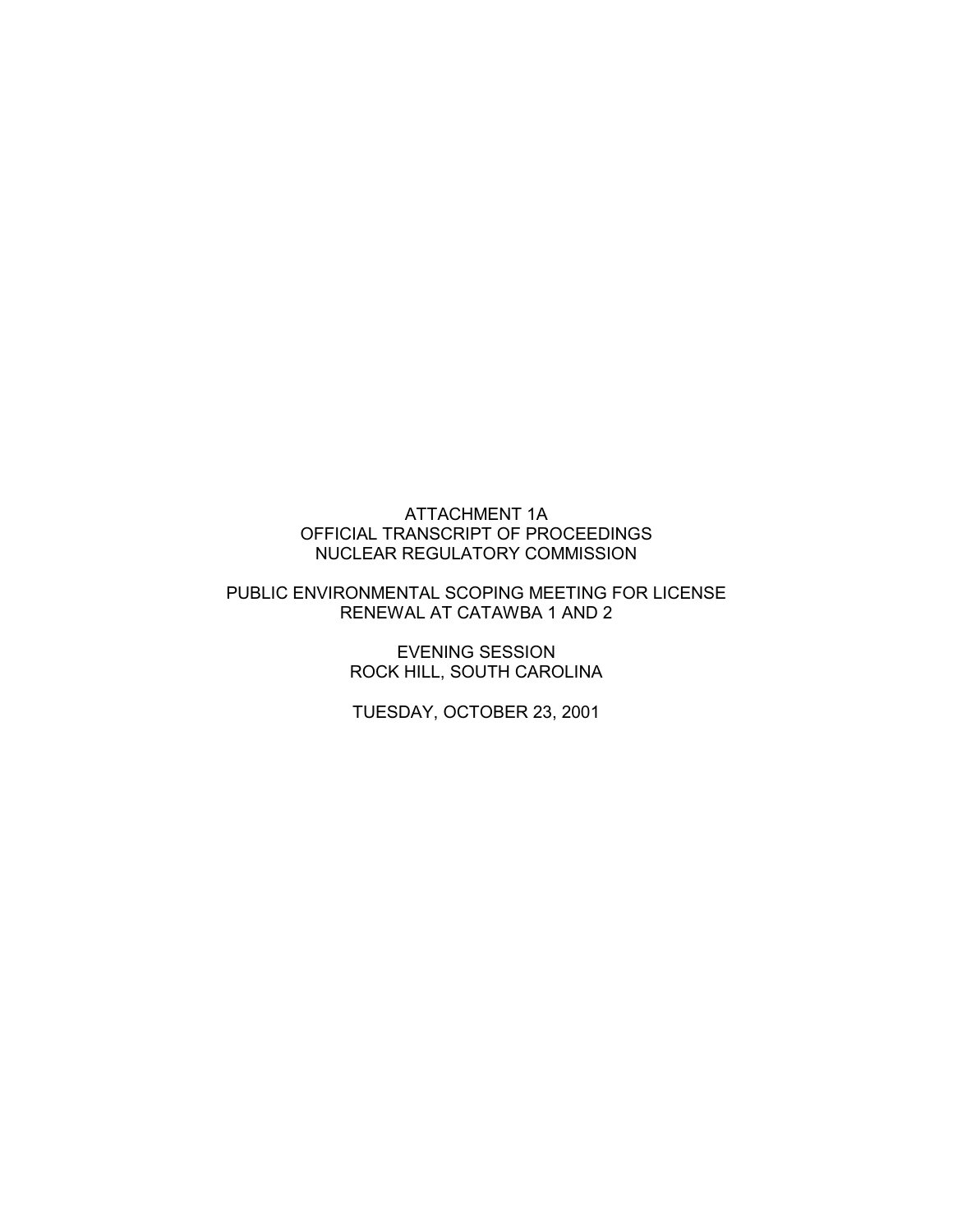## **Official Transcript of Proceedings**

## **NUCLEAR REGULATORY COMMISSION**

| Title:    | <b>Public Environmental Scoping Meeting for</b><br>License Renewal at Catawba 1 and 2<br><b>Evening Session</b> |
|-----------|-----------------------------------------------------------------------------------------------------------------|
|           | Docket Number: 50-513 and 50-414                                                                                |
| Location: | Rock Hill, South Carolina                                                                                       |
| Date:     | Tuesday, October 23, 2001                                                                                       |

Work Order No.: NRC-061 Pages 1-61

**NEAL R. GROSS AND CO., INC. Court Reporters and Transcribers 1323 Rhode Island Avenue, N.W. Washington, D.C. 20005 (202) 234-4433**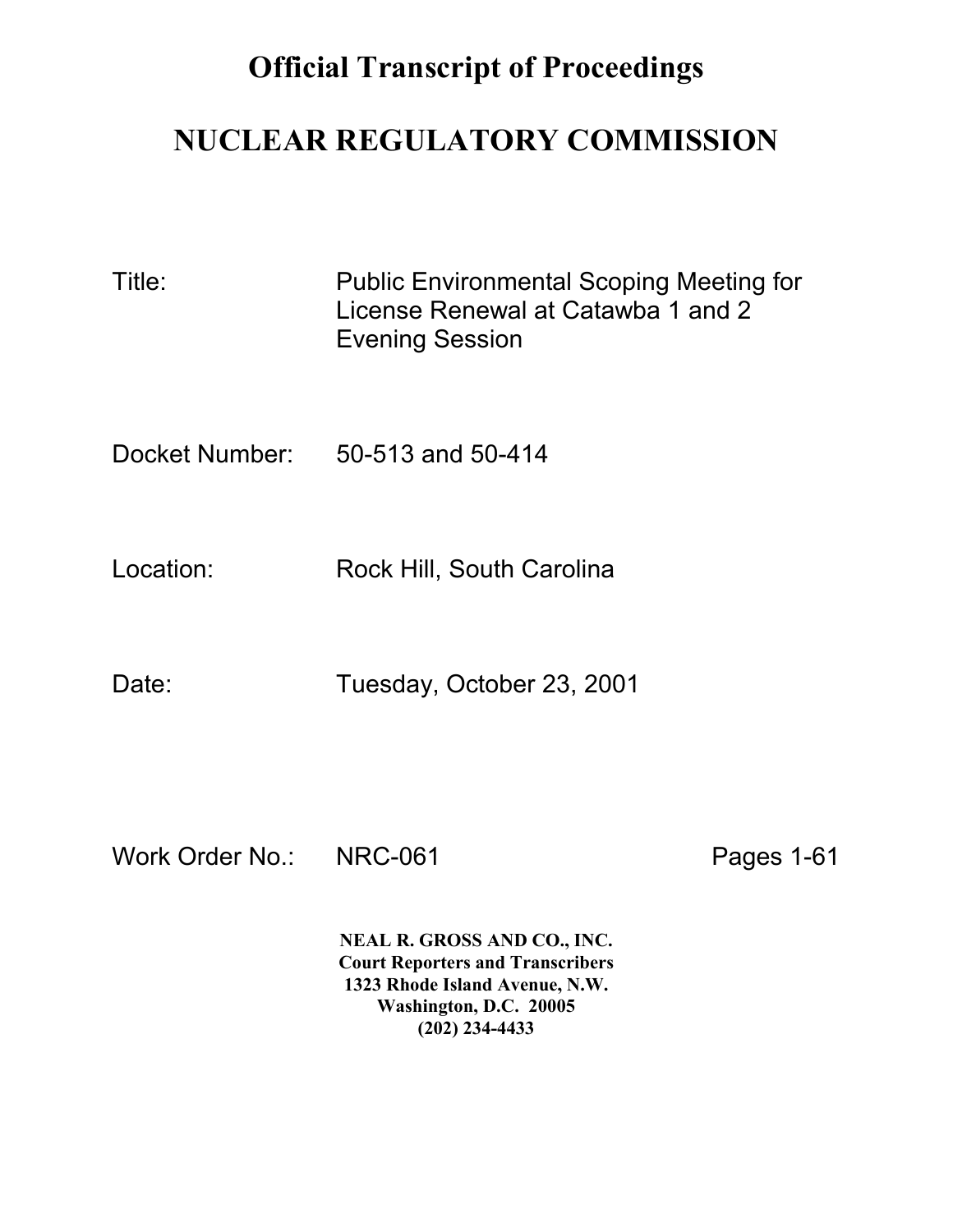|    | $\mathbf 1$                                                          |
|----|----------------------------------------------------------------------|
| 1  | UNITED STATES OF AMERICA                                             |
| 2  | NUCLEAR REGULATORY COMMISSION                                        |
| 3  | + + + + +                                                            |
| 4  | PUBLIC ENVIRONMENTAL SCOPING MEETING FOR                             |
| 5  | LICENSE RENEWAL AT CATAWBA 1 AND 2                                   |
| 6  | DOCKET NUMBERS 50-513 AND 50-414                                     |
| 7  | + + + + +                                                            |
| 8  | TUESDAY,                                                             |
| 9  | <b>OCTOBER 23, 2001</b>                                              |
| 10 | $+ + + + +$                                                          |
| 11 | ROCK HILL, SOUTH CAROLINA                                            |
| 12 | + + + + +                                                            |
| 13 | The Public Meeting was held at 7:30 p.m. at Rock Hill City Hall, 155 |
| 14 | Johnston Street, Mr. Chip Cameron of the NRC, facilitating.          |
| 15 | PRESENT:                                                             |
| 16 | <b>CHIP CAMERON</b>                                                  |
| 17 | <b>RANI FRANOVICH</b>                                                |
| 18 | <b>JIM WILSON</b>                                                    |
| 19 | <b>MIKE CHANNELL</b>                                                 |
| 20 | <b>GARY PETERSON</b>                                                 |
| 21 | <b>MARGO ROTT</b>                                                    |
| 22 | ANGELA VINEY                                                         |
| 23 | <b>GREGG JACOY</b>                                                   |
| 24 | <b>JANET ZELLER</b>                                                  |
| 25 | <b>LEWIS PALTRIE</b>                                                 |
|    |                                                                      |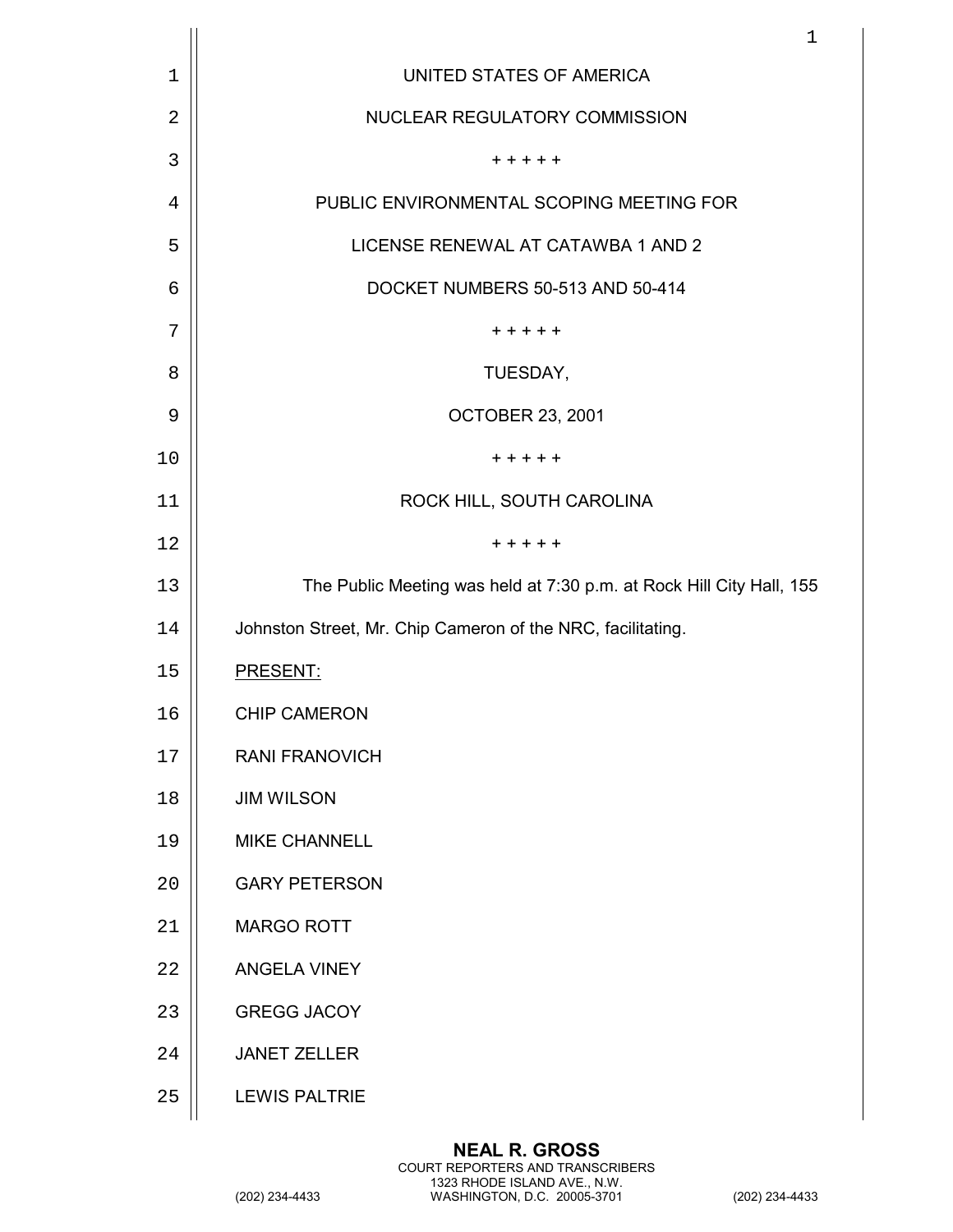| $\mathbf 1$    | PRESENT: (cont)      |
|----------------|----------------------|
| $\overline{2}$ | <b>MARY OLSON</b>    |
| 3              | LOU ZELLER           |
| $\overline{4}$ | <b>GLENN CARROLL</b> |
| 5              | <b>DON MONIAK</b>    |
| 6              | EDMUND FITZGERALD    |
| 7              | <b>TREY EUBANKS</b>  |
| 8              |                      |
| 9              |                      |
| $10$           |                      |
| 11             |                      |
| 12             |                      |
| 13             |                      |
|                |                      |
|                |                      |
|                |                      |
|                |                      |
|                |                      |
|                |                      |
|                |                      |
|                |                      |
|                |                      |
|                |                      |
|                |                      |
|                |                      |
|                | <b>NEAL R. GROSS</b> |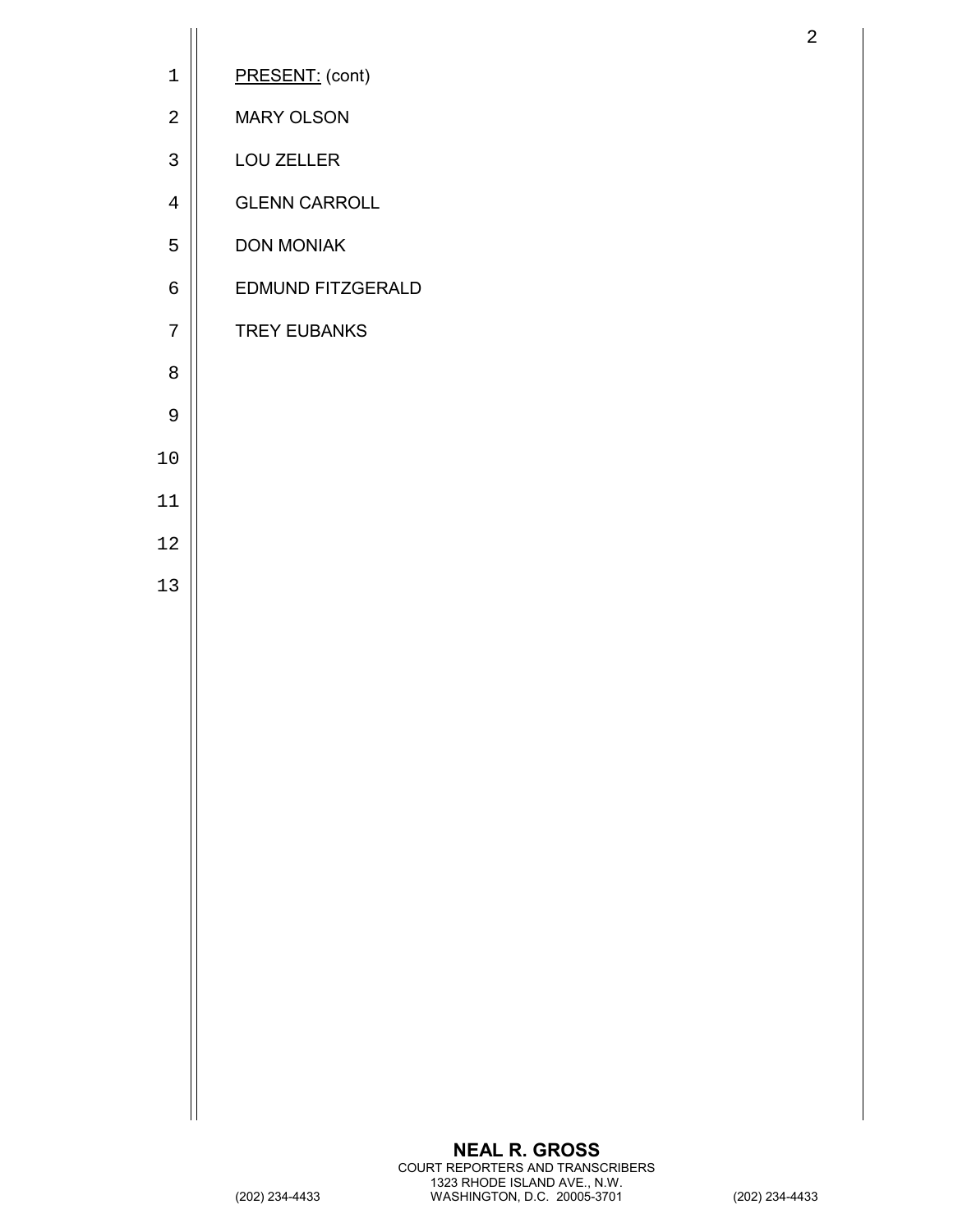|    | 3                                                                              |
|----|--------------------------------------------------------------------------------|
| 1  | P-R-O-C-E-E-D-I-N-G-S                                                          |
| 2  | (7:30 p.m.)                                                                    |
| 3  | MR. CAMERON: Good evening, everybody. Welcome --                               |
| 4  | tonight, welcome to the NRC's environmental scoping meeting on the             |
| 5  | environmental impact statement on Duke Power -- Duke Energy Corporation's      |
| 6  | application to renew the operating licenses for the Catawba Nuclear Stations.  |
| 7  | My name is Chip Cameron. I'm Special Counsel for Public                        |
| 8  | Liaison at the Nuclear Regulatory Commission, and it's my pleasure to serve    |
| 9  | as your facilitator for tonight's meeting.                                     |
| 10 | I wanted to cover three things with you before we get started:                 |
| 11 | One, the objectives for the meeting, two, the format and ground rules for      |
| 12 | tonight's meeting, and, three, I just wanted to briefly go over the agenda, so |
| 13 | you know what to expect tonight.                                               |
| 14 | In terms of objectives, the first objective is for the Nuclear                 |
| 15 | Regulatory Commission, the NRC, to explain to you what the process of license  |
| 16 | renewal is all about and, specifically, to talk about the environmental review |
| 17 | that's done by the NRC in connection with deciding whether an application for  |
| 18 | license renewal should be granted or denied.                                   |
| 19 | Scoping is a term that's used in connection with the                           |
| 20 | preparation of an environmental impact statement by a federal agency. And      |
| 21 | as you probably know, an environmental impact statement, usually called an     |
| 22 | EIS, is a document that assists the agency, in this case, the NRC, in making   |
| 23 | a decision on a particular action, in this case, the application to extend the |
| 24 | licenses for the Catawba Nuclear Stations.                                     |
| 25 | Now, scoping helps the NRC to identify what information they                   |

**NEAL R. GROSS** COURT REPORTERS AND TRANSCRIBERS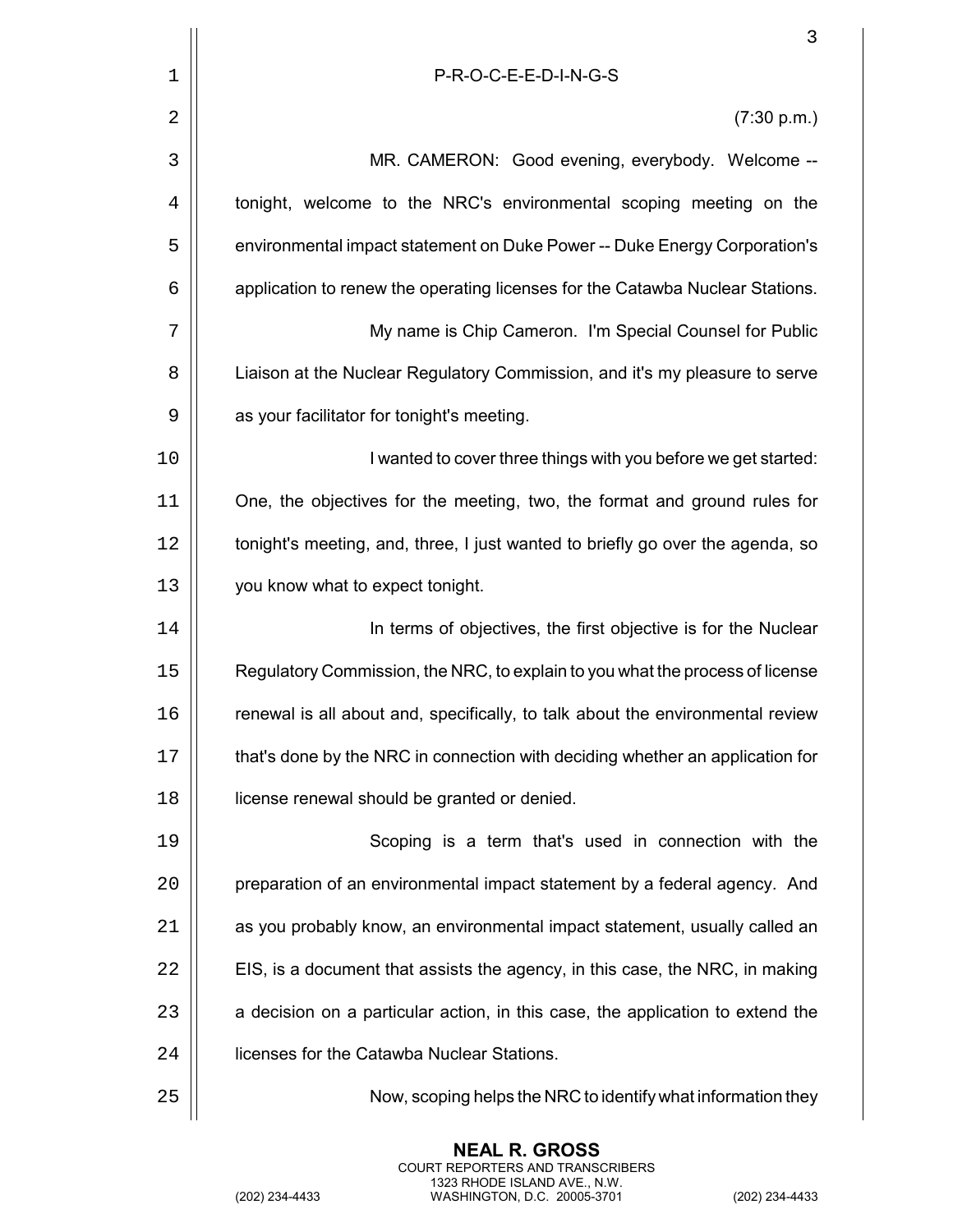$1$   $\parallel$  should look at in the environmental impact statement, what types of potential 2 | environmental impacts might there be from the renewal of the license 3  $\vert$  application - what types of alternatives to the renewal of the license application 4 | should be looked at.

5 And this brings us to the second objective of tonight's 6 meeting, the most important objective, which is to listen to any comments, 7  $\vert\vert$  suggestions, recommendations that all of you in the public may have on what 8 | should be within the scope of the environmental impact statement. What types 9 | of information, what types of impact should be looked at?

 The NRC is taking written comments on these issues, and the NRC staff will be explaining to you in a minute how those written comments 12 | should be submitted. But we wanted to be with you tonight personally to talk with you. And there may be some things that you hear tonight from others in  $\parallel$  the audience, from the NRC speakers that will help you to prepare any written  $\vert\vert$  comments that you might want to submit. But your comments tonight will carry 16 | just as much weight as any written comments that we have.

17 || **The format for the meeting tonight, we're going to do two** 18 **Solut** segments, one being short presentations by the NRC staff on various aspects 19  $\parallel$  of the license renewal process, and then we're going to have a question and 20 | answer session after each of those presentations. We want to make sure that 21 | vou understand the background, the process that the NRC uses before we go 22  $\vert$  on to the second segment of tonight's meeting, which is to hear from any of you 23 | who wish to make a more formal statement to the NRC to give information that  $24$   $\parallel$  should be considered during the preparation of the environmental impact  $25$   $\parallel$  statement process. And we do have a sign-up sheet or rather sign-up cards

> **NEAL R. GROSS** COURT REPORTERS AND TRANSCRIBERS 1323 RHODE ISLAND AVE., N.W.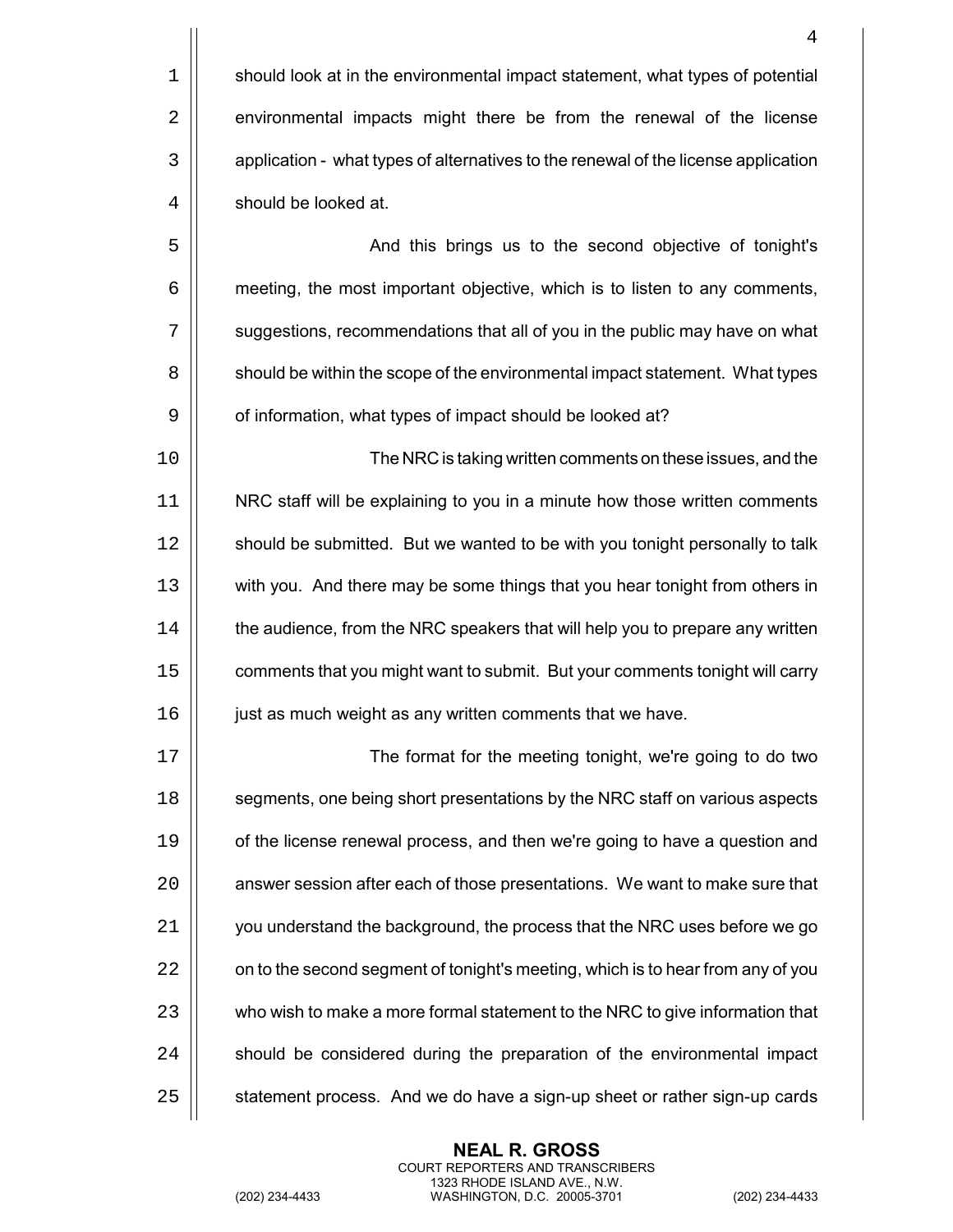|    | 5                                                                                   |
|----|-------------------------------------------------------------------------------------|
| 1  | out there. I believe that many of you have taken advantage of that to sign up       |
| 2  | to speak tonight. And we're looking forward to hearing from you tonight.            |
| 3  | In terms of ground rules, they're very simple. We want to                           |
| 4  | make sure that everybody who wants to talk tonight has an opportunity to talk.      |
| 5  | So to make sure that we can do that, I'm asking everyone to be concise in their     |
| 6  | formal statements, and we have a five-minute guideline for your statements          |
| 7  | tonight. And I would just ask you to try to follow that, if you could.              |
| 8  | When you come up to -- if you have a question during the                            |
| 9  | question and answer, I'll bring you this talking stick out, and just please tell us |
| 10 | your name and your affiliation, if appropriate. We are taking a video/audio tape    |
| 11 | of tonight's session so that we want to get you on the record. And I would also     |
| 12 | ask that only one person speak at a time so that we can not only get a clean        |
| 13 | audio/video tape, but also that we can give everyone the courtesy of our full       |
| 14 | attention tonight, whomever has the floor at the moment.                            |
| 15 | The agenda, we're going to start with Rani Franovich who is                         |
| 16 | right here, and Rani is the Project Manager on the safety aspects of the            |
| 17 | Catawba license renewal applications. And Rani is going to be telling us --         |
| 18 | giving us an overview of the whole license renewal process. And you'll see that     |
| 19 | there is a safety evaluation that the NRC performs, looking at safety issues        |
| 20 | related to the Catawba Station. There is environmental aspects, and that's          |
| 21 | what the main subject of the meeting is tonight. This is a scoping meeting on       |
| 22 | the preparation of the environmental impact statement.                              |
| 23 | And then there will be inspection findings. All of these will be                    |
| 24 | factored into a decision by Rani and her branch chief who is here, Chris            |
| 25 | Grimes, Chief of the License Renewal and Standardization Branch. They look          |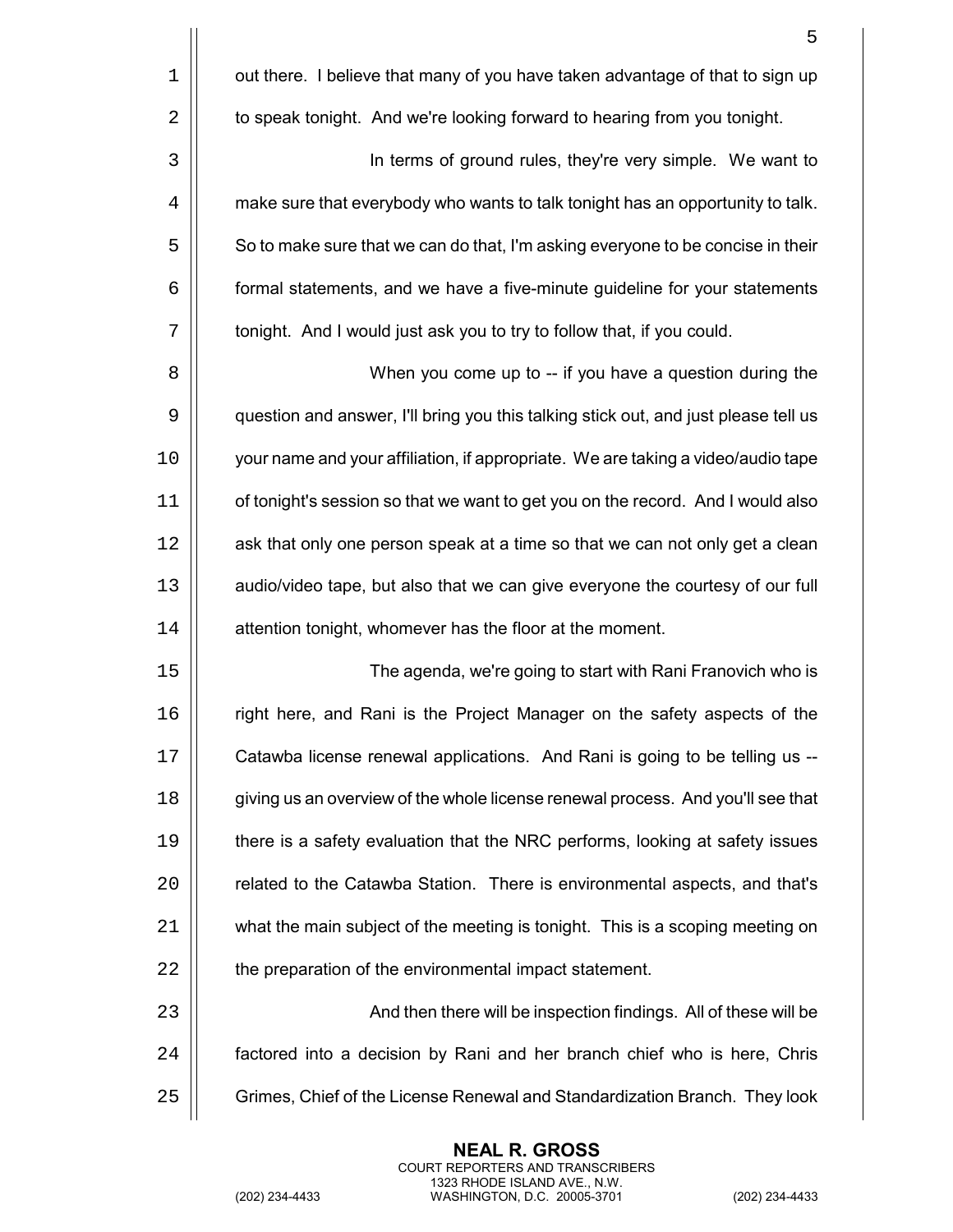|    | 6                                                                             |
|----|-------------------------------------------------------------------------------|
| 1  | at all that information and they make a recommendation to the Commission on   |
| 2  | whether the license application should be granted or denied. And then the     |
| 3  | Commission makes a decision on that.                                          |
| 4  | And Rani's going to give us that overview. And then we're                     |
| 5  | going to go to Jim Wilson, who's right here. He's the Environmental Project   |
| 6  | Manager for the license renewal application at Catawba. And Jim is            |
| 7  | responsible for shepherding the preparation of the environmental impact       |
| 8  | statement through, and you're going to be hearing about the environmental     |
| 9  | process from Jim.                                                             |
| 10 | And I should just tell you a little bit about Rani and Jim in                 |
| 11 | terms of their background. Rani has a background in human factors             |
| 12 | engineering, a bachelor's degree in psychology and a master's degree in       |
| 13 | industrial systems engineering. And she knows the Catawba Plant well,         |
| 14 | because she was an inspector there for six years. And she's been with the     |
| 15 | NRC for approximately ten years.                                              |
| 16 | Jim Wilson has been with the NRC for about 25 years. He                       |
| 17 | has a background in environmental sciences, as you could imagine. He has      |
| 18 | a bachelor's in biology, he has a master's degree in zoology. He also has     |
| 19 | patriotic shoes on that you --                                                |
| 20 | (Laughter.)                                                                   |
| 21 | -- might have noticed tonight. But I just want to thank you for               |
| 22 | the NRC for all coming out to be with us tonight. This is a very important    |
| 23 | decision that the NRC has to make, and it takes it seriously, and its looking |
| 24 | forward to getting some information from all of you tonight to help the NRC   |
| 25 | make that decision.                                                           |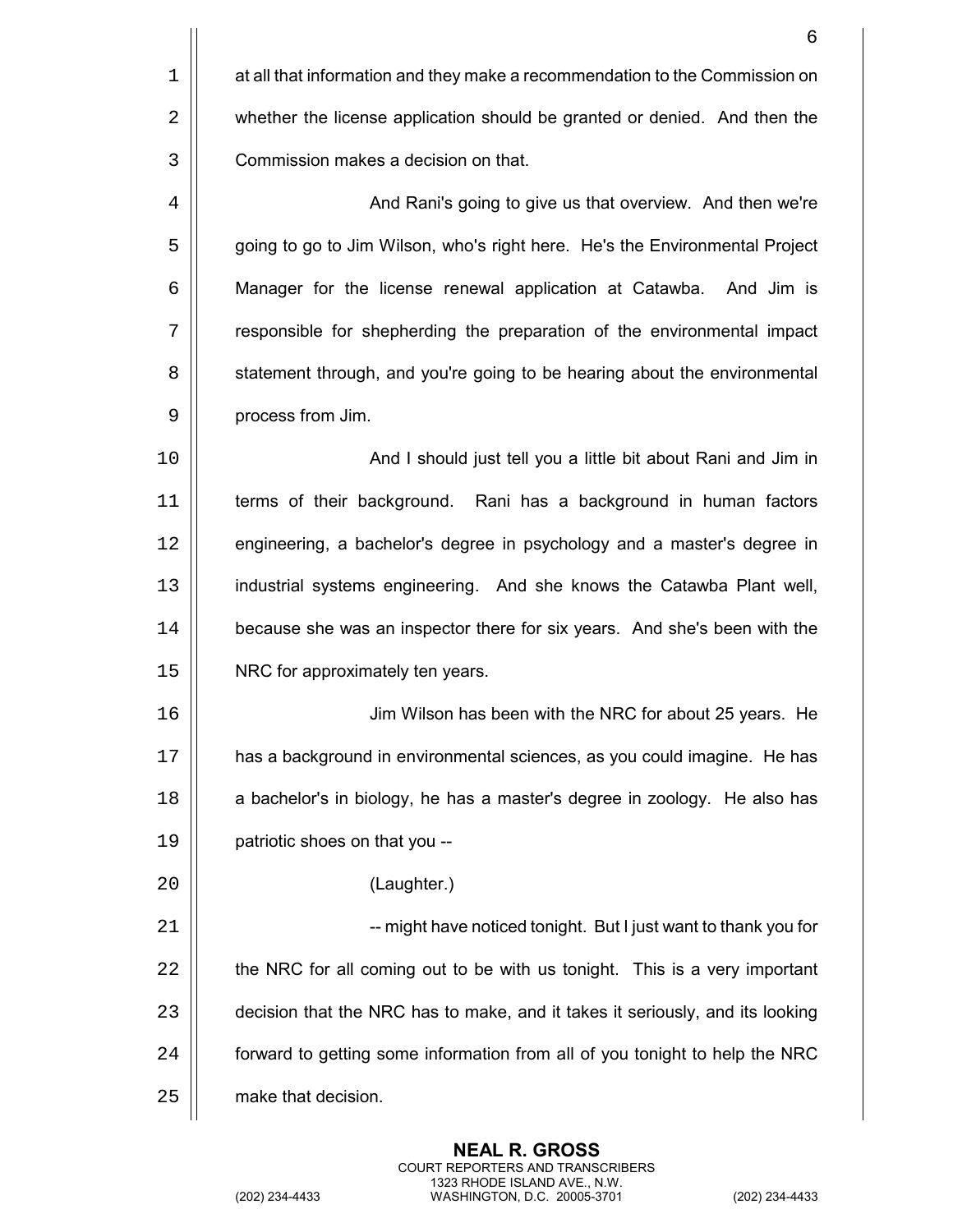7

 MS. FRANOVICH: Thank you, Chip. Good evening. As 4 | Chip indicated, I'm Rani Franovich. I'm the Project Manager for the safety **Fig. 2.** Feview of the application for license renewal for the Catawba Nuclear Station, **1** as well as the McGuire Nuclear Station.

7 || Before I talk about the license renewal process, I'd like to 8 | spend a few minutes talking to you about the NRC, the Nuclear Regulatory 9 | Commission, what we do, what our mission is. The Atomic Act of 1954 10 authorizes the NRC to regulate the civilian use of nuclear materials. The 11 NRC's mission is threefold: To ensure adequate protection of public health and 12 | safety, to protect the environment and to provide for the common defense and 13 | security. The NRC consists of five commissioners, one of whom is the NRC's 14 | Chairman, and the staff.

15 | Consequent The regulations enforced by the NRC are issued under Title 10 of the Code of Federal Regulations, commonly called 10 CFR in the nuclear 17 | industry. The Atomic Energy Act provides for a 40-year license term for power **Fig.** reactors, but it also allows for license renewal. The 40-year term is based primarily on economic and anti-trust considerations, rather than safety limitations.

21 Major components were initially expected to last 40 years, for 22 | the life of the plant. However, operating experience has demonstrated that 23 | some major components do not realistically last for that long. An example of  $24$   $\parallel$  that is steam generators. For that reason, a number of utilities have replaced 25 | major components, such as steam generators. Because components and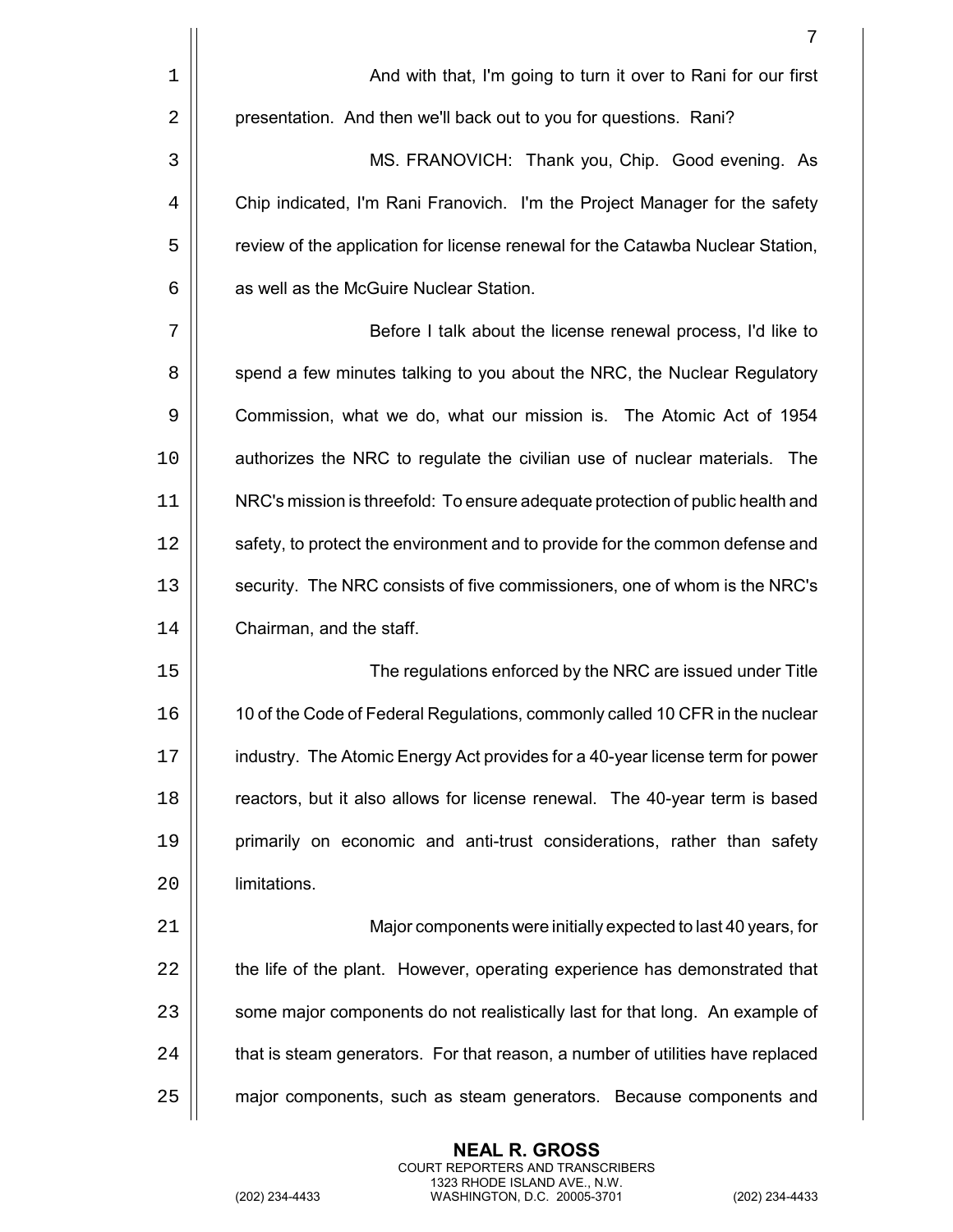|             | 8                                                                                |
|-------------|----------------------------------------------------------------------------------|
| $\mathbf 1$ | structures can be replaced or reconditioned, plant life is really determined     |
| 2           | primarily by economic factors.                                                   |
| 3           | Applications for license renewal are submitted years in                          |
| 4           | advance for several reasons. If a utility decides to replace a nuclear power     |
| 5           | plant, it could take up to ten years to plan and construct new generating        |
| 6           | capacity to replace that nuclear power plant. In addition, decisions to replace  |
| 7           | or recondition major components can involve significant capital investment. As   |
| 8           | such, these decisions involve financial planning many years in advance of the    |
| 9           | extended period of operation.                                                    |
| 10          | Duke Energy Corporation has applied for license renewal                          |
| 11          | under 10 CFR Part 54 and requests authorization to operate the Catawba           |
| 12          | Nuclear Units for up to an additional 19 years. The current operating licenses   |
| 13          | for Catawba Units 1 and 2 will expire in 2024 and 2026, respectively. Next       |
| 14          | slide, please.                                                                   |
| 15          | Now, I'm going to talk about license renewal, which is defined                   |
| 16          | in 10 CFR Part 54, or the License Renewal Rule. That License Renewal Rule        |
| 17          | defines the regulatory process by which a nuclear utility, such as Duke Energy   |
| 18          | Corporation, applies for a renewed operating license. 10 CFR Part 54             |
| 19          | incorporates 10 CFR Part 51 by reference. 10 CFR Part 51 provides for the        |
| 20          | preparation of an environmental impact statement, or EIS. The license renewal    |
| 21          | process defined in 10 CFR Part 54 is very similar to the original licensing      |
| 22          | process in that it involves a safety review, an environmental impact evaluation, |
| 23          | plant inspections, and review by the Advisory Committee on Reactor               |
| 24          | Safeguards, or the ACRS.                                                         |
| 25          | The ACRS is a group of scientists and nuclear industry                           |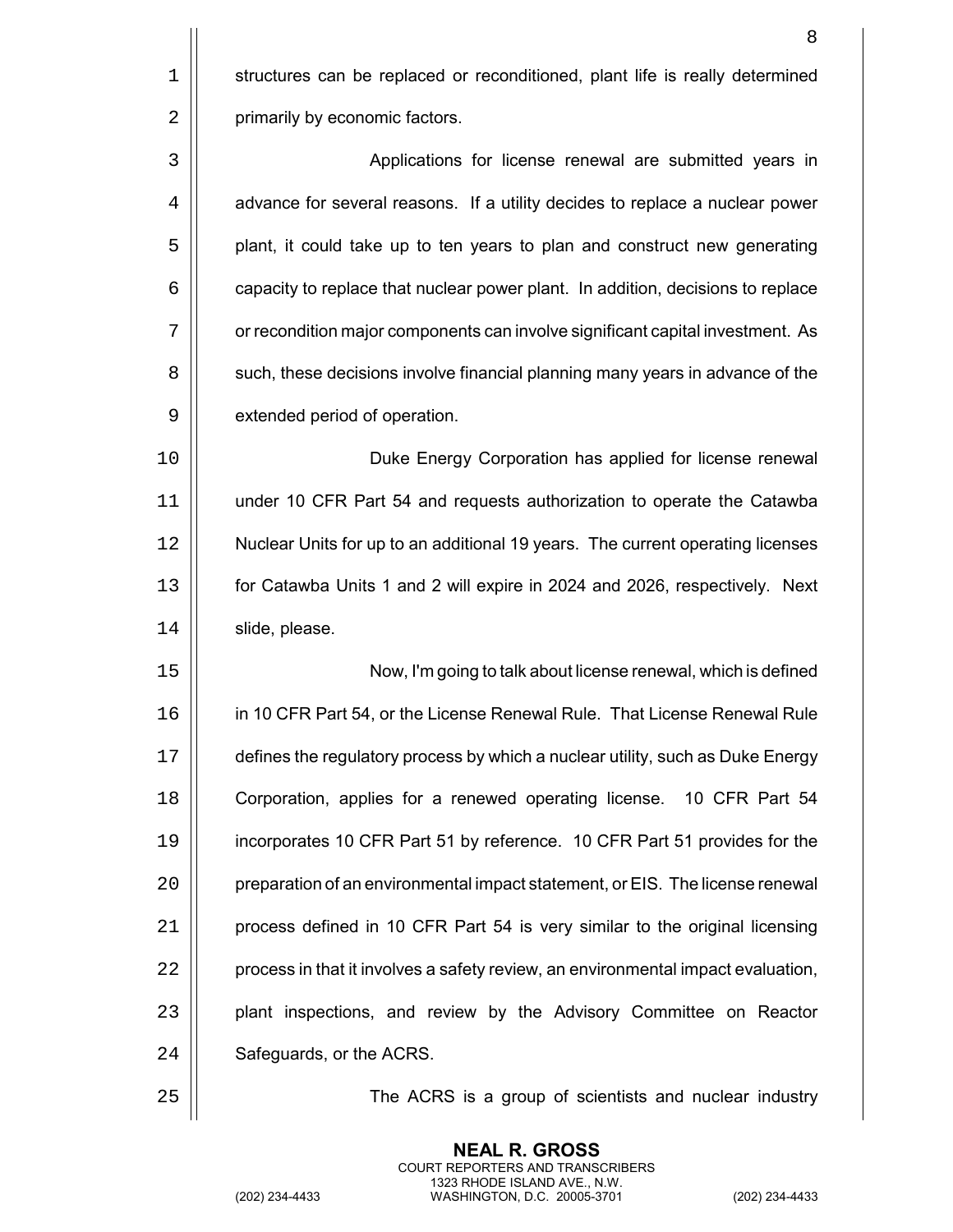5 I'm going to stand aside so I can point to this graphic. This  $6$   $\vert$  slide illustrates two parallel processes: the safety review process and the 7 environmental review process. These processes are used to evaluate two 8  $\vert\vert$  separate things. The safety review involves the staff's review of the technical 9 information in the license renewal application. That's this process here. The 10 | staff assesses how the applicant proposes to monitor or manage aging of 11 | certain components that are within the scope of license renewal. The staff's 12 | review is documented in the safety evaluation report, that's here, and the safety 13 | evaluation report is provided to the ACRS for review. An ACRS report on their 14 | review of the staff's evaluation is prepared, and that's reflected here.

 The safety review process also involves two to three inspections, right here. These inspections are documented in NRC inspection 17 | reports and are considered with the safety evaluation report and the ACRS **Fig.** report in the NRC's decision to renew a nuclear unit's operating license.

 If there is a petition to intervene, if sufficient standing can be  $\vert$  demonstrated, and if an aspect within the scope of license renewal has been | identified, then hearings may also be involved in the process. Here. These  $\parallel$  hearings will play an important role in the NRC's decision as to whether or not 23 | an application for renewal will result in a renewed operating license. 24 |  $\vert$  **At the bottom of the slide is the other parallel process for the** 

 $25$   $\parallel$  environmental review, here, which involves scoping activities, the preparation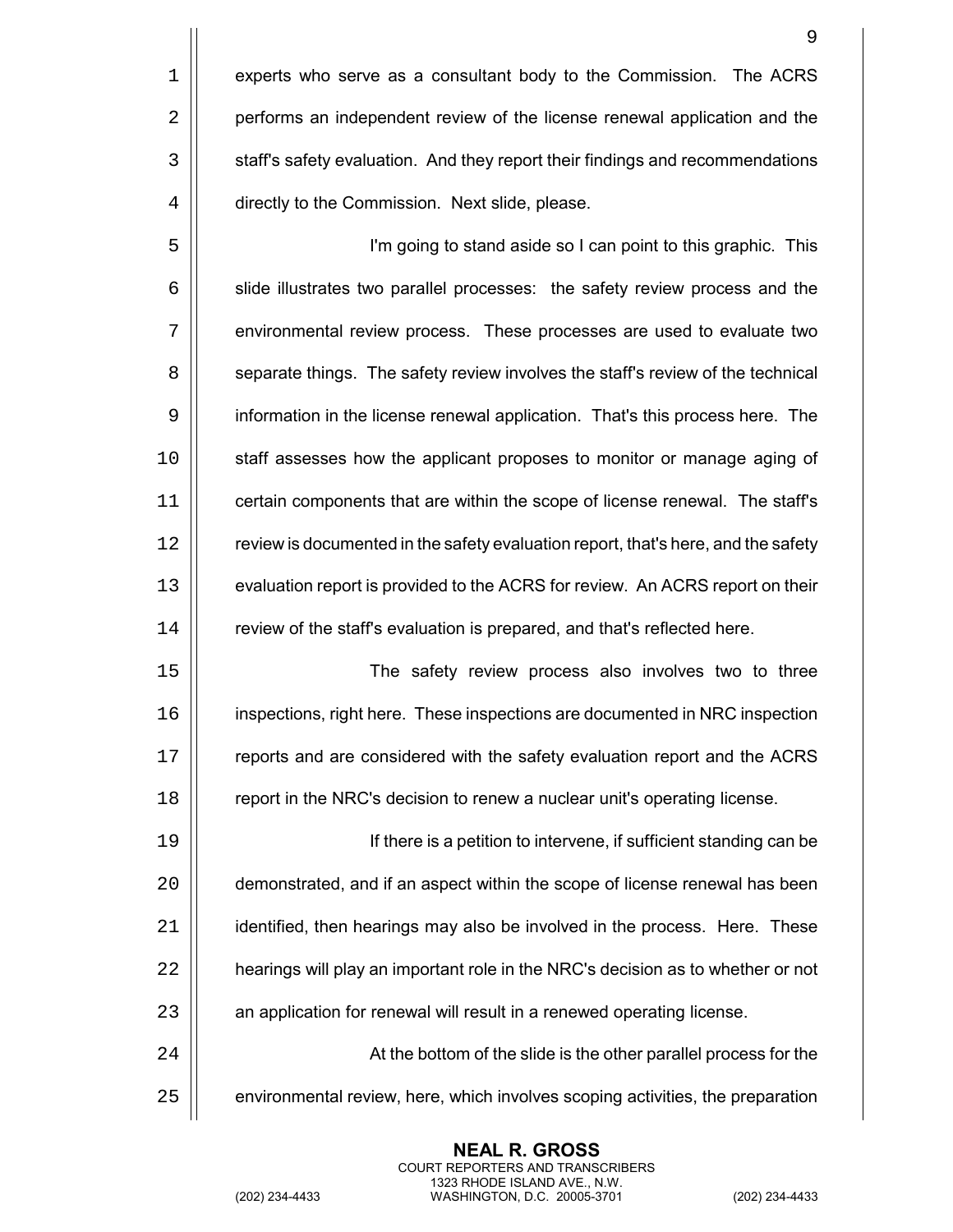|    | 10                                                                             |
|----|--------------------------------------------------------------------------------|
| 1  | of a draft supplement to the generic environmental impact statement,           |
| 2  | solicitation of public comments on the draft supplement and then the issuance  |
| 3  | of a final supplement to the generic environmental impact statement. This      |
| 4  | document also factors into the Agency's decision on the application.           |
| 5  | During the safety review, the staff assesses the effectiveness                 |
| 6  | of existing or proposed inspection and maintenance activities to manage aging  |
| 7  | effects applicable to a defined scope of passive structures and components.    |
| 8  | Part 54 requires the application to also include an evaluation of time-limited |
| 9  | aging analyses, which are those design analyses that specifically include      |
| 10 | assumptions about plant life, which is usually about 40 years.                 |
| 11 | Current regulations are adequate for addressing active                         |
| 12 | components, such as pumps and valves, which are continuously challenged to     |
| 13 | reveal failures and degradation such that corrective actions can be taken to   |
| 14 | address those. Current regulations also exist to address other aspects of the  |
| 15 | original license, such as security and emergency plans. And these current      |
| 16 | regulations will also apply during the extended period of operation.           |
| 17 | In August, the NRC issued a Federal Register notice to                         |
| 18 | announce its acceptance of the Duke Energy application for renewal of the      |
| 19 | operating licenses for Catawba and McGuire. The notice also announced the      |
| 20 | opportunity for public participation in the process. The NRC has received two  |
| 21 | petitions to intervene, one from the Nuclear Information and Resource Service  |
| 22 | and the other from the Blue Ridge Environmental Defense League.                |
| 23 | An Atomic Safety Licensing Board has been established to                       |
| 24 | preside over the proceedings. In an order issued on October 4, the             |
| 25 | Commission directed the Board to decide within 90 days whether the two         |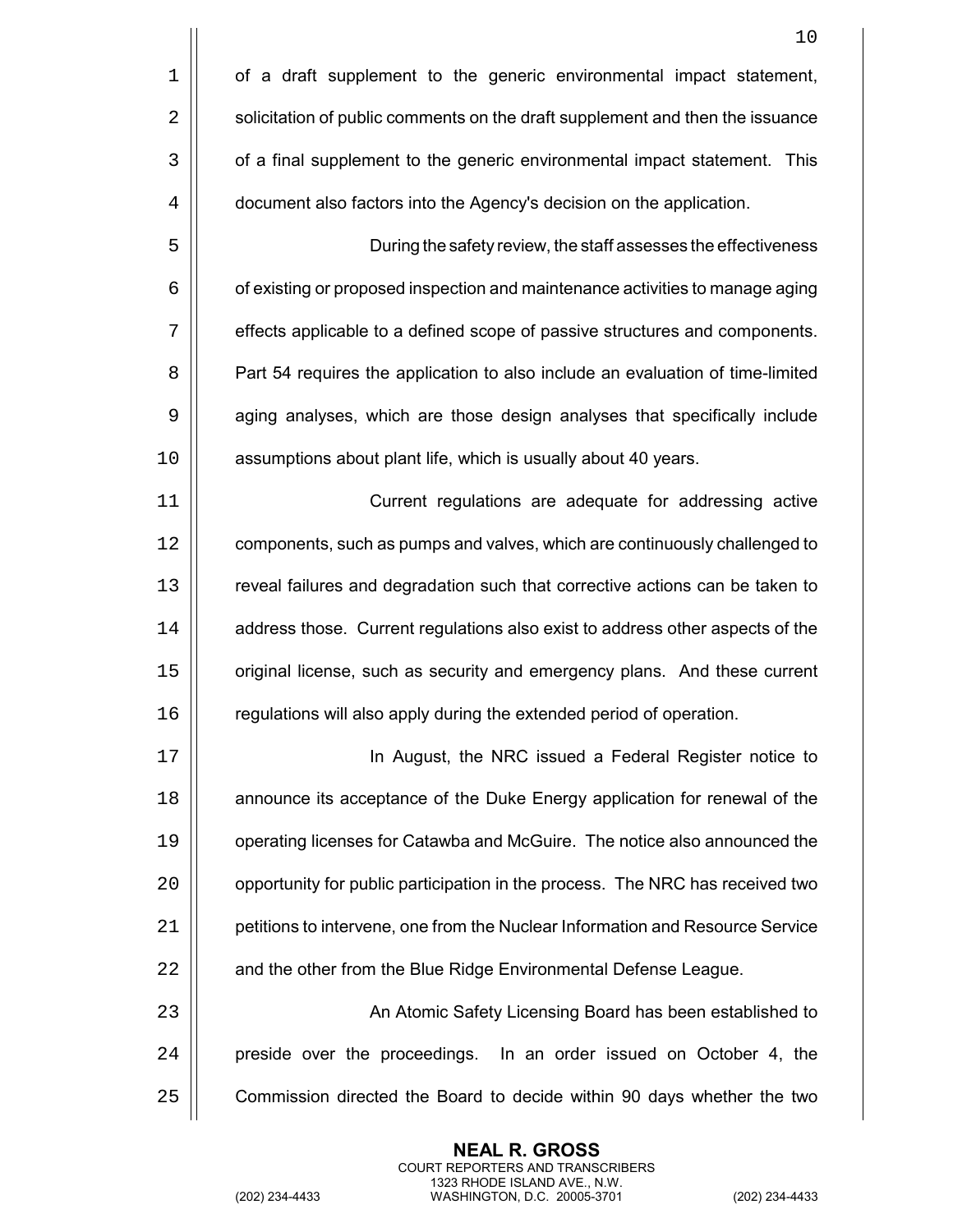|    | 11                                                                               |
|----|----------------------------------------------------------------------------------|
| 1  | petitions for hearing will be granted. If a hearing is granted, the Commission   |
| 2  | has ordered the Board to set a schedule for conducting the hearing with the      |
| 3  | goal to issue a Commission decision on the license renewal application in        |
| 4  | about 30 months.                                                                 |
| 5  | This concludes my summary of the license renewal process                         |
| 6  | and the staff's safety review. Before I pass the microphone to Jim Wilson, are   |
| 7  | there any questions that I can address?                                          |
| 8  | MR. CAMERON: Yes, sir. Let me bring this out to you, and                         |
| 9  | if you could just tell us your name, please.                                     |
| 10 | MR. JOCOY: I may not need it. My name is Gregg. I realize                        |
| 11 | this is a license renewal hearing. The question I have for you is has the        |
| 12 | Nuclear Regulatory Commission ever denied a license request to any utility for   |
| 13 | a nuclear power plant?                                                           |
| 14 | MS. FRANOVICH: Let me make sure I understand your                                |
| 15 | question. You want to know if the NRC has ever denied the issuance of a          |
| 16 | renewed operating license?                                                       |
| 17 | MR. JOCOY: No, ma'am. From the ground up. In other                               |
| 18 | words, has any utility ever come to the Nuclear Regulatory Commission and        |
| 19 | said, "We want to build a nuclear power plant here," and had the NRC say, "No,   |
| 20 | you can't."                                                                      |
| 21 | MS. FRANOVICH: To tell you the truth, I don't know the                           |
| 22 | answer to that.                                                                  |
| 23 | MR. JOCOY: Does anyone?                                                          |
| 24 | MR. CAMERON: Yes. We're going to try to find that answer                         |
| 25 | for you. I'm going to go to Chris Grimes on this one, who can explain -- I think |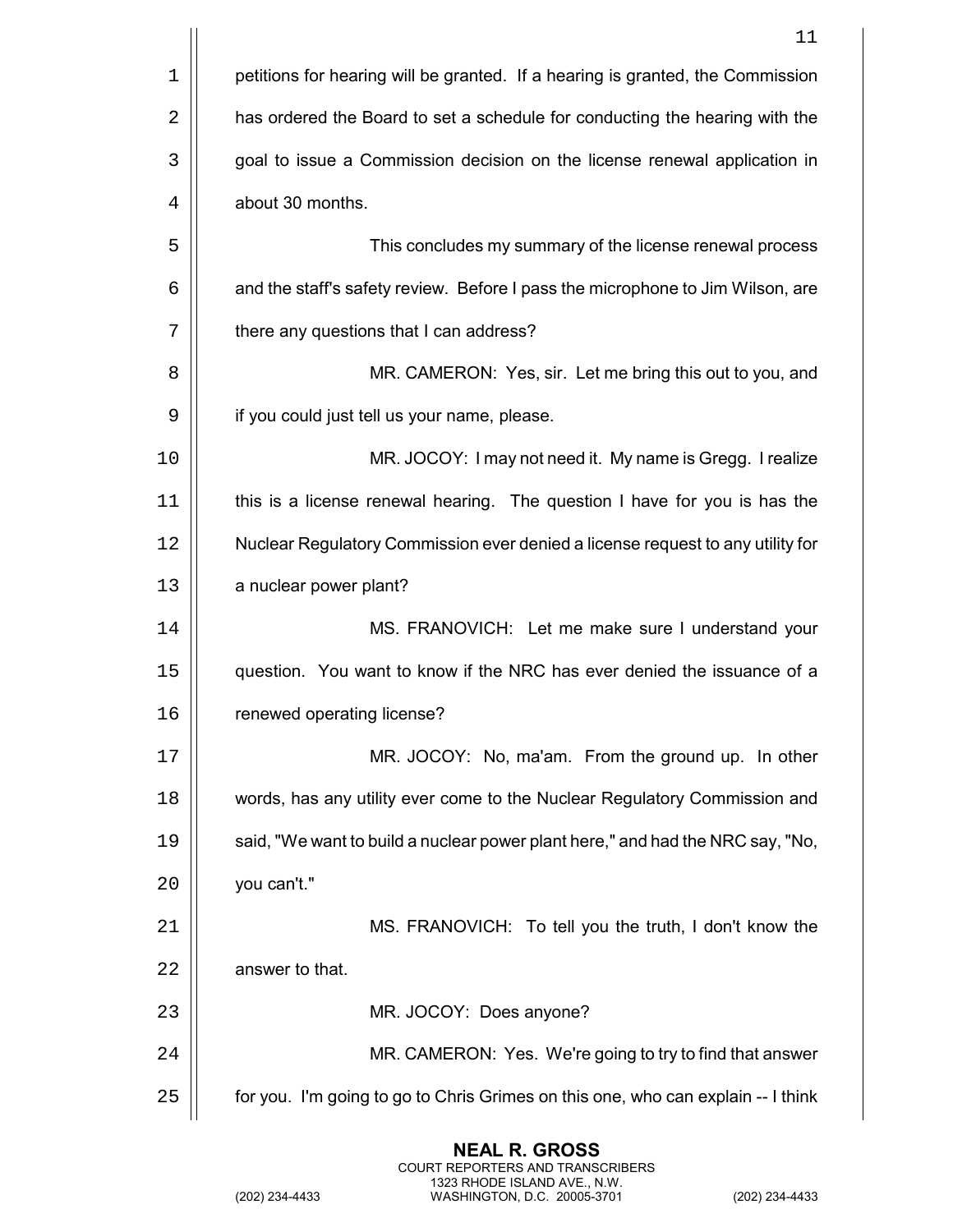| 12                                                                                |
|-----------------------------------------------------------------------------------|
| he can give some information on that question.                                    |
| MR. GRIMES: Yes. My name is Chris Grimes. I'm the Chief                           |
| of the License Renewal and Standardization Branch. And the answer to that         |
| question is we've had some applications that have never been finished,            |
| applications for site permits or applications for construction for which the      |
| construction was never realized. It never reached a point where the               |
| Commission denied the license, it was just never fulfilled.                       |
| MR. JOCOY: That was done for economic reasons. What                               |
| I'm asking --                                                                     |
| MR. CAMERON: Glen, could I ask you, we need to get this                           |
| on the record, so it's not just a question of hearing you. Chris, I think you got |
| the $-$                                                                           |
| MR. GRIMES: I got the gist of it.                                                 |
| MR. CAMERON: -- drift of what he said. Can you expound                            |
| on that?                                                                          |
| MR. GRIMES: Yes. My response -- yes, my explanation is                            |
| not necessarily economic decisions. There may have been conditions that           |
| would have to have been fulfilled in order to satisfy siting requirements or      |
| safety requirements that did involve more than the utility was prepared to meet.  |
| So we've never reached a point where the utility has insisted on pursuing a       |
| license application with conditions that they were not willing to accept so that  |
| we would have to deny it. It's just like applying for a driver's license and not  |
| passing the test.                                                                 |
| MR. CAMERON: Okay. Thank you very much. Let's go right                            |
| out here. Don?                                                                    |
|                                                                                   |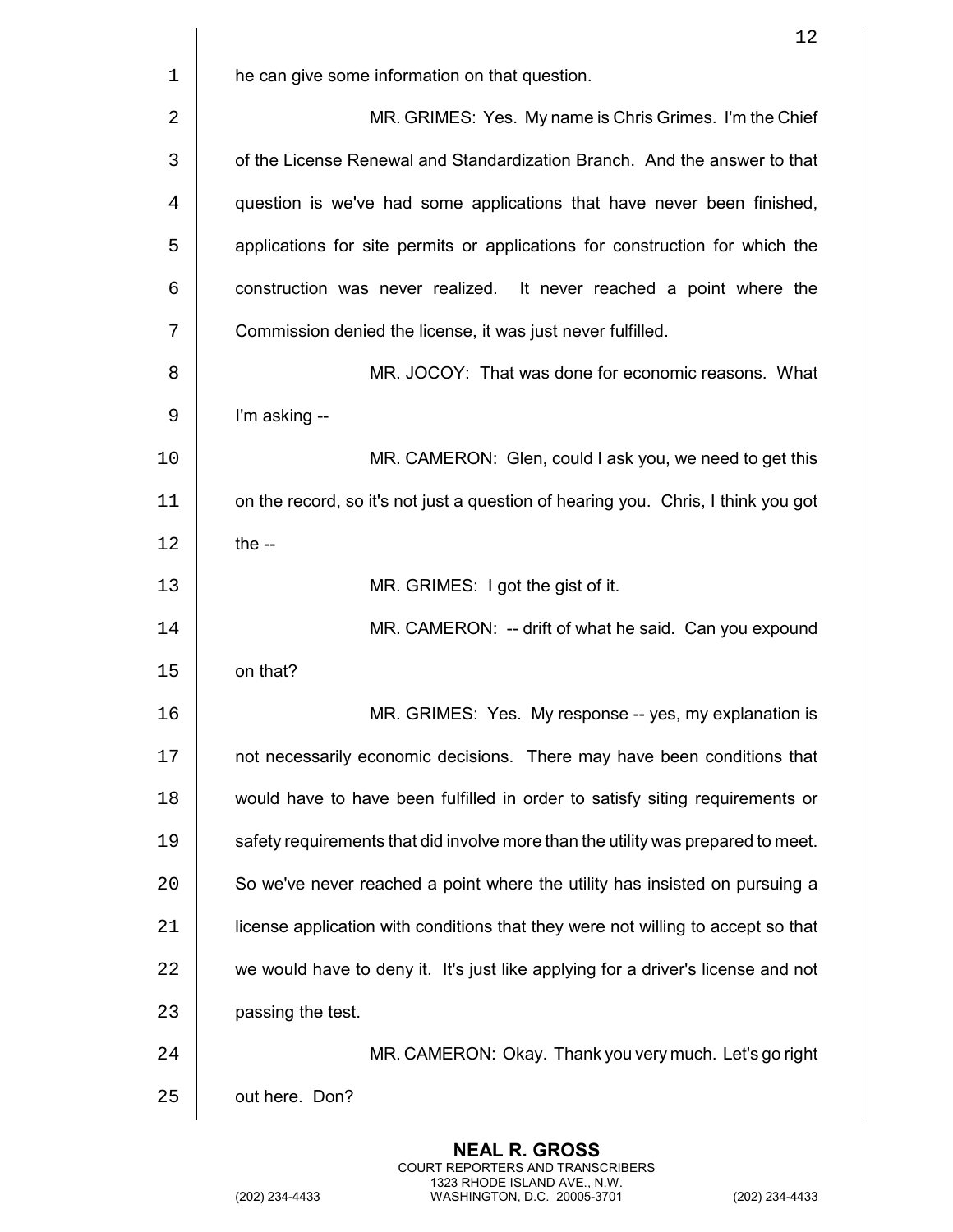|    | 13                                                                                 |
|----|------------------------------------------------------------------------------------|
| 1  | MR. MONIAK: I have a follow-up to that and then one other                          |
| 2  | question. Could you provide some citations of which cases those were. Not          |
| 3  | tonight, but could we be provided that, especially if it did involve some problems |
| 4  | with siting that they were unwilling to go further with because of safety reasons  |
| 5  | or because -- I would love to see those cases. Let me leave it at that.            |
| 6  | Okay. I'd like to know what is the definition of "common"                          |
| 7  | security and defense," especially as compared to national security?                |
| 8  | MS. FRANOVICH: Well, given that the NRC's statutory                                |
| 9  | authority is to regulate the civilian use of nuclear materials, then it would be   |
| 10 | along the lines of making sure that those nuclear materials were handled safely    |
| 11 | and safeguards were in place to ensure that they were not out of the               |
| 12 | possession of those people who were licensed to handle and use those               |
| 13 | materials. Would you like to add anything to that, Chris?                          |
| 14 | MR. MONIAK: Could I follow-up to that?                                             |
| 15 | MR. CAMERON: Yes, sure, sure. But, Don, Don -- again,                              |
| 16 | Don, I have to get you on the system, okay? And I just want to make a note:        |
| 17 | Chris and -- can NRC staff note that we're going to get some information, the      |
| 18 | citations that Don talked about. Go ahead, Don.                                    |
| 19 | MR. MONIAK: Okay. So safety is tracking and accounting                             |
| 20 | for nuclear materials. How many missing sealed sources are there?                  |
| 21 | MS. FRANOVICH: I don't have the answer to that.                                    |
| 22 | MR. MONIAK: Any kind of rough estimates, percentage-                               |
| 23 | wise?                                                                              |
| 24 | MS. FRANOVICH: I have no information with regard to that,                          |
| 25 | but we can get that for you.                                                       |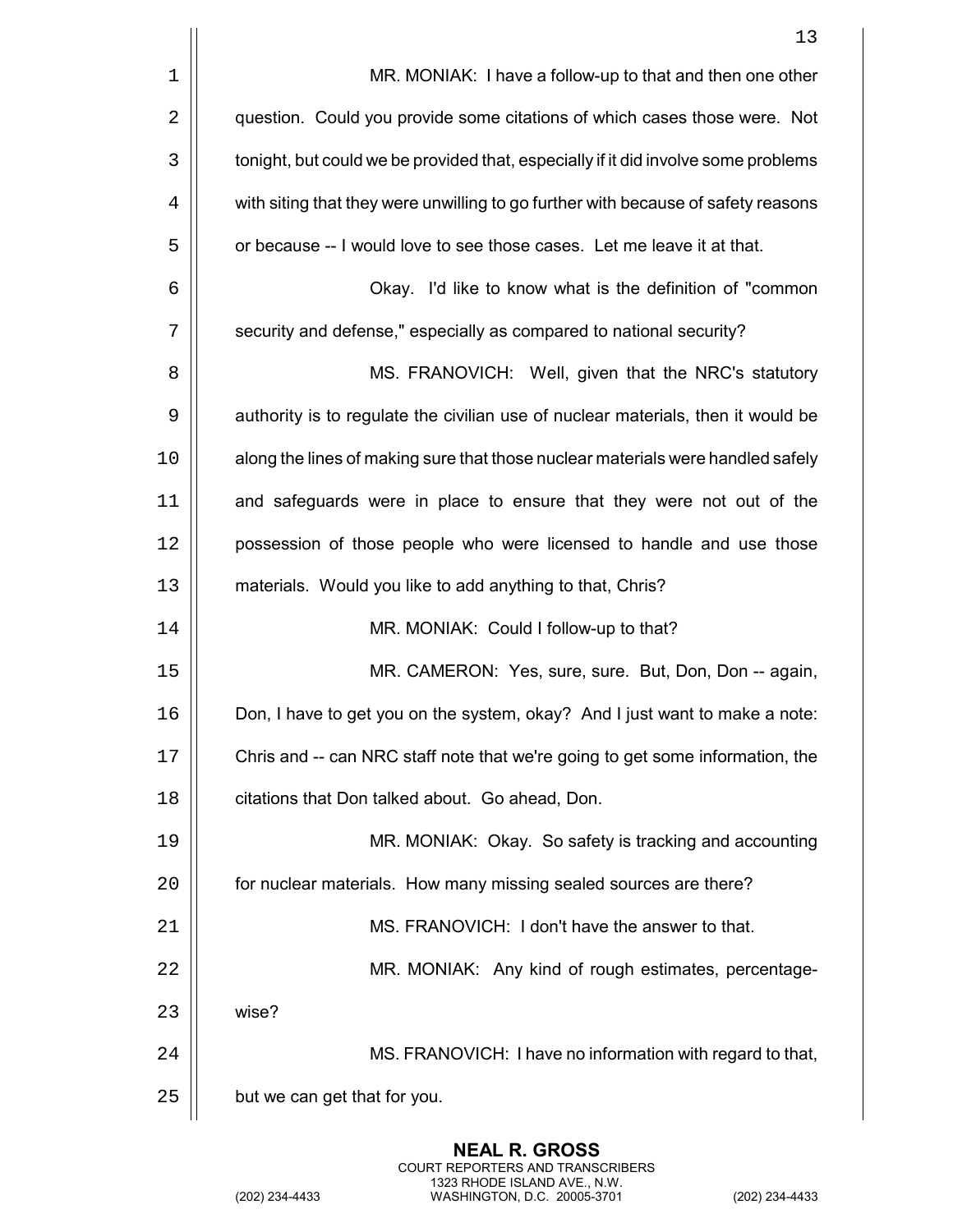|    | 14                                                                              |
|----|---------------------------------------------------------------------------------|
| 1  | MR. MONIAK: That would be good.                                                 |
| 2  | MS. FRANOVICH: Sure.                                                            |
| 3  | MR. CAMERON: Okay. I don't know if Tim Harris or Tim                            |
| 4  | Johnson, anybody here from that side of the NRC that deals with sealed          |
| 5  | sources. We don't have any information to offer on that right now, I guess, is  |
| 6  | that right?                                                                     |
| 7  | AUDIENCE MEMBER: It's all the same agency.                                      |
| 8  | MR. CAMERON: Okay. Right. Same agency but the people                            |
| 9  | who have that knowledge are not here, and we'll get that for you.<br>Other      |
| 10 | questions?                                                                      |
| 11 | MS. FRANOVICH: Okay. Thank you.                                                 |
| 12 | MR. CAMERON: Okay. Thank you, Rani. Now we're going                             |
| 13 | to go to Jim Wilson who's going to talk about the environmental review process, |
| 14 | and then we're going to go out to you for questions.                            |
| 15 | MR. WILSON:<br>My name is Jim Wilson.<br>I'm the                                |
| 16 | Environmental Project Manager for the NRC's environmental review of Duke's      |
| 17 | application for license renewal at the Catawba Station.                         |
| 18 | The National Environmental Policy Act, NEPA, was enacted                        |
| 19 | in 1969. It requires that federal agencies use a systematic process to consider |
| 20 | environmental impacts during certain decisionmaking proceedings regarding       |
| 21 | major federal actions. NEPA requires that we look at the environmental          |
| 22 | impacts of the proposed action and consider mitigation measures to reduce       |
| 23 | impacts if they're judged to be severe.                                         |
| 24 | NEPA requires that we consider alternatives to the proposed                     |
| 25 | action and that we evaluate the environmental impacts of those alternatives.    |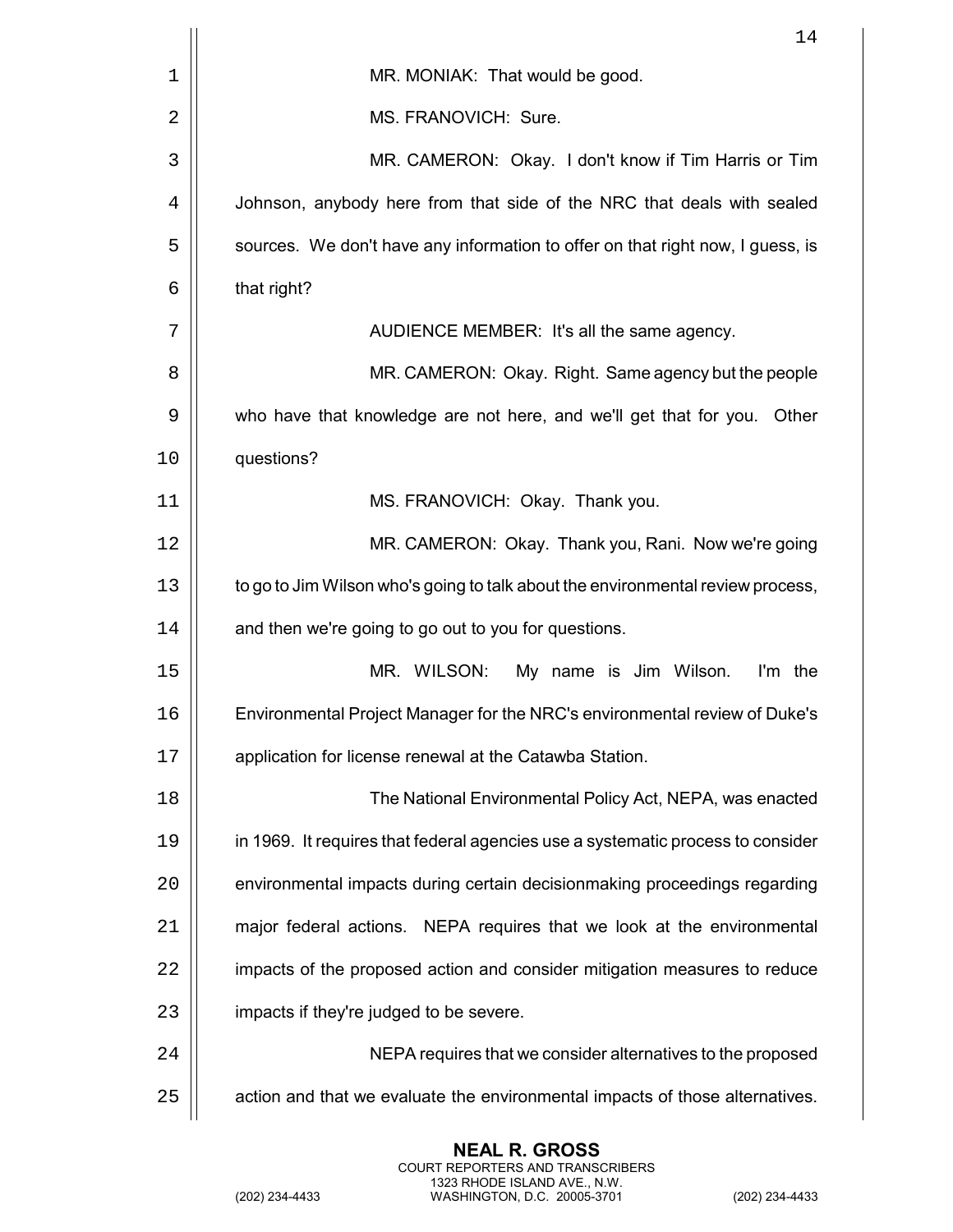$1$  |  $\blacksquare$  And, finally, NEPA requires that we disclose all of this information to the public  $2 \parallel$  and invite their participation to evaluate it.

3 The NRC has determined that it will prepare environmental 4 | impact statements associated with license renewal at nuclear power plants. 5  $\vert$  Therefore, following the process required by NEPA, we're engaged in the  $6$  | preparation of a draft environmental impact statement to describe the 7 | environmental impacts of operation for an additional 20 years at Catawba. As 8 | we noted in our Federal Register notice last month, we're conducting scoping 9  $\vert\vert$  to determine what issues ought to be included in that environmental impact 10 | statement, and this meeting tonight and one this afternoon are part of that 11 | scoping process.

12 This slide describes the objective of our environmental 13 | review. Simply put, we're trying to determine whether the renewal of the 14 | Catawba license is acceptable from an environmental standpoint. Whether or 15  $\vert\vert$  not that option is exercised, whether Duke ever really operates the plant for an 16 **d** additional 20 years, is not up to NRC. That would be an economic decision 17 | made by Duke Energy. What we're doing is determining whether this is a 18 | viable option for them to consider. Next slide.

19 This slide shows in a little more detail the bottom line of one 20 | cof Rani's previous slides. It shows the environmental process. We received  $21$   $\parallel$  the application from Duke in June. We issued a notice of intent in the Federal 22 | Register, announcing that we were going to prepare an environmental impact 23 | statement and conduct scoping. And we also invited, in that Federal Register 24 | notice, public participation to provide comments on the scope of the 25 | environmental impact statement.

> **NEAL R. GROSS** COURT REPORTERS AND TRANSCRIBERS 1323 RHODE ISLAND AVE., N.W.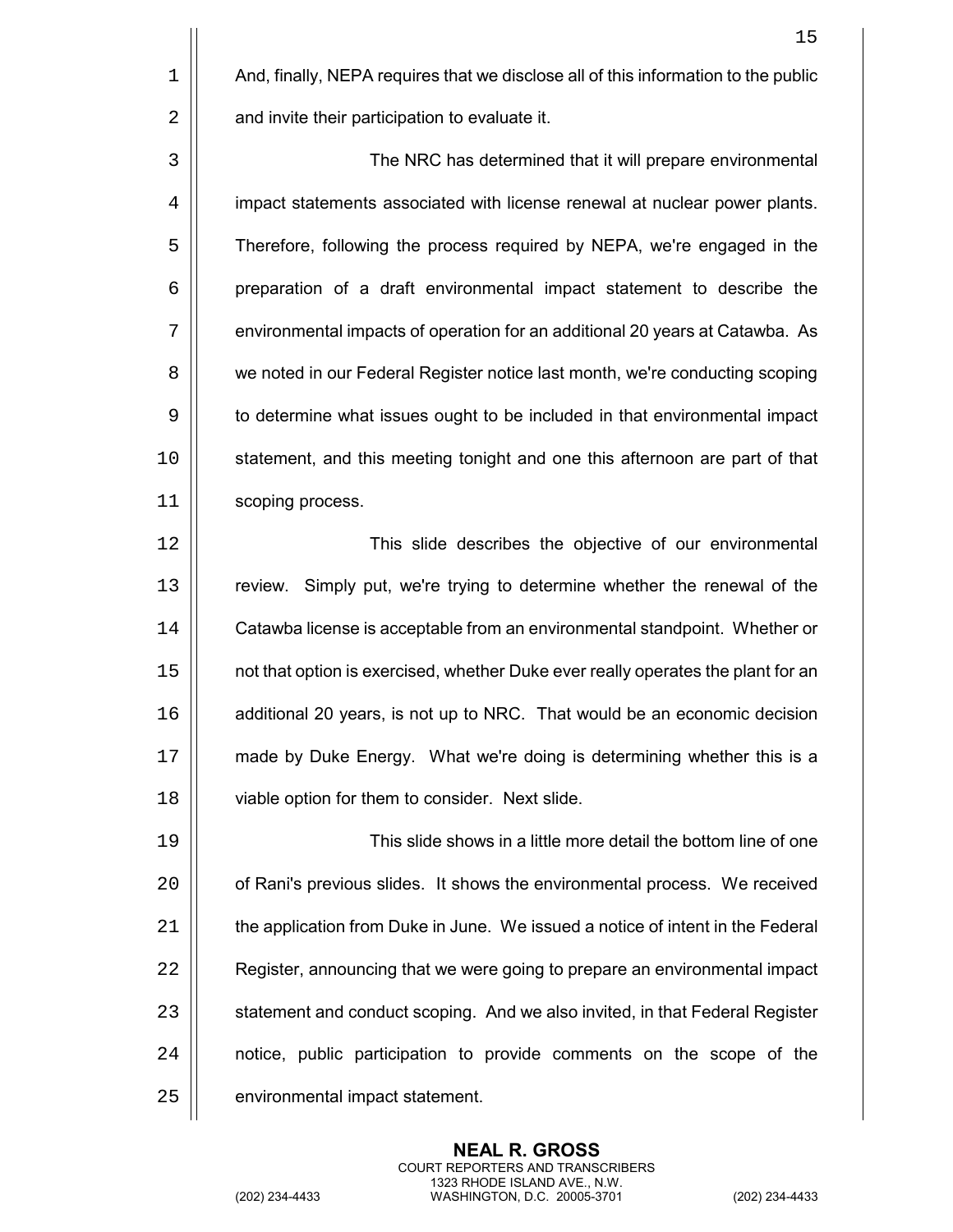|                | This is the second of two meetings we're having during the                  |
|----------------|-----------------------------------------------------------------------------|
| $\overline{2}$ | scoping period which ends in November, November 22. Up until that time, you |
| 3              | can provide your comments in writing to us. You can also send them to an e- |
| 4              | mail address, which we'll provide you with, or you can give your comments   |
| 5              | orally here tonight.                                                        |
| 6              | During the next couple of months, we're going to be                         |

7 | conducting the environmental review, and in the spring time frame, in the 8  $\vert$  May/June time frame, we'll be issuing a draft environmental impact statement 9 for comment, and then we'll be holding another series of public meetings here 10 | in Rock Hill to get your comments on that document.

11 After we gather the comments on the draft, we'll consider the 12 | comments that are offered up by the public and other agencies and make 13 | appropriate revisions to the draft document and issue a final document, and  $14$  | that will be in about January of 2003. Next slide.

 Currently, we're in the middle of information gathering process. During the preparation of our environmental impact statement, we  $\parallel$  have been to the site with a team of individuals with scientific and technical **backgrounds in the disciplines necessary to prepare an environmental impact**  statement. We're going to be meeting with local officials, we've been meeting 20 | with state resource and permitting agencies to discuss the environmental  $\parallel$  impact statement and get some information from them about things that should 22 | be included. And we've been reviewing Duke's application. We've been 23 | looking at almost 20 years of operating data collected by the plant since it was  $\parallel$  constructed. And we're going to be considering all of these when we put our 25 | environmental impact statement together. Next slide.

> **NEAL R. GROSS** COURT REPORTERS AND TRANSCRIBERS 1323 RHODE ISLAND AVE., N.W.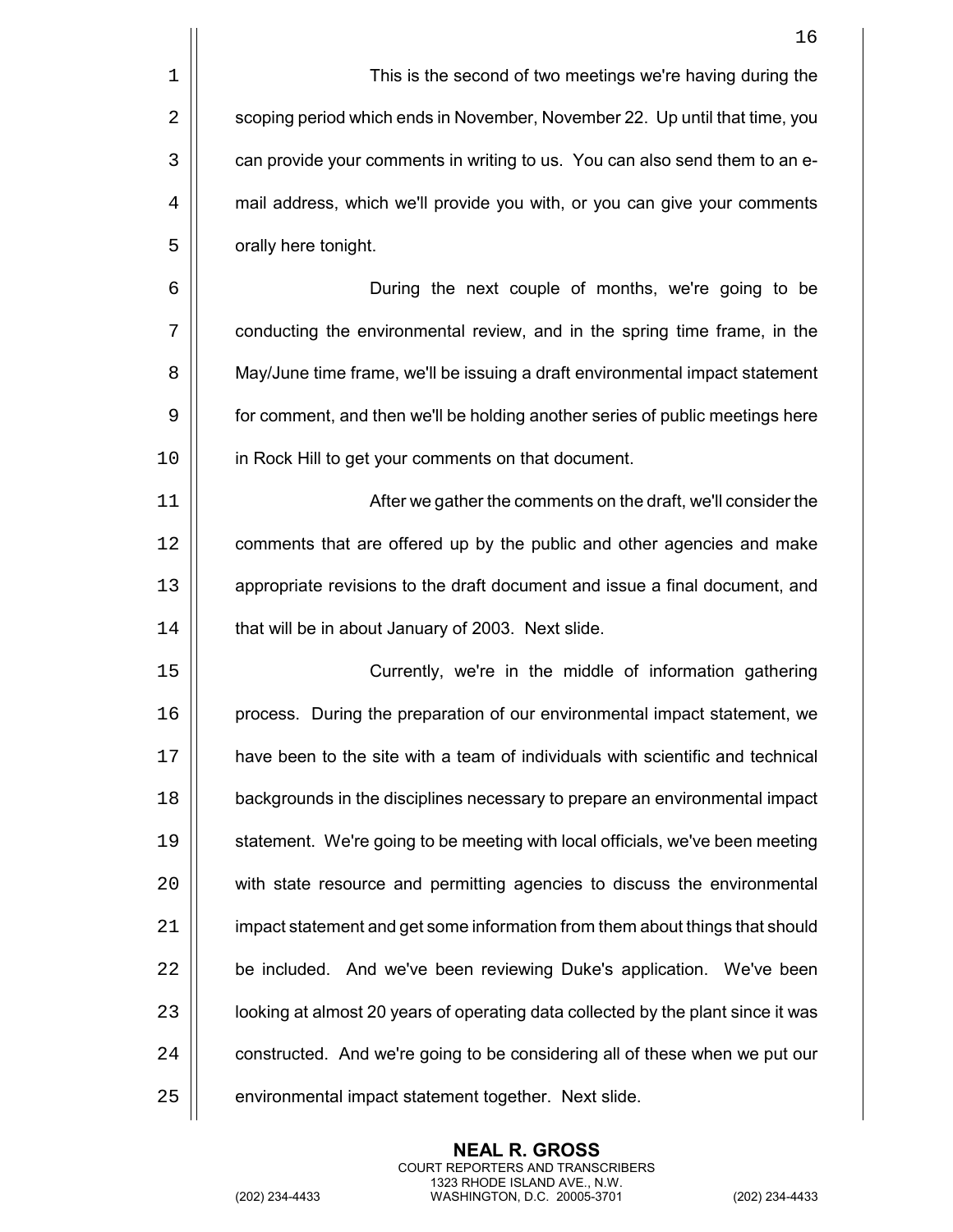|    | 17                                                                                |
|----|-----------------------------------------------------------------------------------|
| 1  | As I indicated before, we have a team of about a dozen                            |
| 2  | scientists and engineers from four of our national laboratories that are going to |
| 3  | be helping us to prepare our draft environmental impact statement specific to     |
| 4  | the Catawba site. This slide gives you an idea of the expertise and the           |
| 5  | technical disciplines we're going to be evaluating. We're going to be looking     |
| 6  | at ecology issues, aquatic and terrestrial ecology, looking at endangered         |
| 7  | species, EMF field electric shock, public health issues involving radiation       |
| 8  | exposure and thermophylic microorganisms, socioeconomic issues, and               |
| 9  | environmental justice Quite a number of different disciplines will be             |
| 10 | evaluated in depth in the environmental impact statement.                         |
| 11 | This next slide shows that I'm the Agency point of contact for                    |
| 12 | this environmental review. You can contact me directly if you have questions      |
| 13 | about the review. The application is available or will be available on the web    |
| 14 | as soon as our web page goes back up. But there's a copy of the application       |
| 15 | and related documents in the York Public Library next door. Next slide.           |
| 16 | This last slide gives details on how to provide comments on                       |
| 17 | the scope of the environmental impact statement. You can give them at this        |
| 18 | meeting today, you can provide them in writing to the address given before        |
| 19 | November 22, or you can use the e-mail address, catawbaeis@nrc.gov, and           |
| 20 | we'll get your comments that way. Are there any questions about the               |
| 21 | environmental review?                                                             |
| 22 | MR. CAMERON: Questions from anybody? All right.                                   |
| 23 | MS. OLSON: Mary Olson. You mentioned microbial review                             |
| 24 | in terms of radiation impact and what -- tell me a little bit more about that and |
| 25 | also how I could find out more beyond this meeting about that?                    |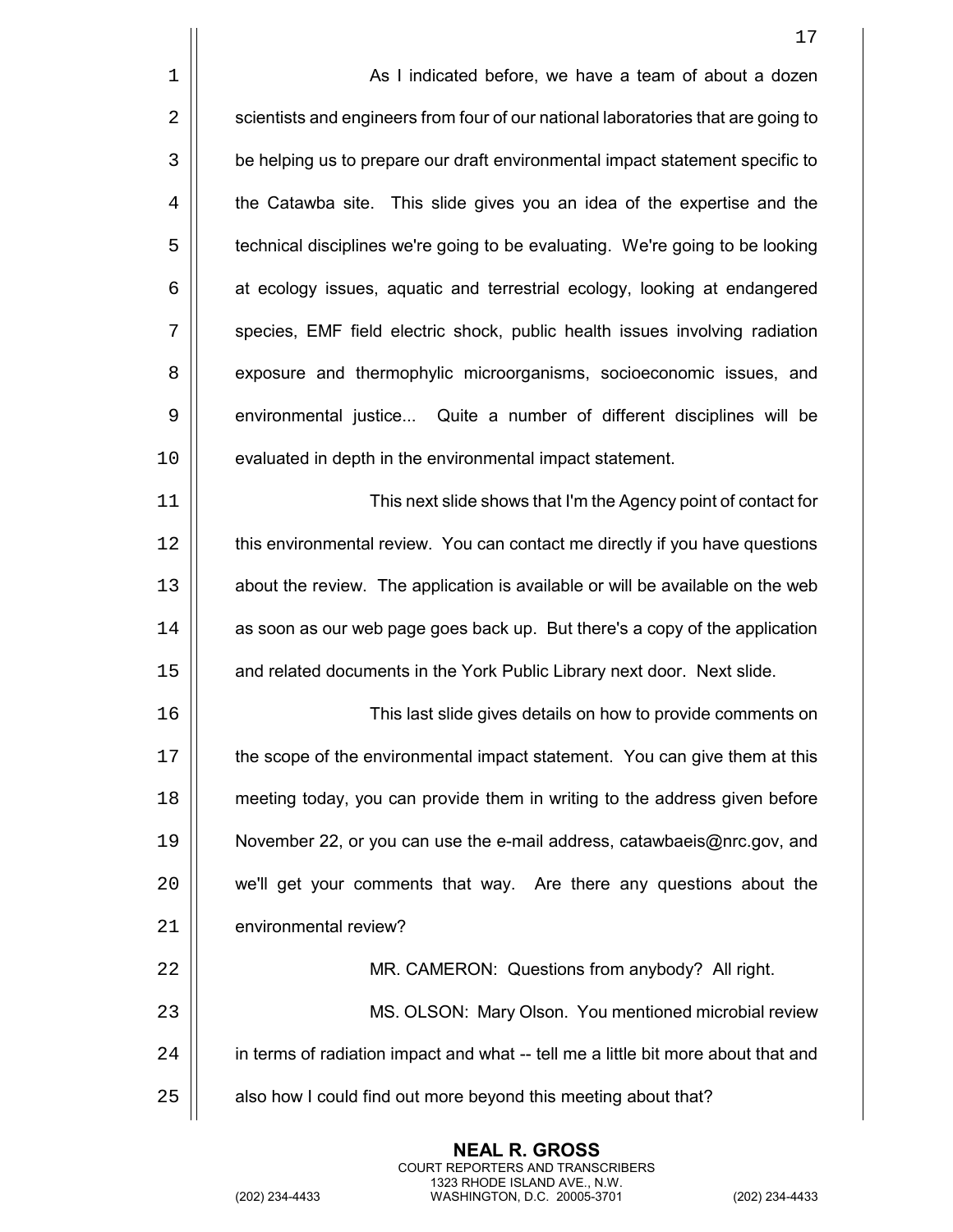|    | 18                                                                             |
|----|--------------------------------------------------------------------------------|
| 1  | MR. WILSON: The issue we're talking about here is                              |
| 2  | Naeglaria fowleri, an organism that's sometimes found in cooling tower basins  |
| 3  | that can be spread in an aerosol. Legionella is another organism that could    |
| 4  | have an impact on the environment, on public health during the renewal period. |
| 5  | These are discussed at some length in the generic environmental impact         |
| 6  | statement, but we'll be looking and checking with the State Health Department  |
| 7  | to see if they have any indication that this would be a hazard around this     |
| 8  | particular plant.                                                              |
| 9  | MS. OLSON: So it will be included in the supplemental.                         |
| 10 | MR. WILSON: We would address it in the supplement, right.                      |
| 11 | MS. OLSON: And I would contact you to get more specifics                       |
| 12 | about that?                                                                    |
| 13 | MR. WILSON: Sure.                                                              |
| 14 | MS. OLSON: Okay.                                                               |
| 15 | MR. CAMERON: Okay. Thank you. Any other questions?                             |
| 16 | All right.                                                                     |
| 17 | AUDIENCE MEMBER: Yes, I'd like to clarify something from                       |
| 18 | earlier today. The question was asked how many supplemental environmental      |
| 19 | impact statements have been conducted and how many other plants have been      |
| 20 | relicensed? Now, I only know of Calvert Cliffs and Oconee. Are there other     |
| 21 | ones that have been completed?                                                 |
| 22 | MR. WILSON:<br>Yes, there are. We've issued five                               |
| 23 | environmental impact statements to date. Calvert Cliffs and Oconee were the    |
| 24 | first two. We also issued one for Arkansas Nuclear 1, near Russellville,       |
| 25 | Arkansas and one for Hatch over at Baxley, Georgia. And the most recent is     |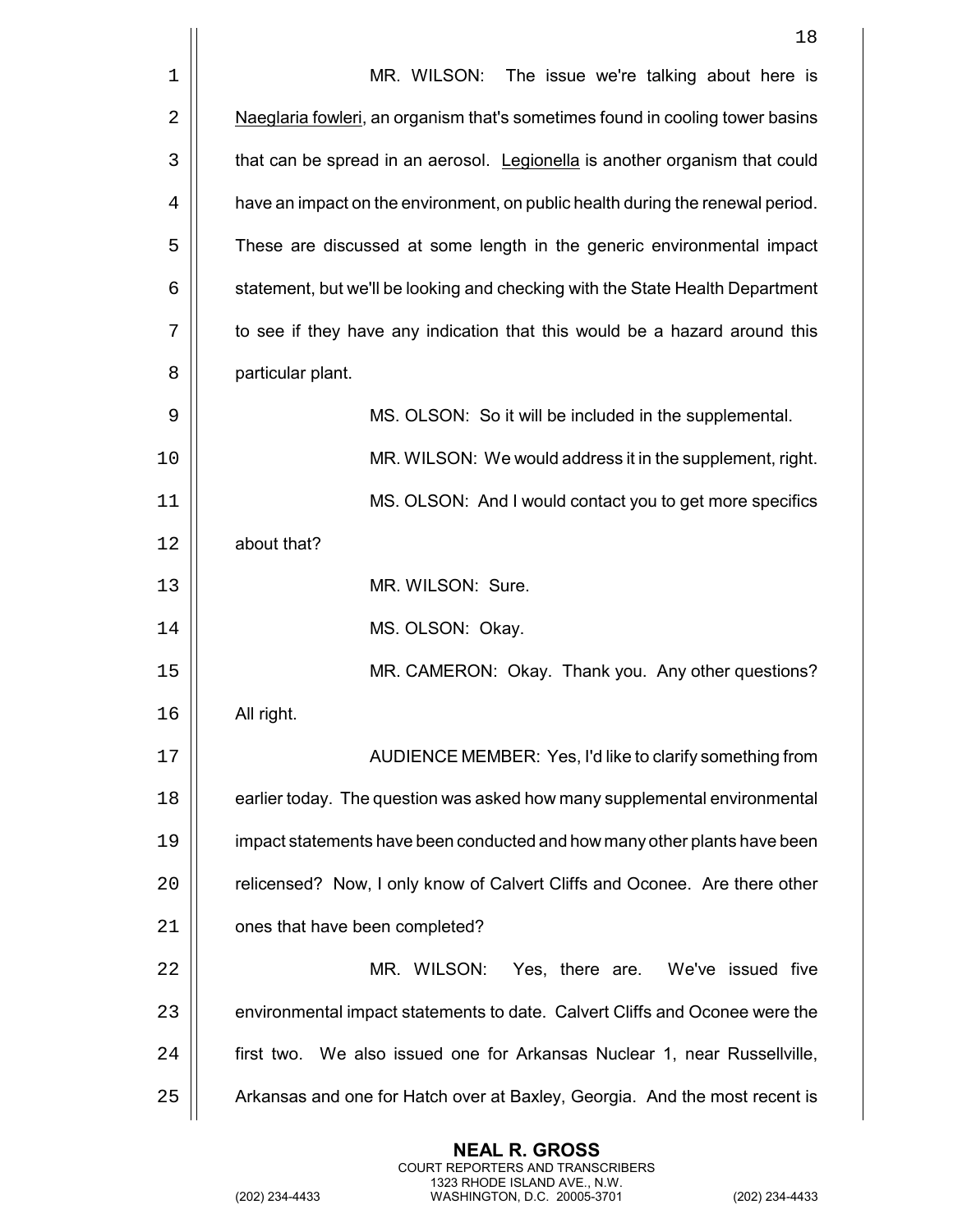|             | 19                                                                                |
|-------------|-----------------------------------------------------------------------------------|
| $\mathbf 1$ | Turkey Point down south of Miami, in Dade County, Florida.                        |
| 2           | <b>AUDIENCE</b><br>MEMBER:<br>Those<br>all<br>completed<br>are                    |
| 3           | environmental --                                                                  |
| 4           | MR. WILSON: We've issued a draft on the Turkey Point                              |
| 5           | environmental impact statement, and we're preparing the final document to be      |
| 6           | released early next year.                                                         |
| 7           | <b>AUDIENCE MEMBER: Okay.</b>                                                     |
| 8           | MR. CAMERON: All right.<br>Other questions on the                                 |
| 9           | environmental review process? Okay. Thank you. Thank you, Jim. And,               |
| 10          | again, I just want to remind the NRC staff that we have two, as far as I know,    |
| 11          | issues that we're going to get some information on.                               |
| 12          | Now, we're going to start the second segment of our meeting,                      |
| 13          | and that's to hear from all of you, and we're going to go to the local government |
| 14          | official first. Then we're going to hear from two officials from Duke Energy      |
| 15          | Corporation to give us some background on the license renewal application.        |
| 16          | And then we're going to go out to others of you who have signed up to speak.      |
| 17          | And our first speaker is going to be Mike Channell, and he's with York County     |
| 18          | Office of Emergency Management. Mike?                                             |
| 19          | MR. CHANNELL: Good evening. My name is Mike Channell.                             |
| 20          | I'm with the York County Office of Emergency Management.<br>I'm the               |
| 21          | Emergency Management Coordinator there and oversee the Public Safety              |
| 22          | Division's program. The Public Safety Programs Division is responsible for        |
| 23          | emergency planning, training and exercises, primarily dealing with Catawba        |
| 24          | Nuclear Station.                                                                  |
| 25          | Emergency Management here has worked with Duke Power,                             |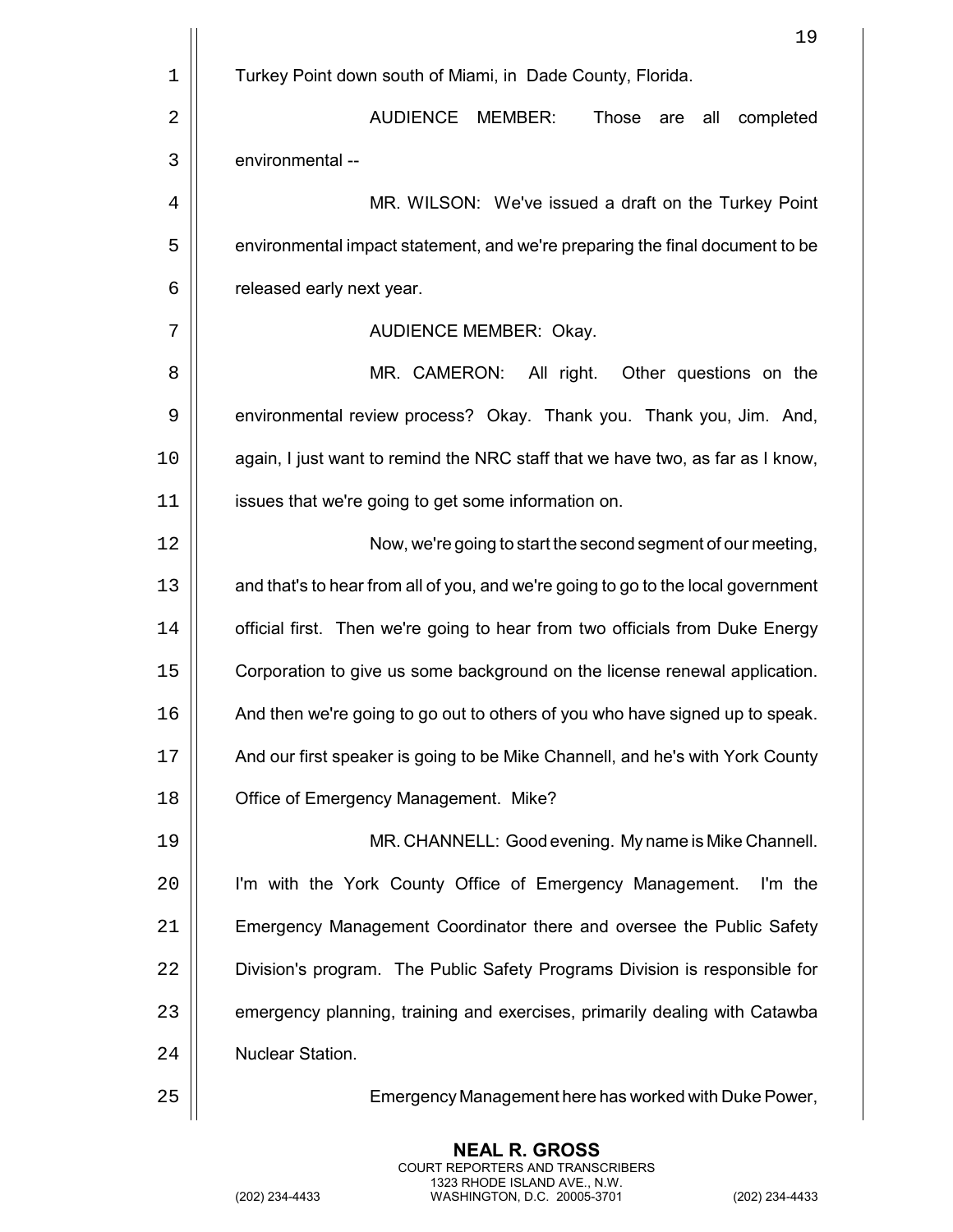1 | which I guess now we should say Duke Energy to be correct, and Catawba for 2 | many, many years. I, myself, have worked with some of the departments there 3 | since about 1993. And during that time, we have formed an excellent 4 **Figure** relationship between the folks at Catawba and the folks in local government. 5 | I vould venture as far to say not only in relationship but some friendships there  $6 \parallel$  as well.

7 | | I think that Catawba itself has proven to not only be an asset 8 | to our community by generating power there, but I think they -- but also 9 | because they are an active neighbor in our area. They're not just there as a 10 | corporation, they're there as a neighbor as well.

11 || **I work primarily with the Emergency Planning Division there** 12 | and also with Rose and Glen and Eddie with Corporate Communications. We 13 | all work very closely together dealing with plans and issues that deal with either 14 **the site or concerns that citizens may have from York County.** We also 15 **conduct joint training for our EMS and hospital personnel to ensure quality** 16 **emergency response, and that's done on an annual basis there at Catawba.** 17 | And we're also in contact with EP and Corporate Communications almost on 18 **a** daily basis, and I can say that without hesitation that they're a very dedicated 19 **that** team there. Any time that we call upon them, they never hesitate to answer  $20$   $\parallel$  any questions that we have or never hesitate to offer to assist us in any way. 21 | Along those lines, Catawba has not only offered us 22 | assistance in planning for situations involving the site or involving emergencies

 $24$   $\parallel$  anything off-site dealing with radiological materials. We all know that they have

23 | that occur there, they have also extended their expertise and services for

 $25$   $\parallel$  a lot more expertise and experience in dealing with radiological materials than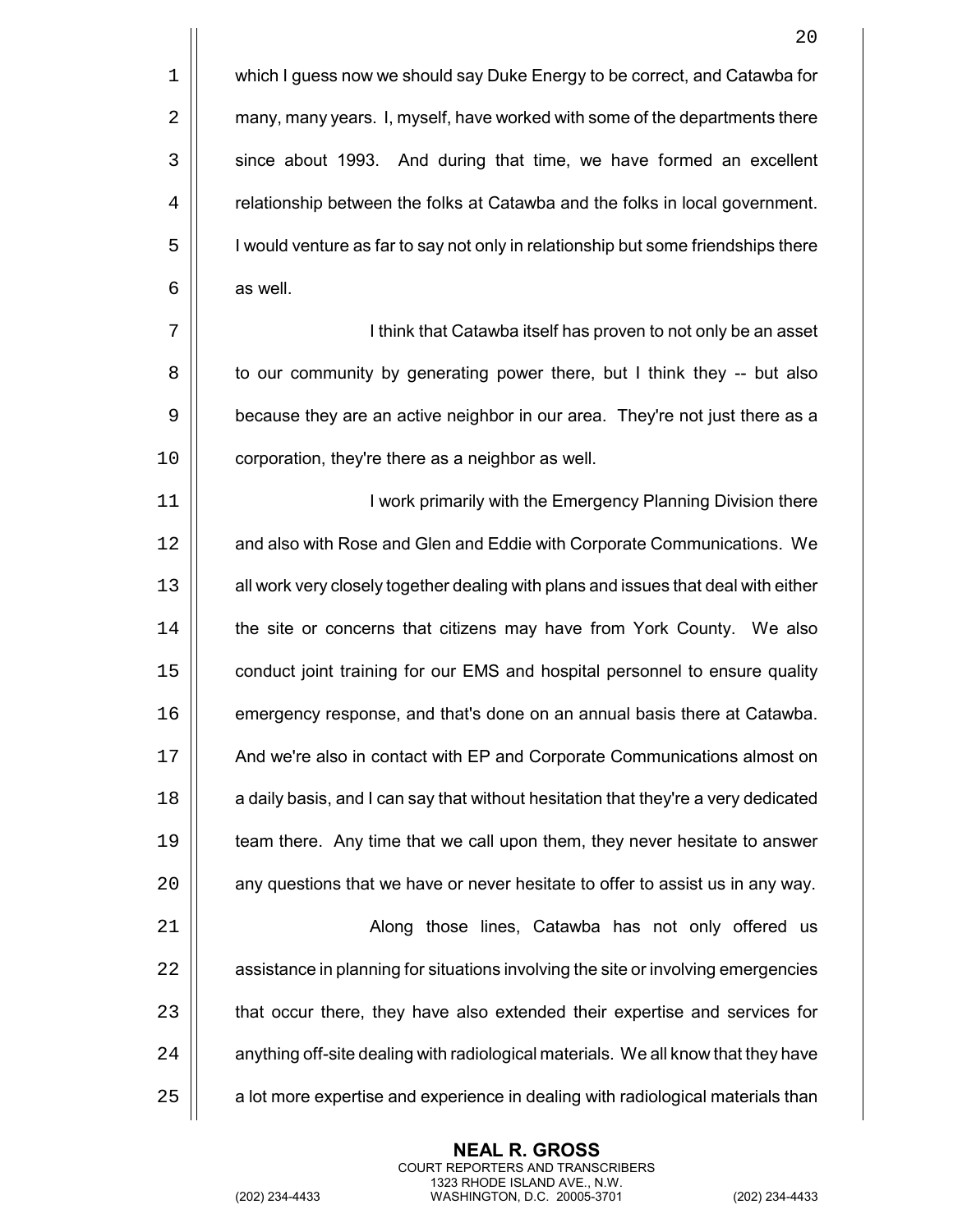|    | 21                                                                                  |
|----|-------------------------------------------------------------------------------------|
| 1  | we do in local government, and they have been more than courteous in                |
| 2  | extending that to us.                                                               |
| 3  | We feel that Catawba and Duke Energy are just as                                    |
| 4  | concerned about the citizens of York County as we are, as a local government.       |
| 5  | And we're very confident that if an emergency situation should arise there, that    |
| 6  | the emergency plans that are in place, both on-site and off-site and with the       |
| 7  | coordinated efforts between local government and Catawba there, that we             |
| 8  | would be able to provide our citizens with the utmost protection in that situation. |
| 9  | Thank you.                                                                          |
| 10 | MR. CAMERON: Okay. Thank you very much, Mike. Next                                  |
| 11 | we're going to go to some people from the Catawba Station. First of all, we're      |
| 12 | going to hear from Gary Peterson, who's the Vice President at Catawba               |
| 13 | Nuclear Station. Gary?                                                              |
| 14 | MR. PETERSON: Thank you very much. Good evening. My                                 |
| 15 | name is Gary Peterson. I am the Site Vice President at Catawba Nuclear              |
| 16 | Station. I've been in the nuclear power industry for nearly 31 years, the last six  |
| 17 | of that at Catawba Station. My job each and every day is to ensure the safe         |
| 18 | operation of that facility. Before I begin, though, I just want to take a moment    |
| 19 | to thank the members of the community who have taken time out of their busy         |
| 20 | schedules to come and speak on our behalf of this license renewal project.          |
| 21 | Catawba Station is proud to be a part of York County                                |
| 22 | community, and I'm here today to provide information that is part of our license    |
| 23 | renewal application. Following my comments, Margot Rhode, a scientist at            |
| 24 | Catawba, will discuss some of our environmental programs.                           |
| 25 | Our presentation today consists of three parts: First, a short                      |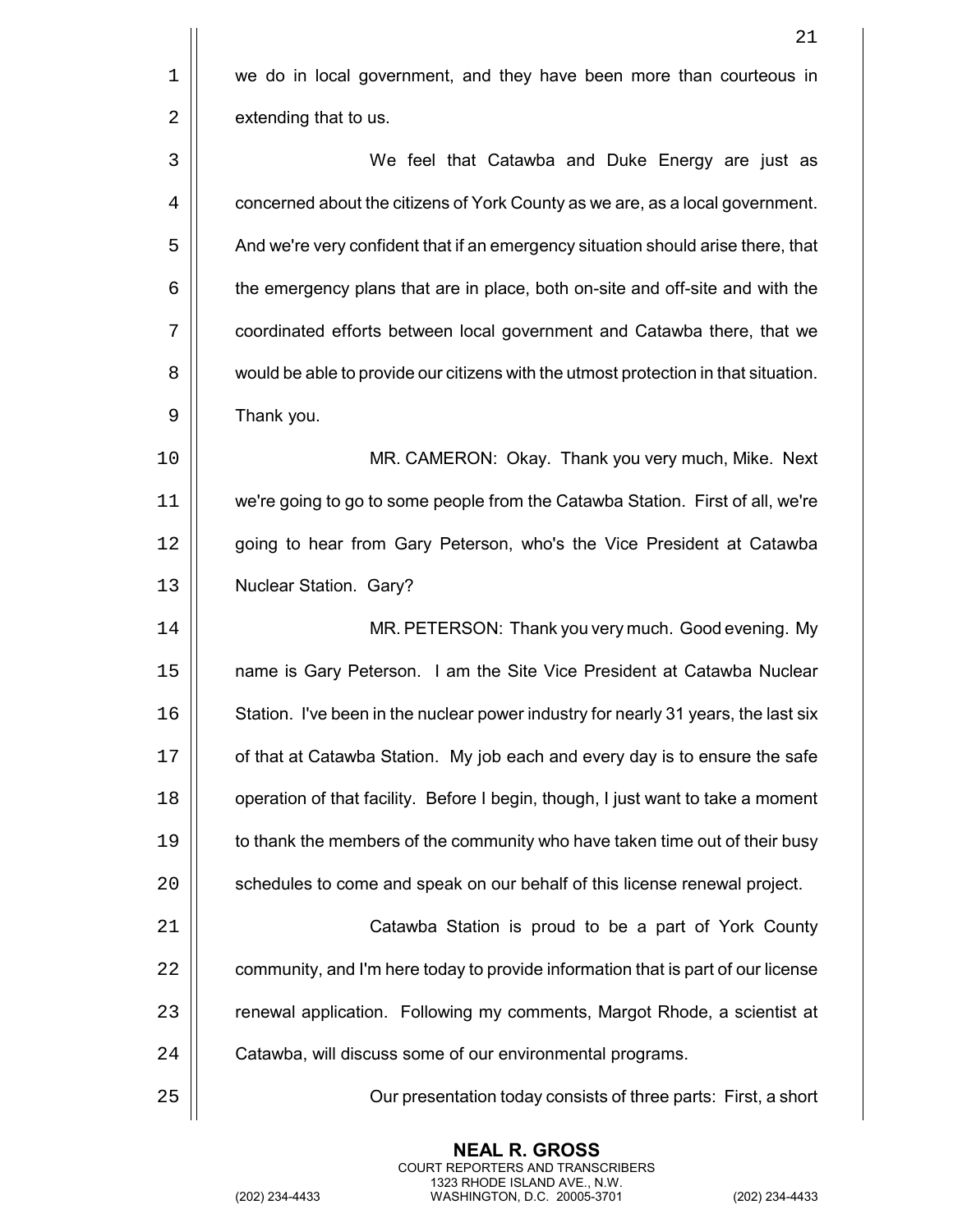$\vert\vert$  **Catawba Station is located on Lake Wylie, which is part of the** 6 | Catawba River. It produces over 2,000 megawatts of electricity, which is 7 | enough electricity to power two cities the size of Charlotte. Catawba was **designed, built and is operated by Duke Energy. Catawba has five co-owners,**  including North and South Carolina co-ops and municipalities and, of course, Duke Energy. Catawba has provided safe, reliable and economical electricity for the Piedmont Carolinas since 1985.

12 || **And during the two decades that we have been a part of this** 13 | community, our employees have worked diligently to provide a safe, reliable 14 | product, that is electricity, while protecting the environment. All of our 15 | employees are committed to this mission, as well as to serving the community 16 | that they call home.

 As you can see from these slides, our employees are active **b** volunteers in the community. For example, for 11 years, we've hosted Boy Scout encampments where our employees teach classes in electricity, crime **prevention, computers, energy, electronics and communications.** Over 1,000 21 | boys have attended these events at Catawba Station. Our employees are also 22 | part of the Junior Achievement Program, partnering with local schools in the  $\parallel$  area, teaching business skills, providing tutors and mentors.

24 |  $\vert$  **And one thing I'm particularly proud of is that each year our** 25 | employees collect coats and blankets for area shelters and gather school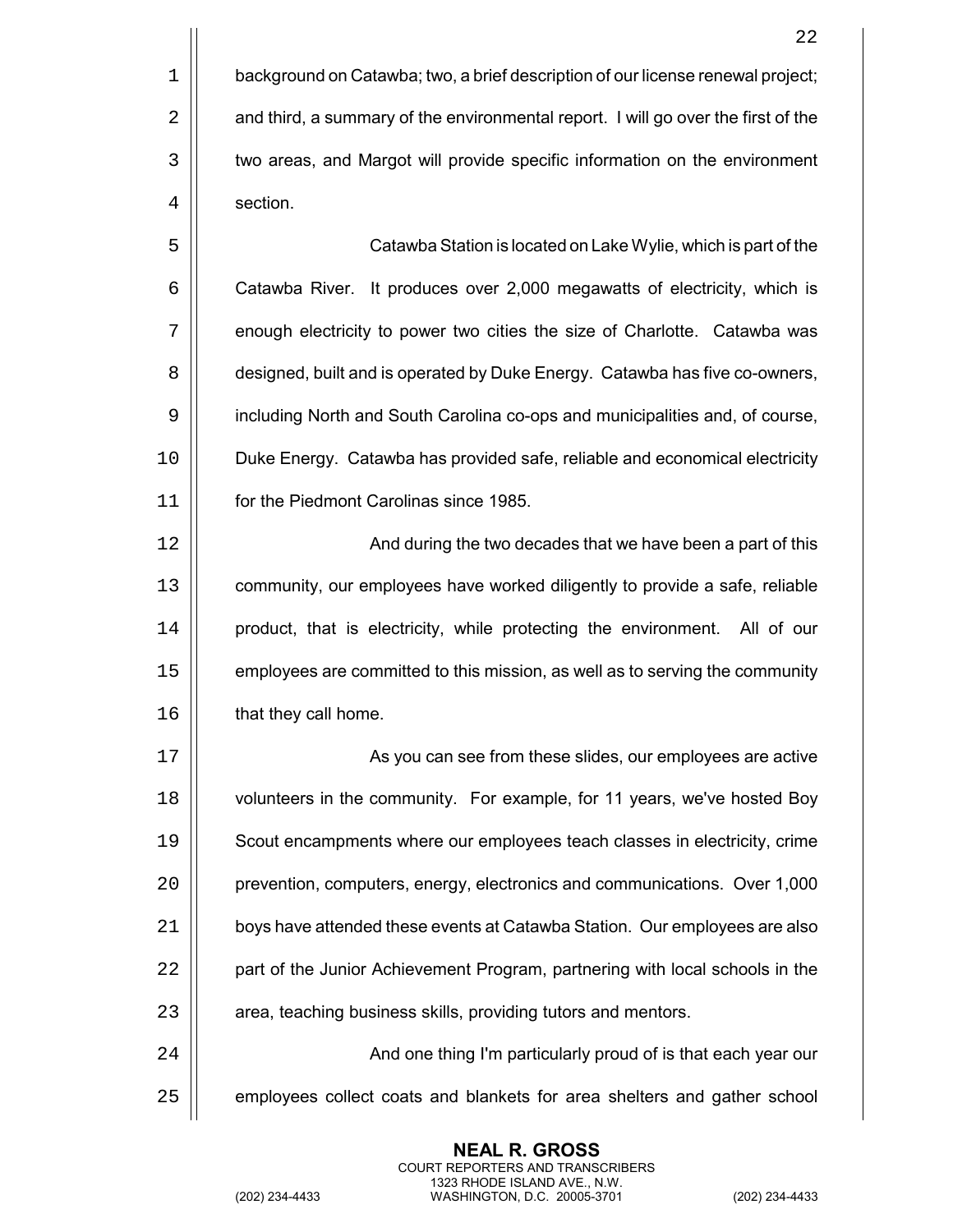|    | 23                                                                               |
|----|----------------------------------------------------------------------------------|
| 1  | supplies for area schools. They also volunteer hundreds of hours of their own    |
| 2  | time each and every year to United Way agencies. Also we donated, as a           |
| 3  | Station, well over \$100,000 a year to dozens of United Way agencies.            |
| 4  | We're involved in blood drives and annually provide over 300                     |
| 5  | units of blood. And we have hosted the Women in the Outdoors and Jake's          |
| 6  | Events and partnered with local schools to create backyard school habitats and   |
| 7  | nature trails.                                                                   |
| 8  | Our license renewal application was submitted on June 13 of                      |
| 9  | The application is approximately 1,300 pages of technical and<br>this year.      |
| 10 | environmental information supported by 500 engineering drawings.<br>At           |
| 11 | Catawba, we are continuously evaluating and renewing Station operations          |
| 12 | through aggressive preventive and predictive maintenance programs and            |
| 13 | equipment and technological upgrades. But our first priority is and always will  |
| 14 | be operating the Station safely while maintaining a healthy environment. After   |
| 15 | all, this is where we live and work too.                                         |
| 16 | In May of 2000, Duke Energy's Oconee Nuclear Station                             |
| 17 | became the second station in the United States to receive a renewed operating    |
| 18 | license. And just as we did at Oconee, we've conducted a very careful and        |
| 19 | thorough review of Catawba and its performance. This evaluation proved what      |
| 20 | we already knew, that Catawba is a safe, reliable and economic source of         |
| 21 | electricity. And based on the results of this evaluation, we know that license   |
| 22 | renewal is the right decision for our neighbors, our customers, the environment, |
| 23 | Catawba's co-owners, as well as Duke Energy and our Duke Energy                  |
| 24 | shareholders.                                                                    |
|    |                                                                                  |

25 | The reasons for applying for license renewal at this time are<br>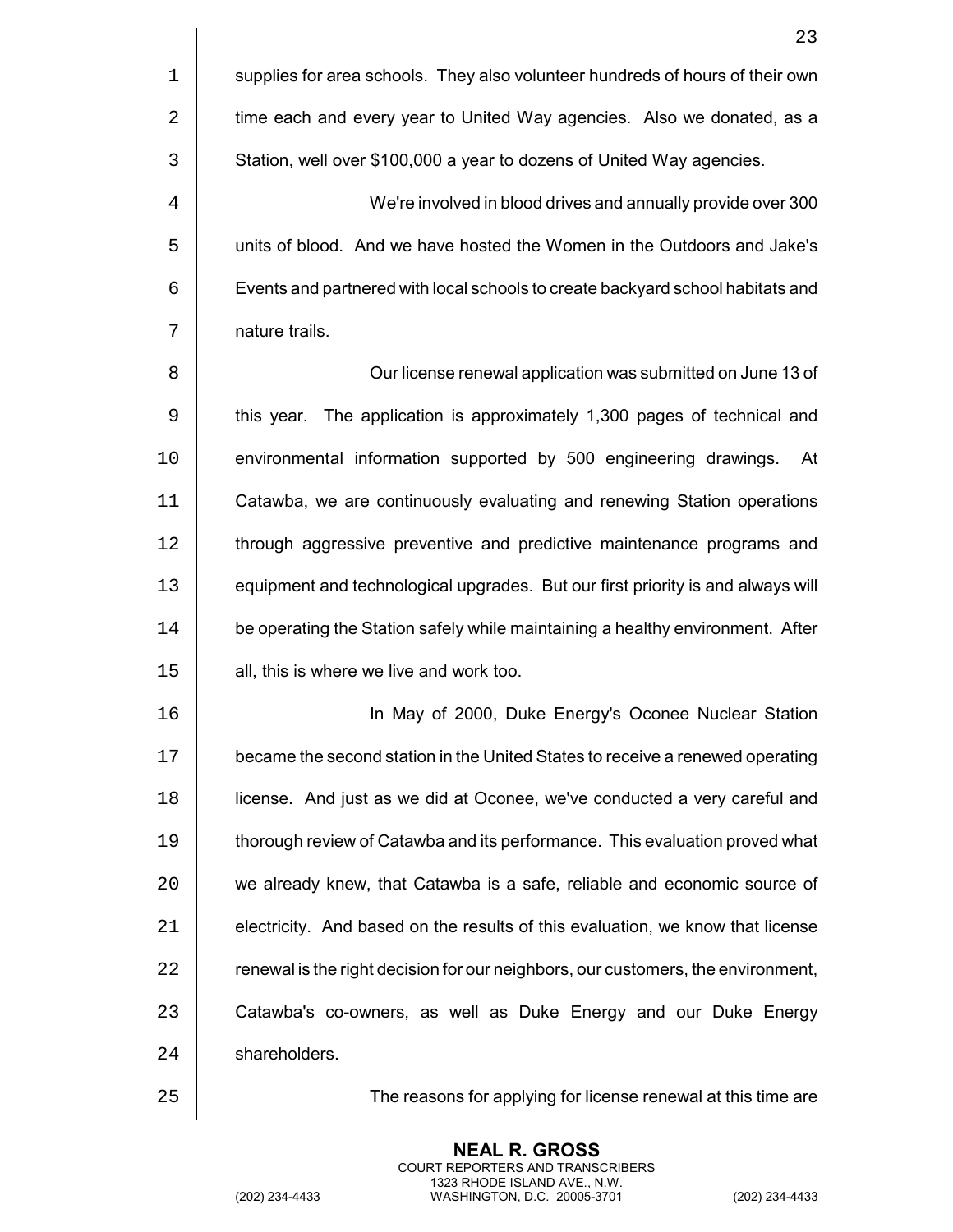$\parallel$  straightforward. We filed a joint application with our sister station, McGuire,  $\vert$  which allowed us to make the best use of resources and take advantage of the  $\vert$  skills of the very experienced Oconee license renewal team. This process, the 4 | license renewal process is very extensive. We gathered and reviewed a  $\vert\vert$  tremendous amount of information. We will continue to work diligently with the  $\vert$  NRC, as they need to complete their review of our submittal over the next  $7 \parallel$  several years.

 We gave careful consideration to our decision whether or not 9 | to apply for license renewal. As you know, Duke Energy has served its 10 | customers well for almost 100 years. We're always looking at new alternatives 11 | to better serve our customers. During this license renewal application process, we did look at many alternatives for generating the large amount of baseload  $\vert\vert$  electricity that Catawba provides. We looked at conventional fossil generation, 14 | wind, solar and photocells. But when compared to the amount of electricity generated by Catawba, these alternatives were not selected because of environmental impacts, land use requirements, inadequate electricity output **and cost.** Using existing data and input from a variety of subject matter **experts**, we have concluded that there would be no significant environmental impact as a result of renewing Catawba's license.

20 As I close, I just want to thank the community for the support 21 we've received for the last 15 years of operation -- 16 years, and we look 22 **forward to many more years. Thank you.** 

23 MR. CAMERON: Next we will hear from Margot Rott, who is  $24$  |  $\Box$  a scientist at the Catawba Nuclear Station. Margot?

> **NEAL R. GROSS** COURT REPORTERS AND TRANSCRIBERS 1323 RHODE ISLAND AVE., N.W.

25 MS. ROTT: Thanks. Good evening. My name is Margot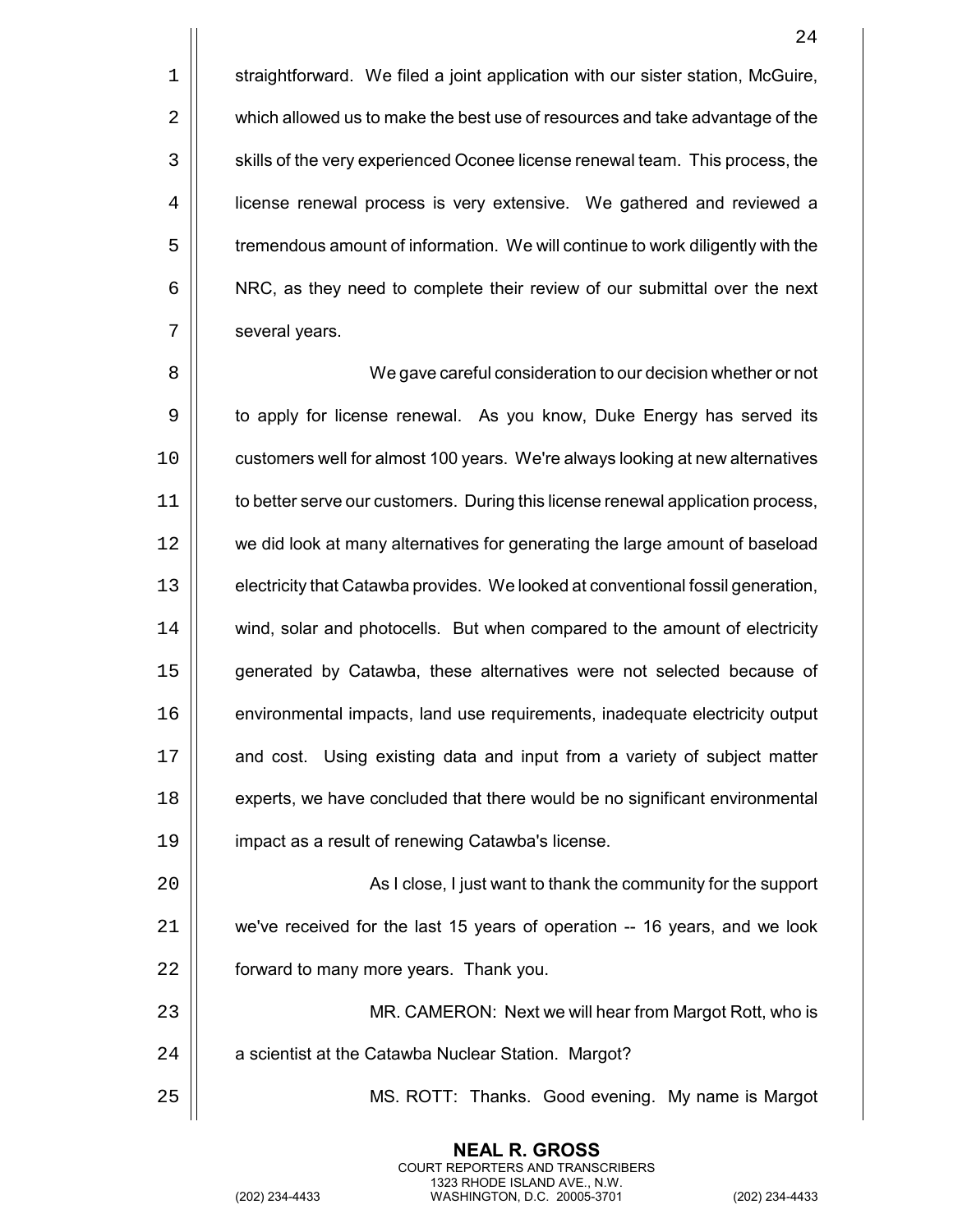|                | 25                                                                               |
|----------------|----------------------------------------------------------------------------------|
| $1\,$          | Rott, and like he said, I'm a scientist at Catawba Nuclear Station. I have a     |
| $\overline{2}$ | degree in biology, and I've been at Catawba for a little over 20 years. I've     |
| $\mathbf{3}$   | worked in the areas of chemistry, technical training and environmental.          |
| 4              | More than 75 years ago, Duke Power became one of the                             |
| 5              | nation's first electric generating facilities to establish its own environmental |
| 6              | Today, we have over 150 scientists, engineers, biologists and<br>program.        |
| 7              | technicians, and it's our job to monitor and protect the environment.            |
| 8              | The initial environmental review for Catawba was completed                       |
| $\mathsf 9$    | over 25 years ago. This review established the ground work for continuous        |
| 10             | environmental monitoring, which is performed at the Station every day. As part   |
| 11             | of this license renewal process, we reviewed environmental monitoring data       |
| 12             | collected over Catawba's entire operating history. We consulted with             |
| 13             | environmental regulatory and resource agencies to make sure we fully             |
| 14             | considered relevant issues.                                                      |
| 15             | As part of our environmental report, we've reviewed 13 major                     |
| 16             | environmental areas, which are grouped into four categories: water, plants and   |
| 17             | animals, air quality and people. We'll take a look at these areas individually   |
| 18             | starting with water. Duke Energy has conducted water testing on Lake Wylie       |
| 19             | since the early 1970s. The areas we study include water quality, water flow at   |
| 20             | Catawba's intake and discharge structures and aquatic ecology.                   |
| 21             | Our evaluation of historical data indicates no changes to Lake                   |
| 22             | Wylie's aquatic resources as a result of Catawba's operation. Using scientific   |
| 23             | data, we concluded that our continued operation would not have an adverse        |
| 24             | effect on the Lake or River.                                                     |
| 25             | The second category we evaluated is plants and animals. As                       |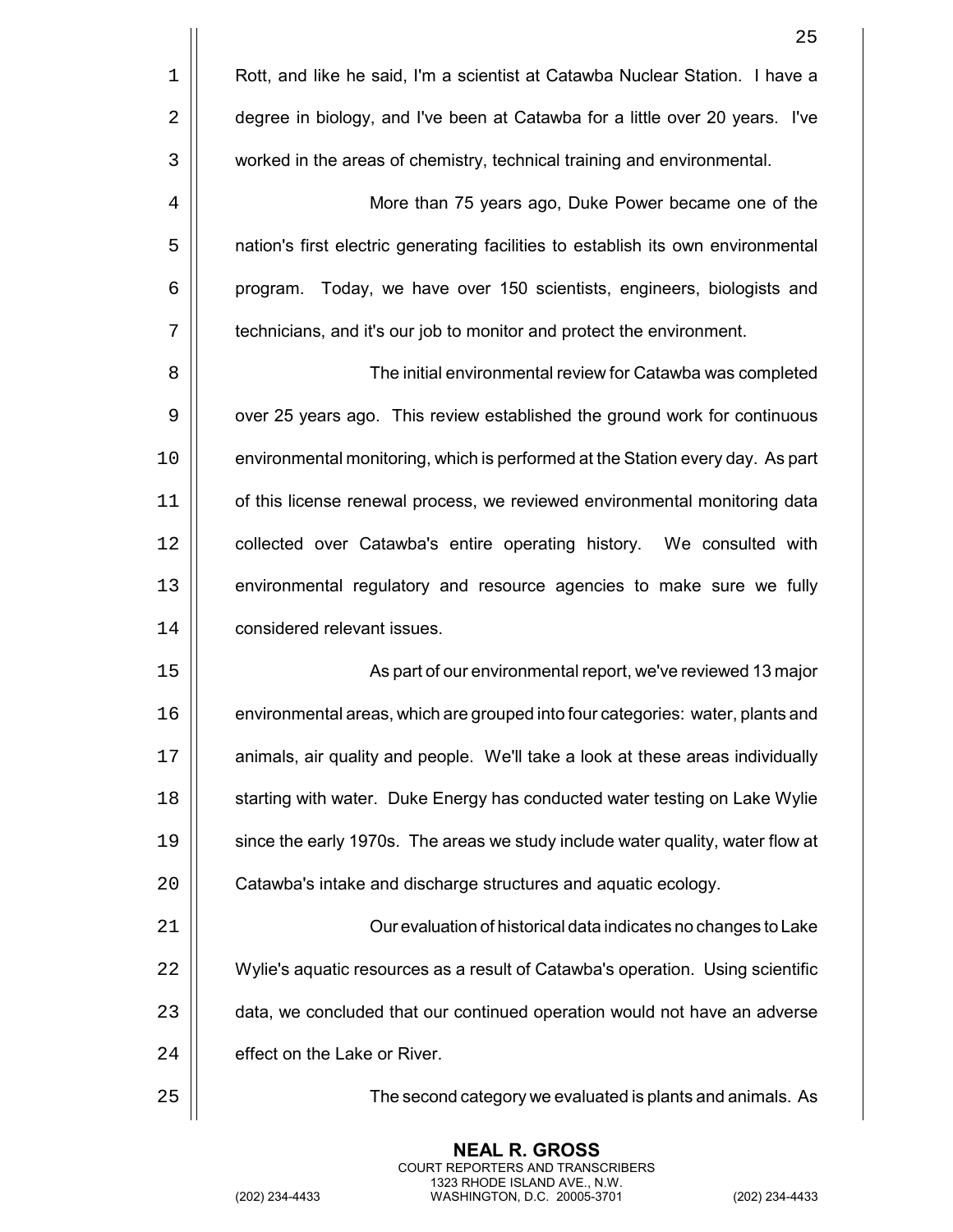|    | 26                                                                                |
|----|-----------------------------------------------------------------------------------|
| 1  | part of our study, Duke Energy worked with Dr. L.L. Gaddy, a well-known           |
| 2  | environmental scientist, to perform a study of threatened and endangered          |
| 3  | species at the Catawba site. Results of the study indicate that there were no     |
| 4  | state or federally recognized threatened or endangered species identified; in     |
| 5  | fact, Catawba has a thriving population of quail, beaver, bobcats, Canada         |
| 6  | geese, osprey, deer and many other wildlife species.                              |
| 7  | Catawba has many ongoing environmental initiatives                                |
| 8  | managed in cooperation with the South Carolina Department of Natural              |
| 9  | Resources, the South Carolina Wildlife Federation and the Wild Turkey             |
| 10 | Federation. The Catawba site is in the final stages of becoming WAIT-certified    |
| 11 | by the South Carolina Wildlife Federation, and WAIT, W-A-I-T, stands for          |
| 12 | Wildlife and Industry Together. Catawba hosts a butterfly garden and various      |
| 13 | other wildlife areas.                                                             |
| 14 | Based on our review of operating history and a look at our                        |
| 15 | continued operation, we conclude that license renewal will not adversely impact   |
| 16 | plants and animals.                                                               |
| 17 | The third environmental category we studied is air quality.                       |
| 18 | Nuclear power provides about 50 percent of Duke Energy's electric generation      |
| 19 | needs in the Piedmont Carolinas. By design, nuclear power is clean air energy     |
| 20 | source. Data shows Catawba's operation has not adversely impacted the             |
| 21 | region's air quality, and there are no plans associated with license renewal that |
| 22 | would alter the air quality.                                                      |
| 23 | And I'll conclude tonight by discussing the people who live in                    |
| 24 | the communities around our Station. Catawba has a national reputation as a        |
| 25 | well-run Station. We are committed every day to protecting the health and         |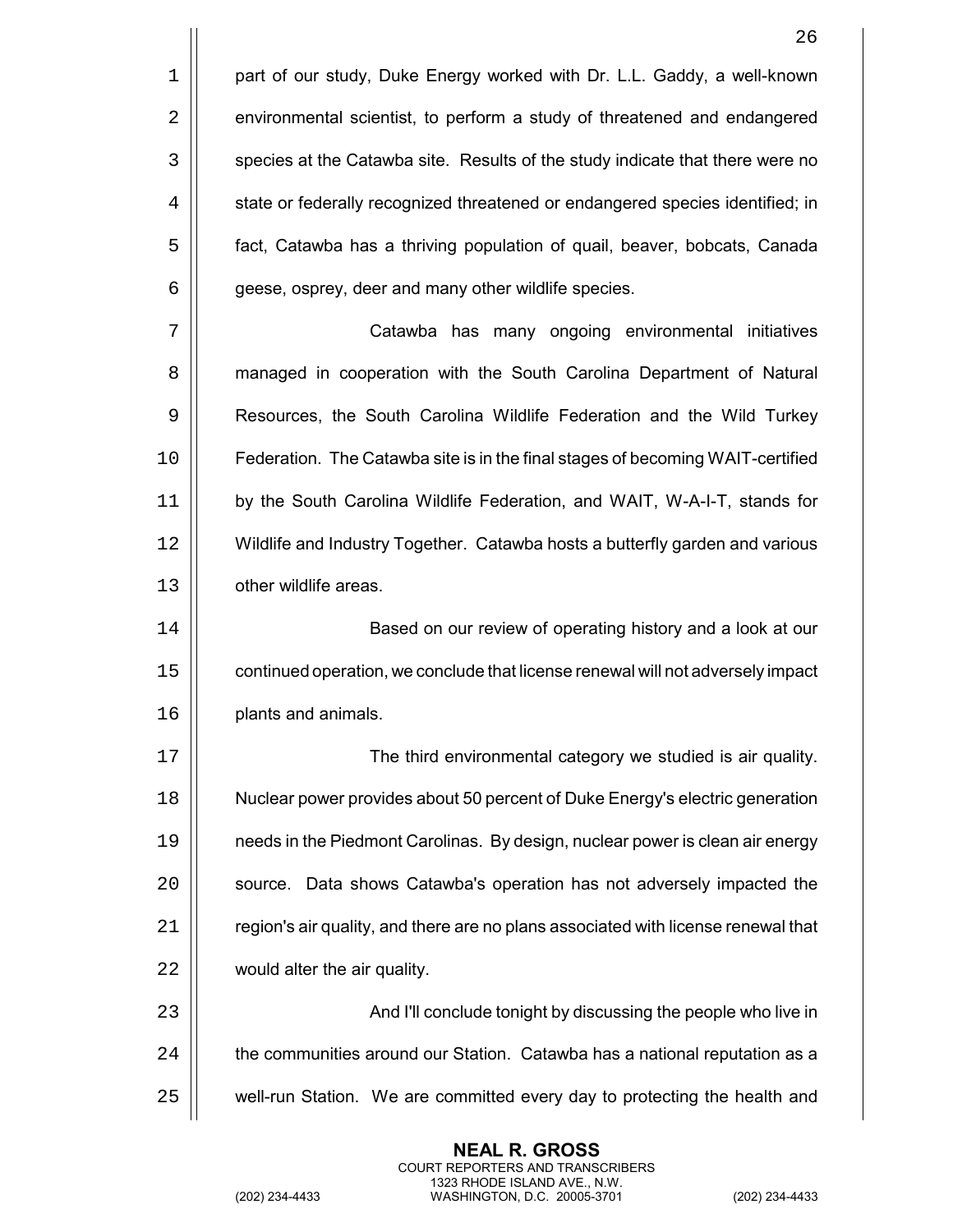|    | 27                                                                                 |
|----|------------------------------------------------------------------------------------|
| 1  | safety of the public and our employees. This commitment will continue for as       |
| 2  | long as we're a part of this community.                                            |
| 3  | In addition to being safely operated, Catawba has provided                         |
| 4  | many benefits for the community. For example, Duke Energy has contributed          |
| 5  | millions of dollars in property taxes to York County. We have over 1,100           |
| 6  | employees helping to maintain a strong economy in this area. Our annual            |
| 7  | payroll of over \$70 million helps support local businesses and industry. And as   |
| 8  | Gary mentioned earlier, our employees spend hundreds of hours each year            |
| 9  | volunteering for community, school, civic and church programs.                     |
| 10 | And on a personal note, my husband and I live in the Lake                          |
| 11 | Wylie area. We're about two miles from the Station. We love this area. We          |
| 12 | swim and boat in Lake Wylie, we enjoy bicycling all over this area. We             |
| 13 | consider it home, which is why I have a personal interest in this project, as well |
| 14 | as a professional one. Thank you.                                                  |
| 15 | MR. CAMERON: Okay. Thank you very much, Margot. Our                                |
| 16 | next three speakers are going to Angela Viney, Glen Jocoy, and, Glen, I hope       |
| 17 | l --                                                                               |
| 18 | MR. JOCOY: Gregg. That's fine.                                                     |
| 19 | MR. CAMERON: Okay. And Janet Zeller. And I guess I'd                               |
| 20 | like Angela Viney from South Carolina Wildlife Federation to come up.              |
| 21 | MS. VINEY: Thank you. Good evening, everyone. My name                              |
| 22 | is Angela Viney. I'm the Executive Director of the South Carolina Wildlife         |
| 23 | Federation. I came to this position in July of 1997 and have been working with     |
| 24 | different units of Duke Power -- Duke Energy since that time in conservation,      |
| 25 | natural resources and environmental education projects.                            |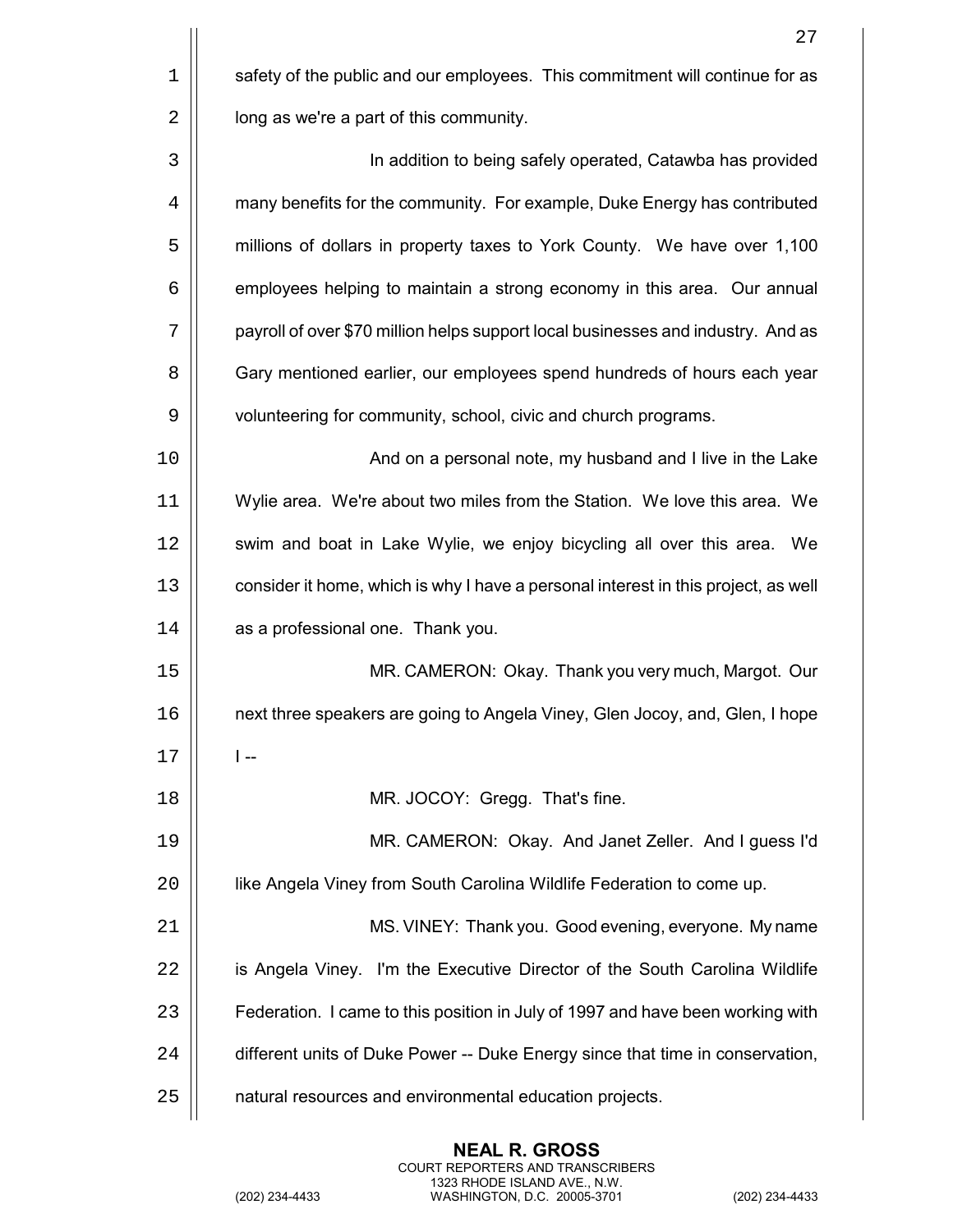|    | 28                                                                                |
|----|-----------------------------------------------------------------------------------|
| 1  | The South Carolina Wildlife Federation has as its mission to                      |
| 2  | advocate environmental stewardship by promoting wildlife habitat enhancement      |
| 3  | and natural resources conservation for today and tomorrow. We work with           |
| 4  | many partners in this effort, and one of the primary ways in which we fulfill our |
| 5  | mission is through education.                                                     |
| 6  | This evening, I would like to share with you my knowledge of                      |
| 7  | the environmental stewardship of the Catawba Nuclear Station by way of their      |
| 8  | partnership with the South Carolina Wildlife Federation and our educational       |
| 9  | programs.                                                                         |
| 10 | The South Carolina Wildlife Federation is the state affiliate of                  |
| 11 | the National Wildlife Federation and therefore works with our national office in  |
| 12 | promoting many programs. One of those is the Backyard Wildlife Habitat            |
| 13 | Program. We are proud of the fact that South Carolina has more certified          |
| 14 | backyard wildlife habitats than any other state in the country.                   |
| 15 | Since we're the leaders in this Program, we were asked by                         |
| 16 | our National Wildlife Federation office to pilot a new program in South Carolina, |
| 17 | the Habitat Steward Training Program. The Program allows us to train              |
| 18 | interested individuals to prepare them to be mentors in their community in        |
| 19 | creating wildlife habitats. Through this Program, we've been able to place        |
| 20 | mentors at schools to assist in creating schoolyard wildlife habitats -- outdoor  |
| 21 | classrooms used in different curriculum area.                                     |
| 22 | One of the other offshoots of the Backyard Wildlife Habitat                       |
| 23 | Program is the WAIT Program that Margot mentioned. And, in fact, Duke             |
| 24 | Power is one of the founding partners. Having worked to protect and enhance       |
| 25 | wildlife habitat at the World of Energy in Seneca in 1996, the South Carolina     |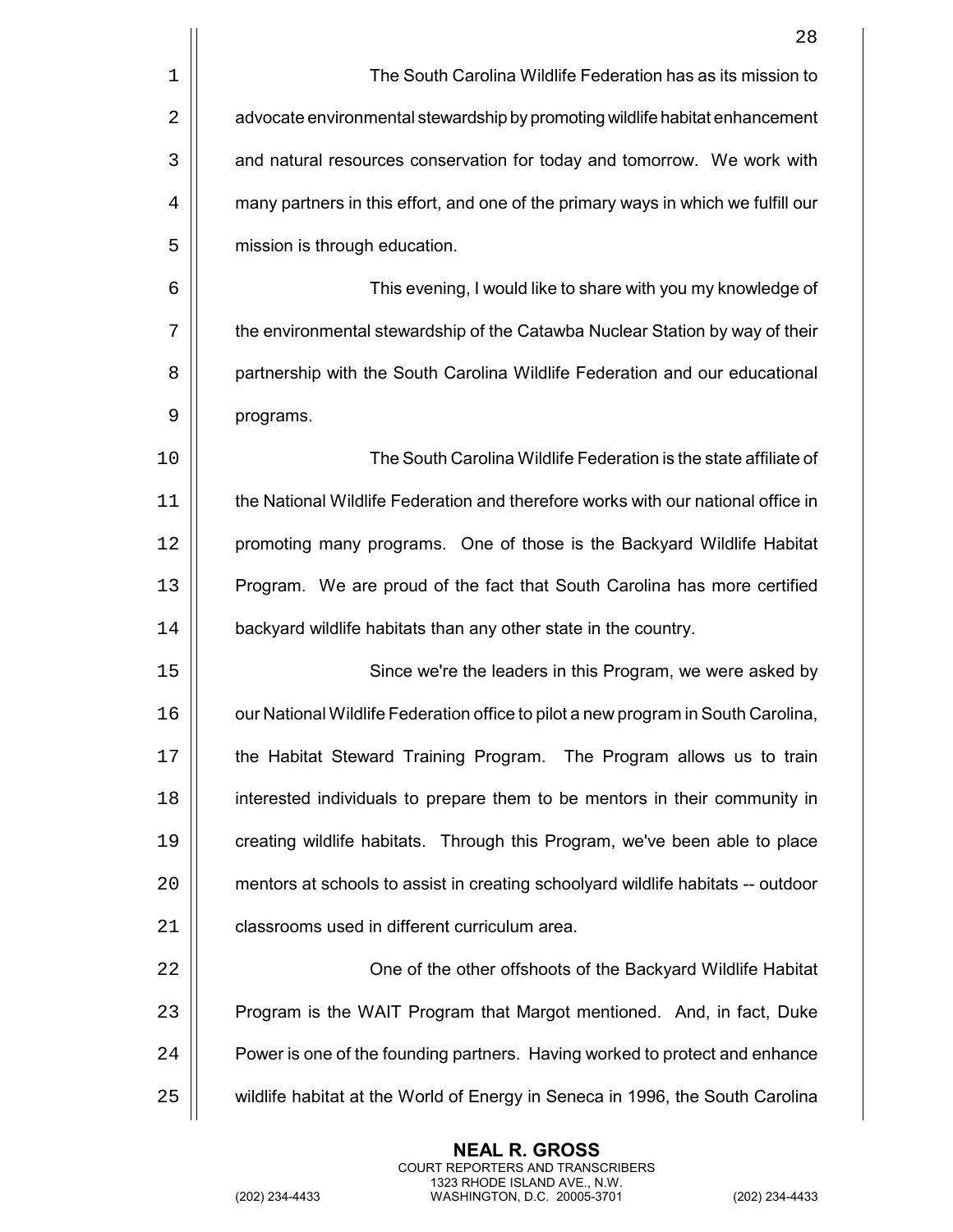| $1 \parallel$ | Wildlife Federation, the South Carolina Department of Natural Resources and |
|---------------|-----------------------------------------------------------------------------|
| $2 \parallel$ | the National Wild Turkey Federation worked with Duke Power at that site and |
| $3$           | was so impressed with the outcome that this new wildlife habitat education  |
| 4             | program was created.                                                        |

 WAIT is designed to encourage corporate landowners to 6 | integrate wildlife habitat needs into corporate land management decisions. There are now 20 industrial sites in South Carolina certified as WAIT sites and  $\vert$  another 30 plus working on their certification. The certification requires a three- $\vert$  to five-year plan, a community partner and an educational component.

10 The Catawba Nuclear Station is our most recent WAIT site, 11 | and they've gone over and above the standard requirements in creating their 12 WAIT site. They've hosted one of our habitat steward classes in 2000 at 13 Energy Quest. In addition, they initiated partnerships with three schools in the 14 | | area. York Junior High School, Goldhill Elementary, and Goldhill Middle School 15 | are being assisted in the creation of their schoolyard habitats, their outdoor 16 | classrooms, by the staff of Catawba Nuclear Station.

17 ||<br> **There are numerous wildlife habitat management and protection initiatives at Catawba Nuclear Station to include osprey towers.** To date, four have been installed to encourage an osprey nest on-site. Wood  $\vert$  duck boxes have been installed in the standby nuclear service water pond. Wildlife food plots have been planted, wetlands within the site boundary have **been identified and signs posted.** 

23 || Selective mowing is in place to provide meadows for wildlife  $24$   $\parallel$  habitat. Educational brochures are available at the visitors center with 25 | information on butterfly gardens and native wild flowers. An educational nature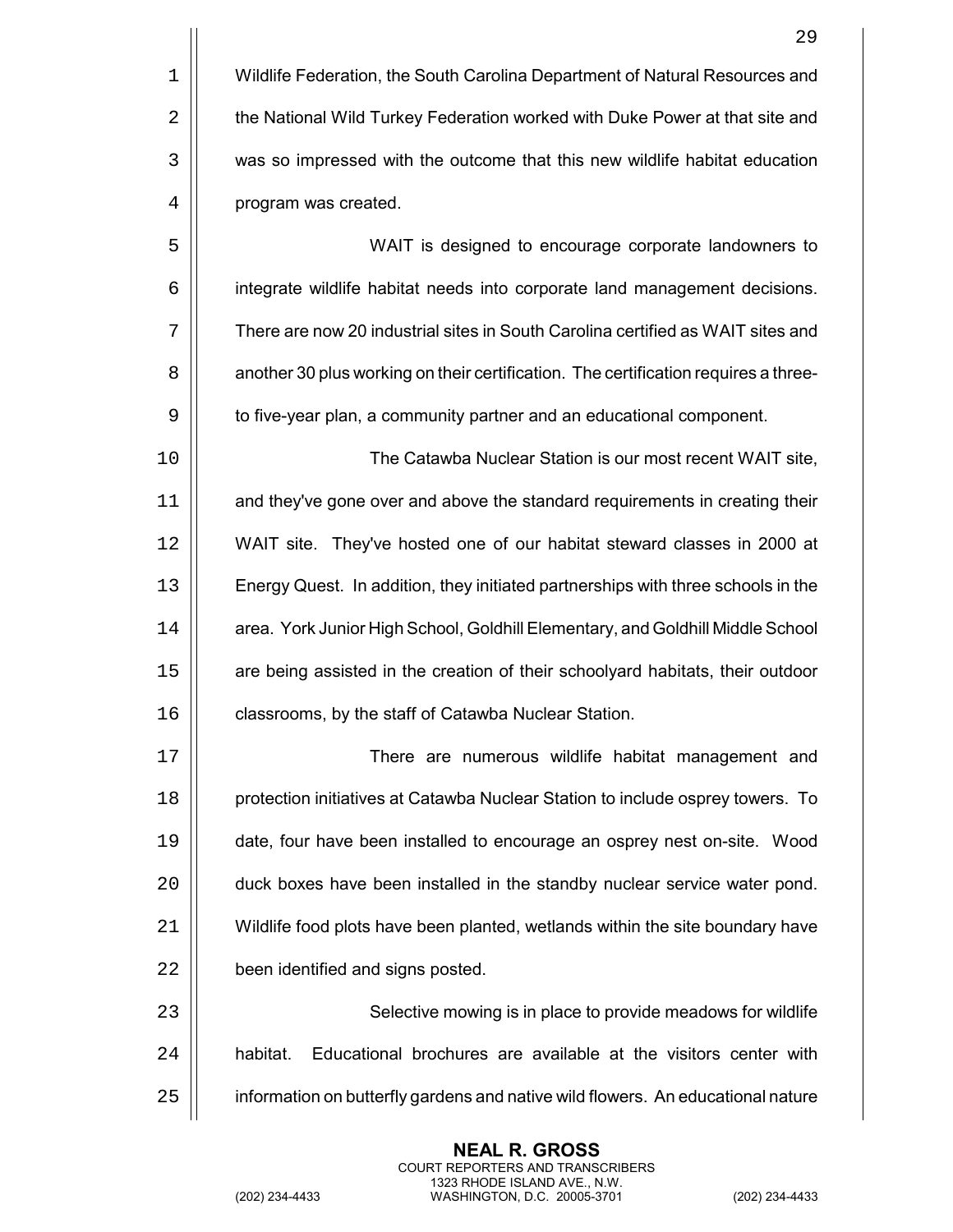| 30                                                                                   |
|--------------------------------------------------------------------------------------|
| trail is available with a brochure to identify plants, trees and vines on the trail. |
| In addition to the invaluable work on the protection and                             |
| enhancement of wildlife habitat, the Catawba Nuclear Station also works to           |
| enhance the environment through such efforts as utilizing a Reduce, Reuse,           |
| Recycle Program to reduce the amount of waste generated and then to reuse,           |
| when possible, or recycle, as necessary.                                             |
| A waste minimization program is in place, which has changed                          |
| the site from a large quantity generator to a small quantity generator of            |
| hazardous waste. An extensive chemical evaluation and approval process               |
| exists to ensure the most environmentally friendly products are selected for         |
| use.                                                                                 |
| In conjunction with Catawba Nuclear Station efforts to partner                       |
| with schools, they have a program underway to supply every elementary and            |
| middle school near Catawba Nuclear Site, within a ten-mile radius, with              |
| environmental workshop backpacks that will include kits for environmental and        |
| wildlife monitoring.                                                                 |
| In all of these conversation education programs, the Catawba                         |
| Nuclear Station has developed and sustained partnerships with the South              |
| Carolina Department of Natural Resources, the South Carolina Wildlife                |
| Federation, the National Wild Turkey Federation, the Stowe Botanical Garden,         |
| the Piedmont Council of the Boy Scouts of America and the schools in the             |
| area, specifically the ones I mentioned earlier.                                     |
| The Catawba Nuclear Station is taking an active role in                              |
| teaching and advocating land management practices, which enhance habitats            |
| and sustain wildlife in their corner of the world. They are also setting the         |
|                                                                                      |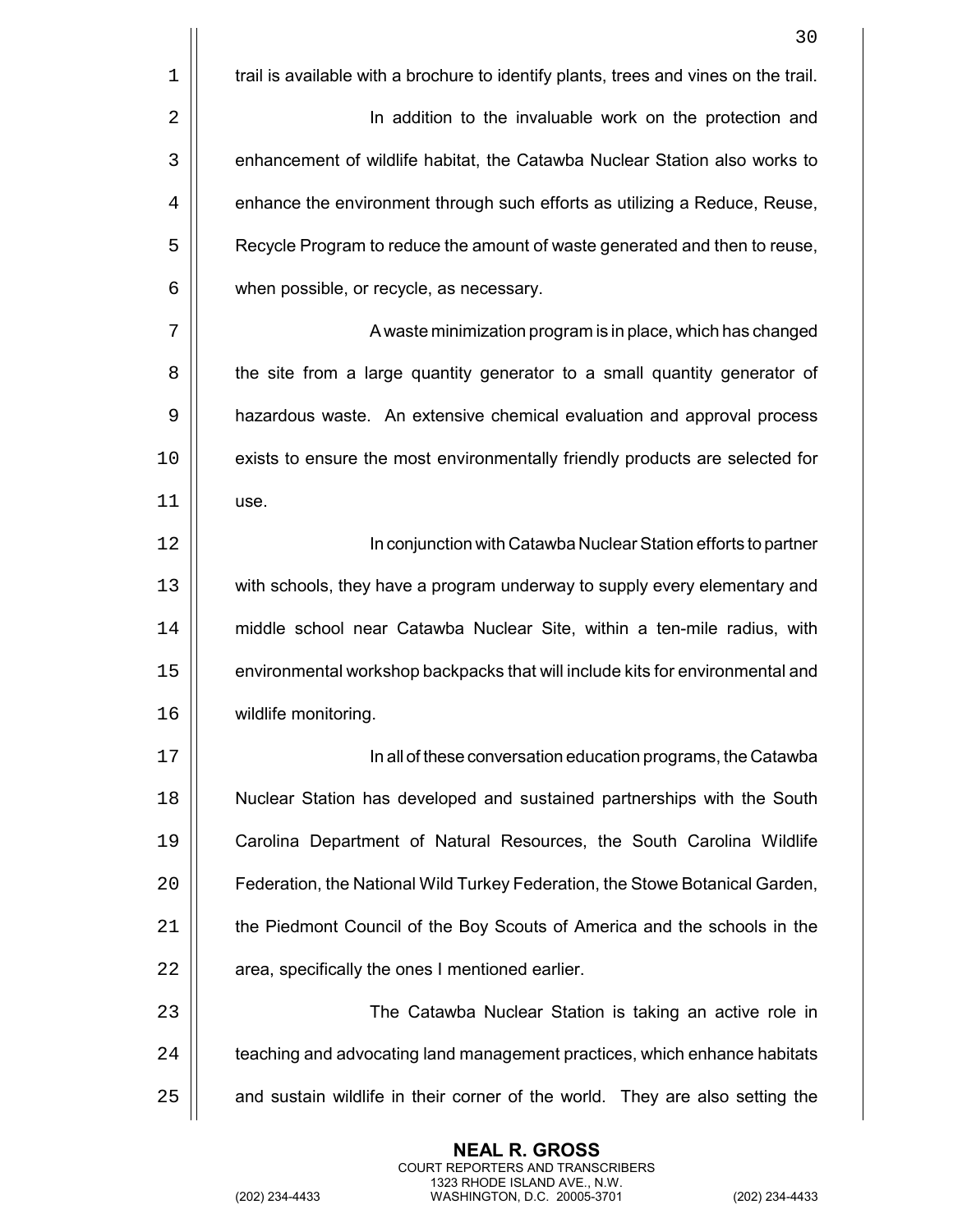|    | 31                                                                              |
|----|---------------------------------------------------------------------------------|
| 1  | example for others to follow. And we at South Carolina Wildlife Federation are  |
| 2  | proud to be partners with them in these efforts and applaud them. Thank you.    |
| 3  | MR. CAMERON: Thank you, Angela. Let's go to Gregg                               |
| 4  | Jocoy.                                                                          |
| 5  | MR. JOCOY: Thank you.                                                           |
| 6  | MR. CAMERON: You're welcome.                                                    |
| 7  | MR. JOCOY: I trust you'll make me aware of my five-minute                       |
| 8  | time frame.                                                                     |
| 9  | MR. CAMERON: I'll do that.                                                      |
| 10 | MR. JOCOY: Great. Thank you very much.                                          |
| 11 | MR. CAMERON: I'll do that. And it's, you know --                                |
| 12 | MR. JOCOY: So if you just laugh at me.                                          |
| 13 | MR. CAMERON: We won't -- we won't do that.                                      |
| 14 | MR. JOCOY: I want to start off by saying I have absolutely                      |
| 15 | nothing written, so I don't have an opportunity to give you a canned speech.    |
| 16 | All I can do is try my best to speak from the heart, okay?                      |
| 17 | If you go up to Winston-Salem, the folks up there will tell you                 |
| 18 | that the tobacco industry is a great corporate citizen, okay? So why are we     |
| 19 | surprised that Duke Power stands here today and says, "We're a great            |
| 20 | corporate citizen," okay? If you go to a community that has a hazardous waste   |
| 21 | dump, I can assure you that the people who run that hazardous waste dump        |
| 22 | have got people involved in Boy Scout and Girl Scouts and other activities of   |
| 23 | this sort. They do so specifically to persuade the general public that they are |
| 24 | good corporate citizens. But none of this is relevant.                          |
| 25 | The question that we have to ask the NRC to address is what                     |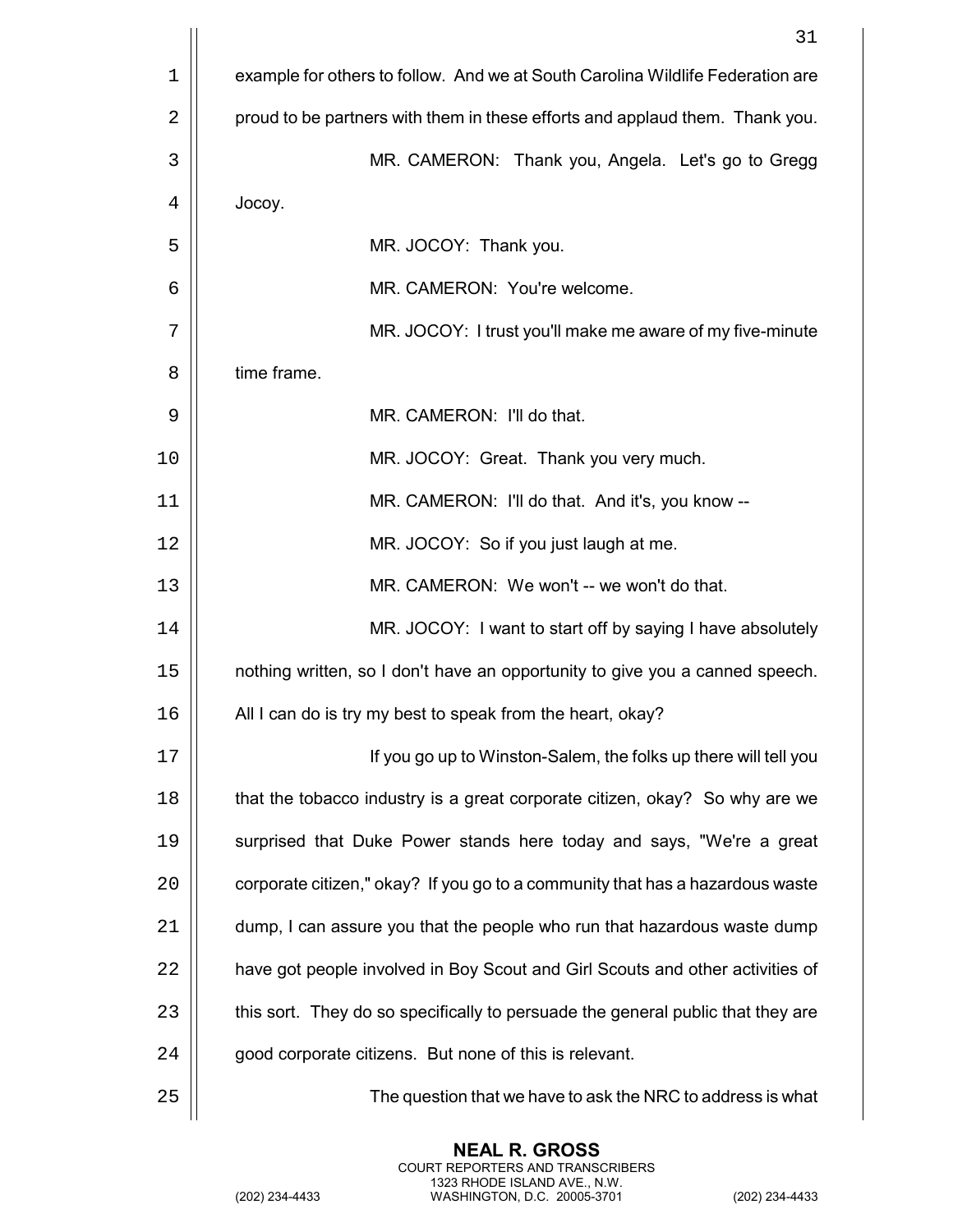1 **are the environmental impacts of extending this license?** The question of 2 | whether or not the Boy Scouts will have leadership from Duke Energy is 3 | irrelevant; it does not matter. The question of whether there will be more ducks  $4 \parallel$  on that pond may have -- that may have some relevance, but Duke Energy is 5 | no more responsible for those ducks being there than I am. God put those  $6 \parallel$  ducks there; Duke Power did not.

7 The questions that we have to ask are what is the 8 **e** environmental impact of keeping that Plant open for 20 more years? Now, 9  $\vert\vert$  truth of the matter is I'm not a scientist. I graduated from high school. I flunked 10 | out of college. I don't have the kind of background that would allow me to 11 | stand up here and tell you what the environmental impacts of extending this 12 license would be. There are other people better than I who can give you that 13 | information. Some of them are here. Some of them support Duke Energy, 14 | some of them oppose this license extension. I would encourage you to listen 15 with an open mind to those people who have a position different than Duke 16 Energy's.

17 | Now, I realize that there is a subject that none of us really 18 **care to address, but it must be addressed. All right. Well, first of all, let me say** 19 this: I'm glad you're a neighbor. I live in Fort Mill, I live close to that power 20 | plant, but I got to tell you, telling me, "I live there, why would I want to poop in 21 | my own backyard," cuts no mustard with me.

22 | Christene again, I've heard that argument every time I've ever 23 | been to a hearing or discussion about these kinds of things. Yes, it's true we  $24$   $\parallel$  run a plant out here like the plant that burned hazardous waste out in the  $25$   $\parallel$  countryside in Rock Hill, and the people who ran that plant said, "Hey, we live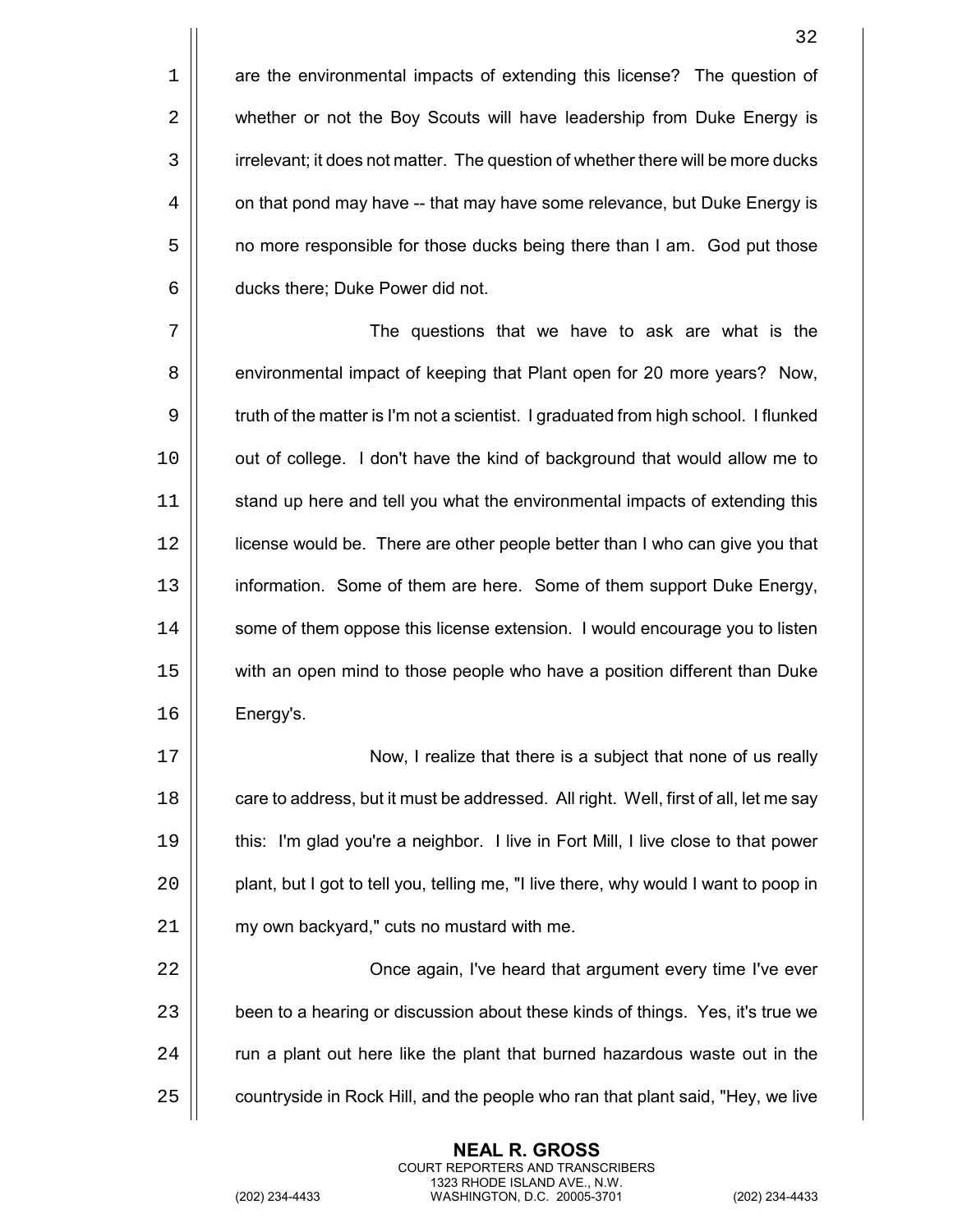1 in this neighborhood too," but the paint was peeling off a church across the 2 | street from the doggone thing. So that, once again, me, personally, that cuts 3 no mustard.

4 | Charles The question that, as I say, is kind of an undercurrent, and 5 | I wish it were not something that we have to even consider, is the question of  $6 \mid$  a terrorist threat to that power plant and the impact that would come from an 7 | accident or an attack on that power plant, and before you tell me that that is 8  $\vert\vert$  totally unreasonable, won't happen and so on like that, remember that Anwar  $9 \mid \mid$  Sadat was murdered by his own staff as he stood in front of an audience. They 10 drove by in the truck and gunned him down. An Air Egypt airline pilot crashed 11 his airplane, a trained airline pilot crashed his airplane. Timothy McVeigh 12 worked for the U.S. military. Thank God he didn't have access to or use the 13 military weaponry that he had available to him when he was in the military or 14 | things might have been much worse than they were.

15 Even if you could document to your own satisfaction that no 16 | | accident and no terrorist act at the Catawba Power Plant could possibly release 17 nuclear material from that plant, you couldn't satisfy me. Thank you.

18 MR. CAMERON: Okay. Thank you. Thank you, Gregg. 19 Next we're going to go to Janet Zeller, who is the Executive Director of the Blue 20 | Ridge Environmental Defense League. Janet?

21 MS. ZELLER: Thank you, Chip. I'd like to express  $22$   $\parallel$  appreciation to the NRC for holding this hearing, and I'm very glad to be here 23 | today. I bring you greetings from Katherine Mitchell who heads our Charlotte 24 | office. She's ill and could not attend, but we do have members in York and 25 Mecklenburg County and in the surrounding counties and transport corridor

> **NEAL R. GROSS** COURT REPORTERS AND TRANSCRIBERS 1323 RHODE ISLAND AVE., N.W.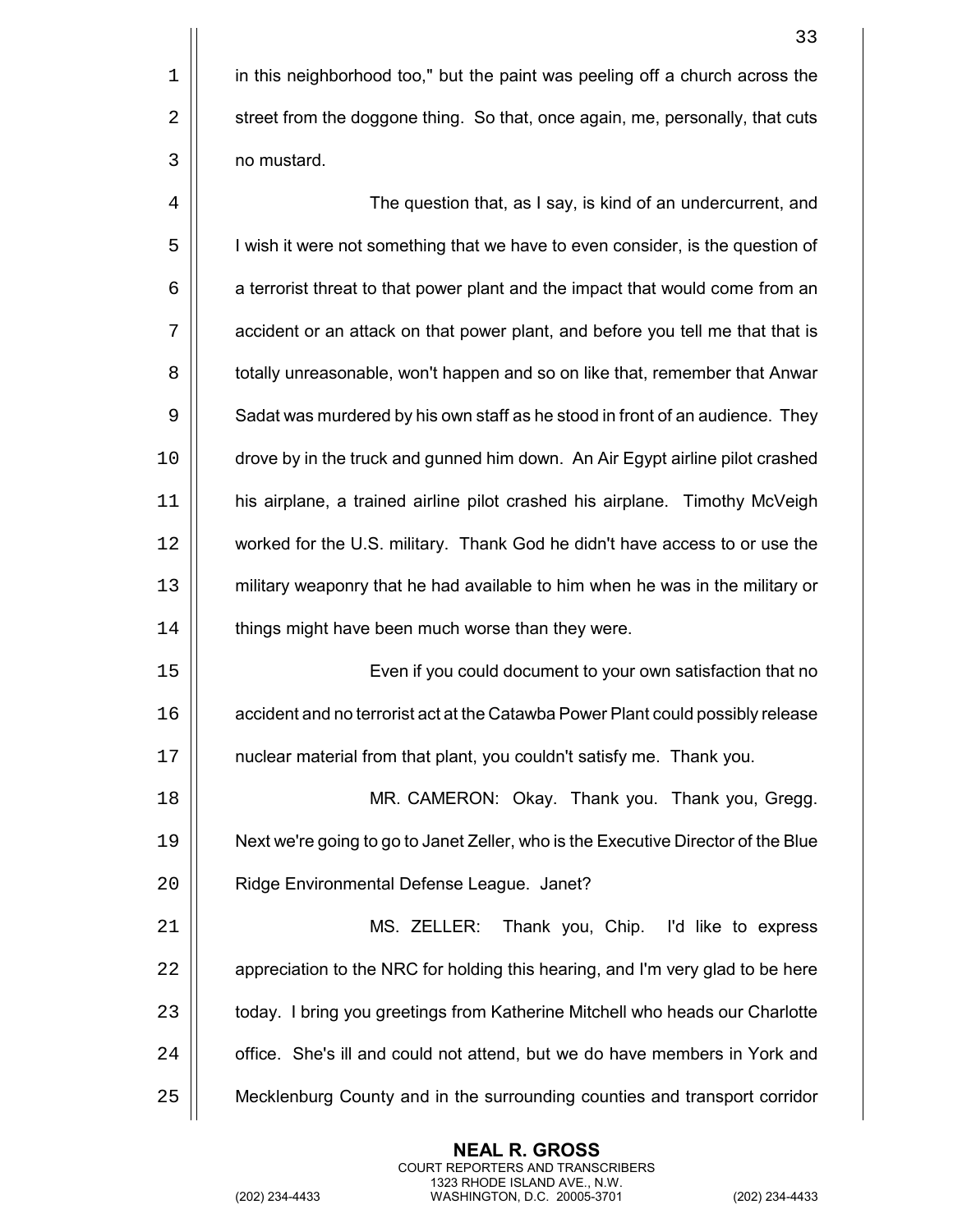|                | 34                                                                                   |
|----------------|--------------------------------------------------------------------------------------|
| $1\,$          | counties and offices -- five offices, actually. The nearest is Charlotte, and we     |
| $\overline{2}$ | have an office in Aiken, South Carolina.                                             |
| $\mathbf{3}$   | Because the U.S. Nuclear Regulatory Commission web site                              |
| $\overline{4}$ | is down and because there are significant documents that we are unable to            |
| 5              | access at this time, the Blue Ridge Environmental Defense League requests            |
| 6              | an extension of the comment period for our written comments and elongation           |
| 7              | as is paralleled by the lack of information, available information for the entire    |
| 8              | process.                                                                             |
| 9              | My favorite American poet, Theodore Redkey, wrote, "In a                             |
| 10             | dark time, the eye begins to see." And in this dark time, Americans are much         |
| 11             | more aware of not only the possibility but the inevitability of terrorist assaults.  |
| 12             | And I agree with Mr. Jocoy that the Nuclear Regulatory Commission can't              |
| 13             | simply go on with business as usual as if the terrorist attacks on September 11      |
| 14             | and the subsequent attacks are not occurring.                                        |
| 15             | Typically, the NRC evaluates terrorist attacks as improbable,                        |
| 16             | unlikely, perhaps possible, but the inevitability of a terrorist attack on a nuclear |
| 17             | power station or a nuclear shipment must be factored to any environmental            |
| 18             | impact statement that comes out of this license extension process.                   |
| 19             | Our organization in the fall of 1994 and the fall of 1995                            |
| 20             | successfully tracked shipments of high-level nuclear research reactor waste          |
| 21             | coming from European countries, across the Atlantic, into the Sunny Point            |
| 22             | military ocean terminal in eastern North Carolina and all the way across South       |
| 23             | Carolina to Aiken -- or to the Savannah River site. It took a \$100 used, very       |
| 24             | good, telescope. It took a \$100 airplane that we hired.                             |
| 25             | And so our purposes were not terrorism-related.<br>Our                               |
|                |                                                                                      |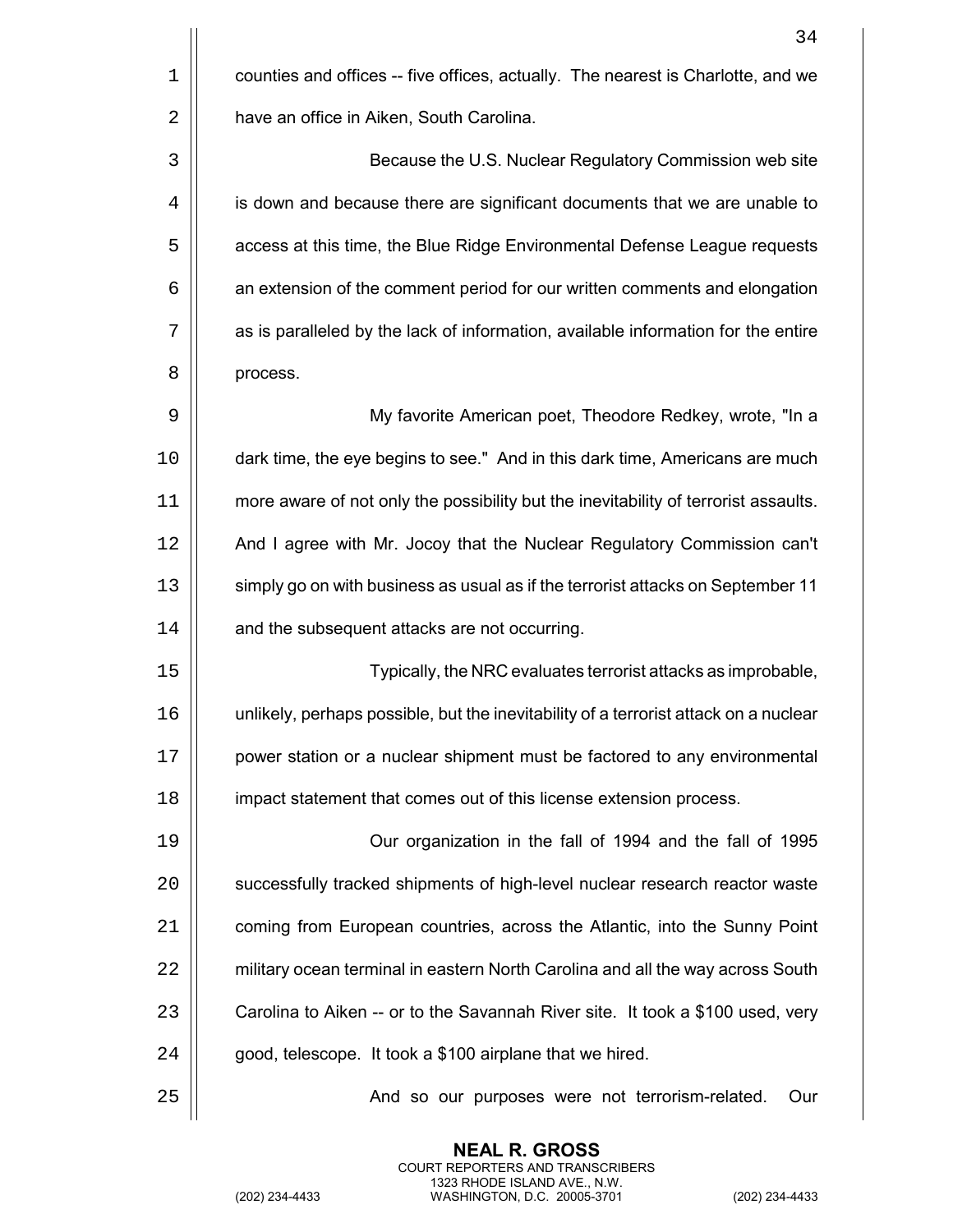|    | 35                                                                                 |
|----|------------------------------------------------------------------------------------|
| 1  | purposes were to prove that if a grassroots environmental organization can         |
| 2  | track nuclear waste shipments, that sophisticated or even less sophisticated       |
| 3  | terrorists than we've seen operating lately can do the same. Our second            |
| 4  | purpose was to alert people living along the transport routes that the shipments   |
| 5  | were coming through, so that they could evacuate, because these were coming        |
| 6  | through on the train, and people were living right there near the shipments.       |
| 7  | So it is a new world now, and NRC cannot simply blow this                          |
| 8  | off and indicate that there is an improbability of terrorist attack A or terrorist |
| 9  | attack B.                                                                          |
| 10 | Our written comments and other speakers from our                                   |
| 11 | organization tonight will be discussing some of the other issues. Some of our      |
| 12 | major concerns include the partitioning and the fragmentation of this process,     |
| 13 | which we believe is unlawful, that it is a violation of the National Environmental |
| 14 | Policy Act. We also believe that energy alternatives have not been adequately      |
| 15 | addressed by the Duke license extension application. And the NRC must do           |
| 16 | a much better job than Duke did of evaluating realistic alternatives to a 19-year  |
| 17 | license extension of the Catawba and McGuire reactors.                             |
| 18 | We are also wanting the NRC to evaluate some liability                             |
| 19 | Thanks to our friend, Mary Olson, from Nuclear Information and<br>issues.          |
| 20 | Resource Service, we were alerted that Duke recently filed with the Federal        |
| 21 | Energy Regulatory Commission to set up a limited liability corporation, thereby    |
| 22 | relieving them from the day-to-day operations liability at their nuclear power     |
| 23 | stations. We want the socioeconomic impacts of the potential for this new          |
| 24 | limited liability corporation to be factored into a complete EIS.                  |
| 25 | And I will stop there, and thank you very much.                                    |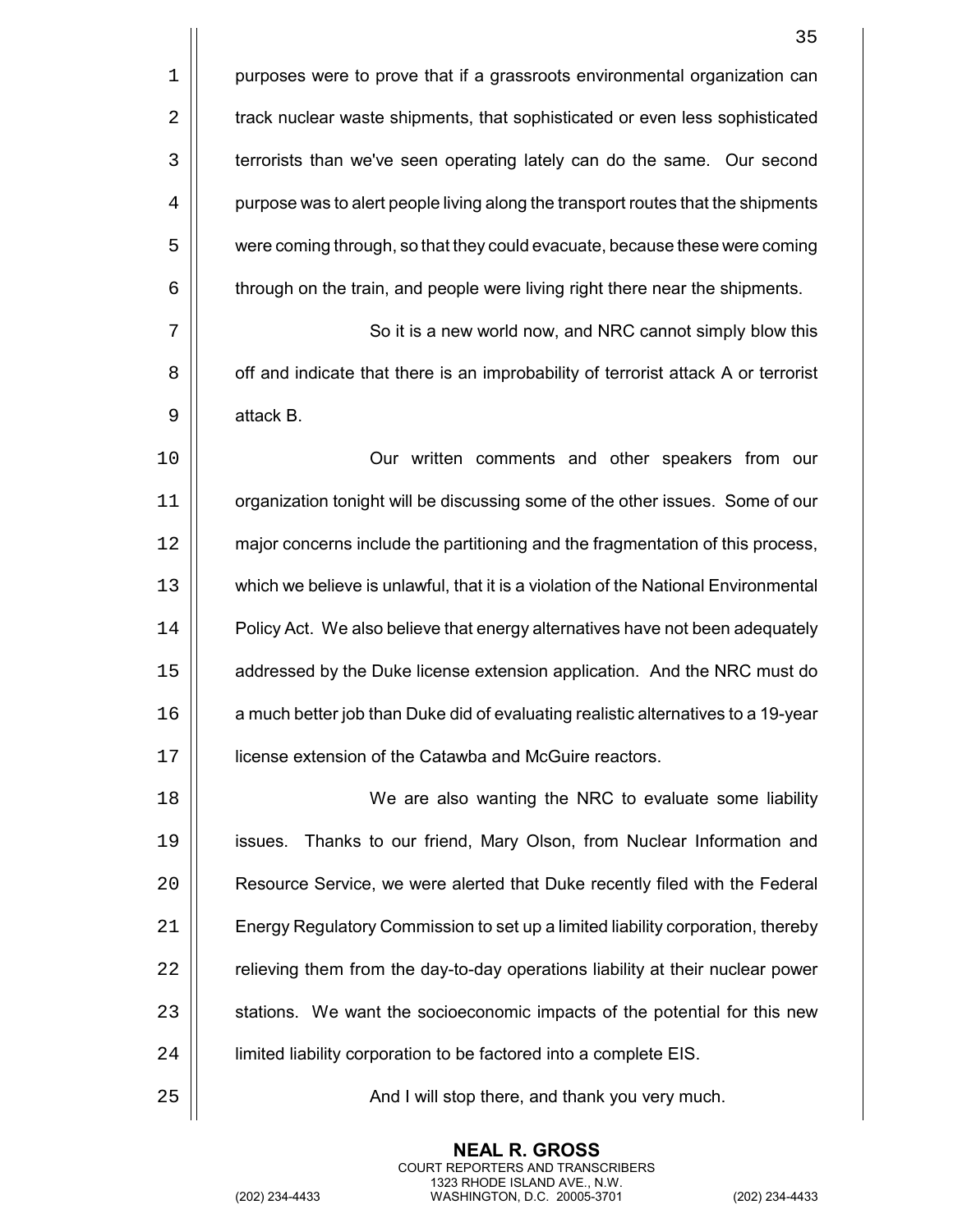| MR. CAMERON: Okay. Thank you, Janet. Our next three                              |
|----------------------------------------------------------------------------------|
| speakers are going to be Dr. Lewis Patrie, Mary Olson and Lou Zeller. And I'd    |
| like to ask Dr. Patrie, who is with the Western North Carolina Physicians for    |
| Social Responsibility.                                                           |
| DR. PATRIE: Thank you.                                                           |
| MR. CAMERON: You're welcome.                                                     |
| DR. PATRIE: Thank you very much. Consideration of the                            |
| use of MOX, that is fuel which contains plutonium derived from dismantled        |
| nuclear weapons, should be an integral part of any consideration about license   |
| extensions. With the projected use of MOX on a trial basis within the next two   |
| years and regular use by 2007, it is an important factor which should have been  |
| identified in the license renewal applications.                                  |
| The characteristics of MOX are significantly different from                      |
| that of currently used uranium fuel. These characteristics should be taken into  |
| consideration along with the age of reactors and the reactors' unique features.  |
| Some include these reactors' limited shielding, the unique characteristics of    |
| these reactors' cooling systems and the management of hydrogen gas               |
| released during operations.                                                      |
| But even more important and urgent at this time is the issue                     |
| of security, which has become much more obvious since the terrorist attacks      |
| last month. It is apparent that our nation's 100 plus nuclear reactors are       |
| vulnerable to attack, which could come by way of air, land or water or even      |
| within the facilities themselves. The results of such an attack at Catawba could |
| create a disaster of unimaginable magnitude, far greater than that experienced   |
| September 11 in the Washington, D.C. area and New York.                          |
|                                                                                  |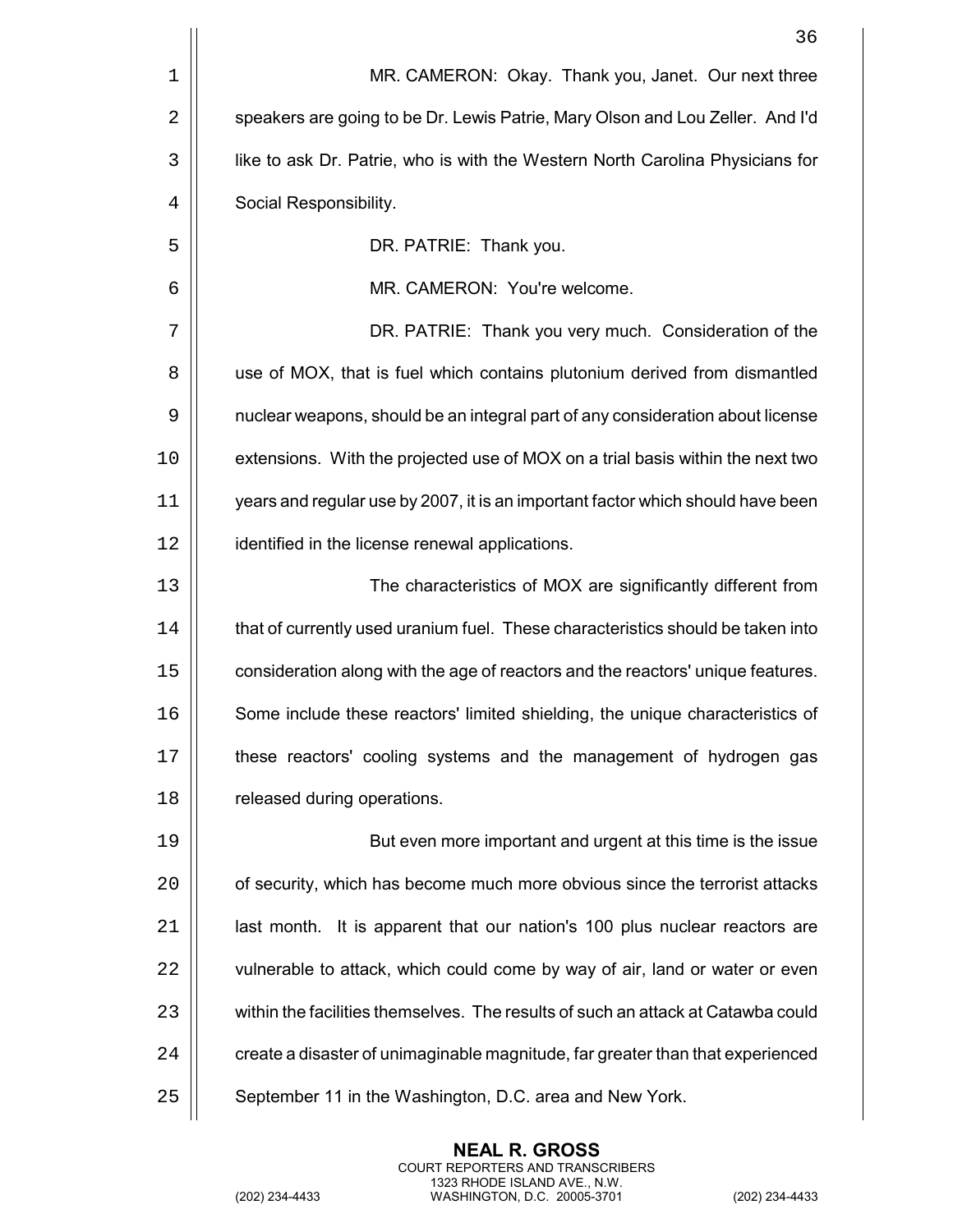|    | 37                                                                                |
|----|-----------------------------------------------------------------------------------|
| 1  | There would be immediate deaths and so many seriously                             |
| 2  | injured and burned people that even our nation's entire medical facilities could  |
| 3  | not cope with the casualties. We could anticipate that a breach of the core of    |
| 4  | either Catawba reactor would result in Charlotte and its vicinity for many square |
| 5  | miles becoming uninhabitable for many years.                                      |
| 6  | People would be evacuating the area in panic, seeking safety.                     |
| 7  | Winds would determine the disposition of radioactive fallout, which would         |
| 8  | extend the uninhabitable areas. There would be major increases in cancers         |
| 9  | and birth defects, which would continue over several decades. Needless to         |
| 10 | say, the economy and our way of life would be devastated.                         |
| 11 | Taking the possibility of future terrorism into consideration,                    |
| 12 | it should be recognized that nuclear power reactors pose an unacceptable          |
| 13 | threat to the security of the United States. Recent tests have shown              |
| 14 | commercial reactors to be extremely vulnerable to attack by even single           |
| 15 | terrorists. Reactors are not designed to withstand penetration by large aircraft, |
| 16 | truck bombs or water-borne attack. And no testing has been conducted for          |
| 17 | such events.                                                                      |
| 18 | As part of licensing renewals, Duke Energy should be                              |
| 19 | required to demonstrate changes in design in such a manner as to protect          |
| 20 | Catawba's structures against foreseeable terrorist threats that might result in   |
| 21 | a breach of reactor containment, core damage and/or damage to irradiated          |
| 22 | nuclear fuel. Enhanced physical security features and increased security force    |
| 23 | capabilities would appear to be mandatory. Furthermore, all permanent and         |
| 24 | temporary radioactive storage, disposal treatment and transfer sites should       |
| 25 | meet strengthened standards to protect against attacks that could have            |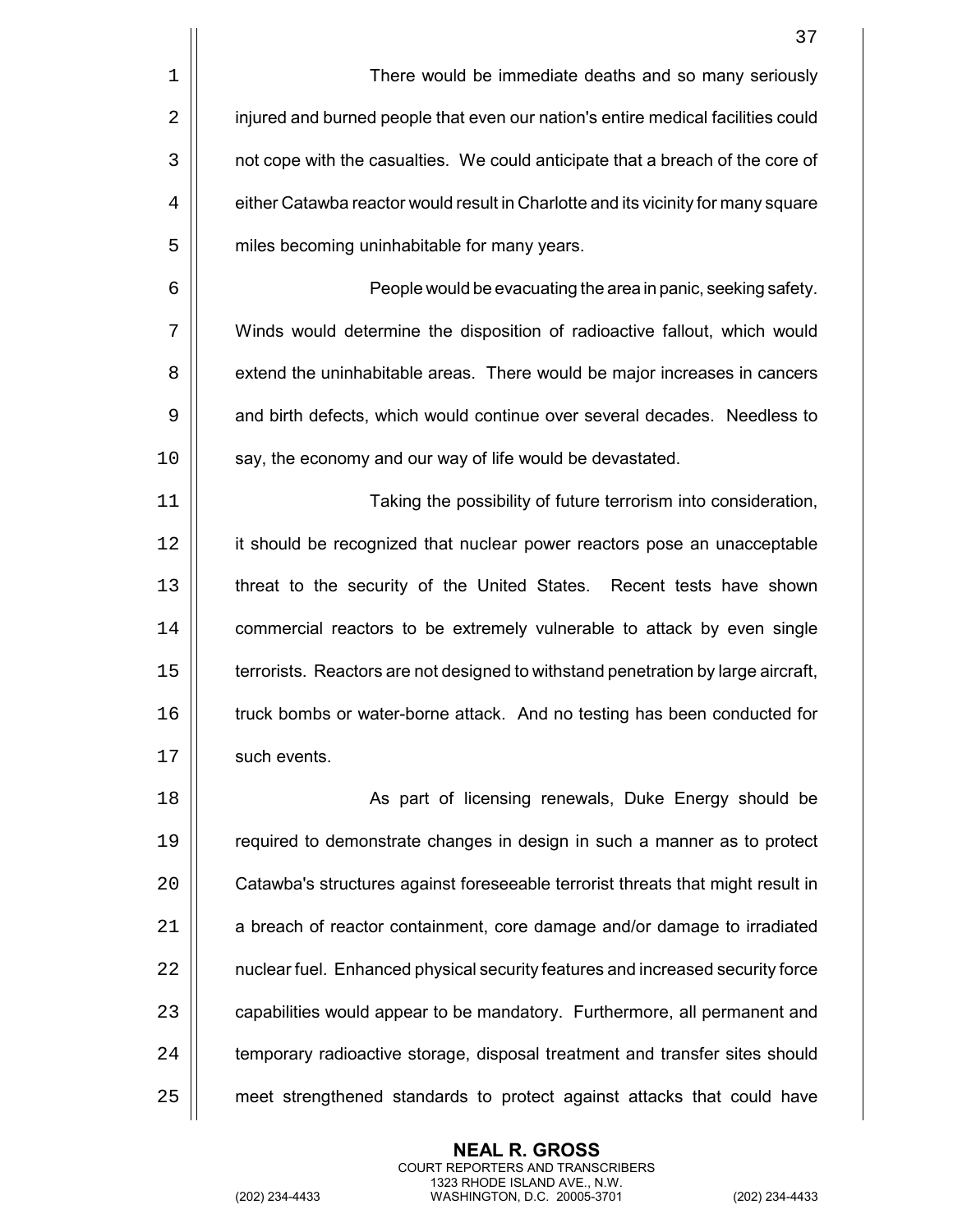|             | 38                                                                                   |
|-------------|--------------------------------------------------------------------------------------|
| $\mathbf 1$ | disastrous consequences.                                                             |
| 2           | Potassium iodide should be stockpiled and made available                             |
| 3           | for children and pregnant women residing within a minimum of 50 miles around         |
| 4           | nuclear reactors. While it only protects against one form of cancer, the Nuclear     |
| 5           | Regulatory Commission has approved, with conditions, this as a preventive            |
| 6           | measure to be used following radiation exposure. In the Chernobyl-affected           |
| 7           | areas, it appears that thousands of children were spared thyroid cancer in           |
| 8           | Poland where potassium iodide was available following that 1986 reactor              |
| 9           | explosion and fire, compared with large numbers of children who developed            |
| 10          | those diseases in the Ukraine, in Belaruse and Western Russia where                  |
| 11          | potassium iodide was not available.                                                  |
| 12          | Evacuation plans for affected communities should be carried                          |
| 13          | out to reflect the actual conditions which might follow a terrorist attack at either |
| 14          | Catawba facility, and plans for relocating large numbers of refugees would also      |
| 15          | need to be incorporated into such planning. Although I understand there may          |
| 16          | be reluctance to consider the uncertainty of terrorism in the scoping hearing,       |
| 17          | Physicians for Social Responsibility of Western North Carolina points out the        |
| 18          | economy of prevention of adversity as compared with the extravagance of              |
| 19          | treatment or containment after an adverse situation arises. In the instance of       |
| 20          | terrorism, the absence of prevention may well lead to disaster.                      |
| 21          | MR. CAMERON: Okay. Thank you, Dr. Patrie. I'd like Mary                              |
| 22          | Olson from Nuclear Information and Resource Service Southeast to come up.            |
| 23          | Mary?                                                                                |
| 24          | MS. OLSON: Thank you. Thank you to the NRC for holding                               |
| 25          | this meeting tonight. I am Mary Olson with Nuclear Information and Resource          |
|             |                                                                                      |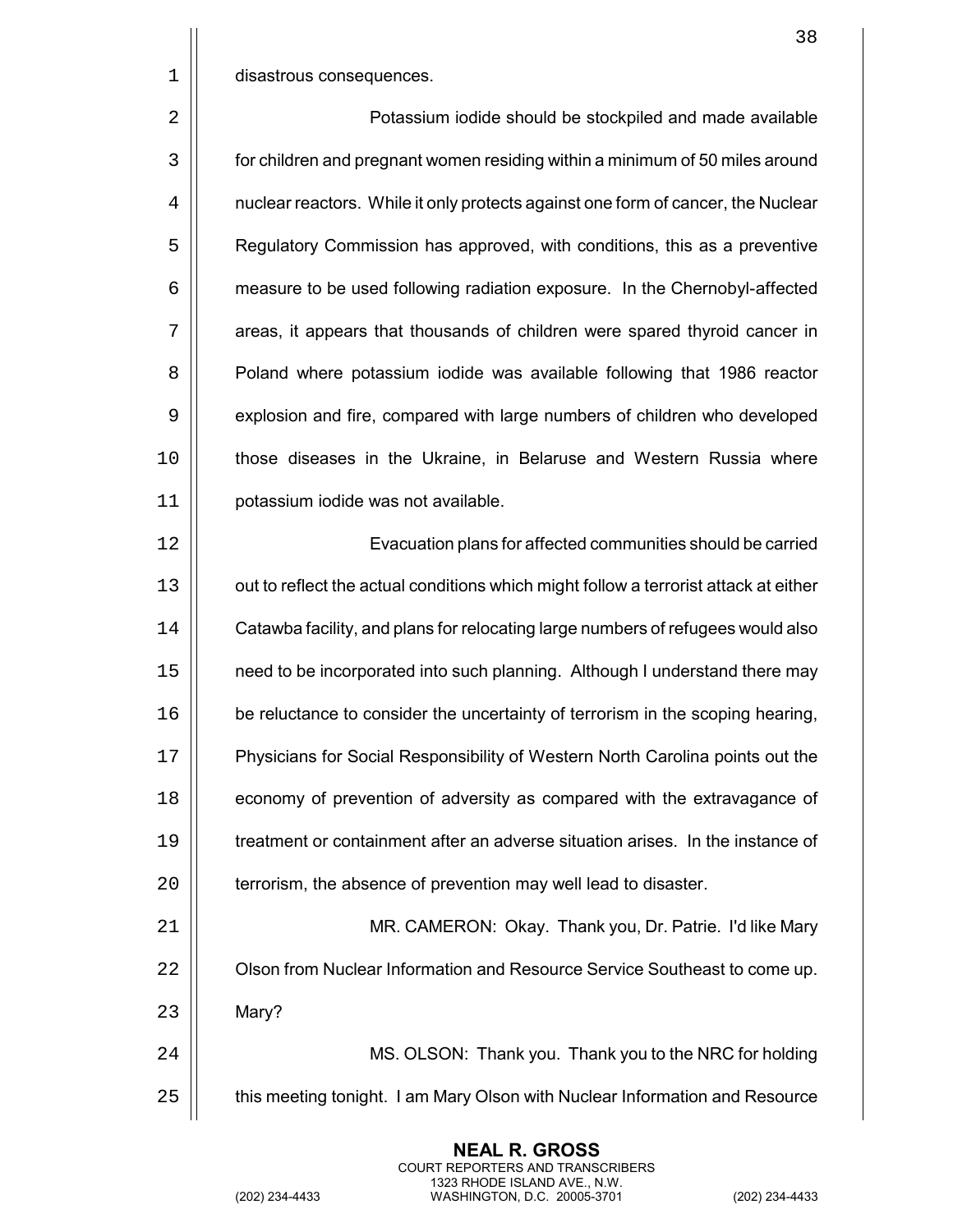We, as mentioned earlier, have filed a motion to intervene on  $\vert\vert$  the licensing process of both Catawba and McGuire reactors. And if anybody's interested in that, I have copies of the petition, because I'm not going to 7 | particularly go into that tonight. I will be filing written scoping comments, and I'd like to support Janet Zeller's call for an extension on the comment period for 9 | precisely the same reason. I'm very dependent on the data and documents on | the web site. They're not available, and the ways in which we have to get those documents are a burden that will not fit in the current time frames allowed.

12 || I want to briefly mention that our concerns encompass issues like the aging of these reactors, impacts on the Catawba River, impacts on 14 | endangered species and microbial impacts. But the main reason that we joined  $\vert\vert$  this intervention was to make it clear that it's completely inappropriate for Duke  $\parallel$  to pursue a license renewal on these reactors, which are under contract with the Department of Energy, to use plutonium fuel. Indeed, the contract says **that they will close the reactors as the only way out of being a mission facility,**  $\parallel$  and I would love it if somebody would provide me with documentation that that's 20 | wrong.

21 | So, therefore, it's either going to be MOX in these reactors 22  $\vert$  or there's no need to extend the license on a closed facility. Therefore, why are 23 | we not talking about the impact of plutonium fuel during the license renewal 24 | period? It changes everything from stem to stern, and you know it. You know 25  $\parallel$  it, you know it, you know it, we know it. Why are we not talking about it? Why

> **NEAL R. GROSS** COURT REPORTERS AND TRANSCRIBERS 1323 RHODE ISLAND AVE., N.W.

39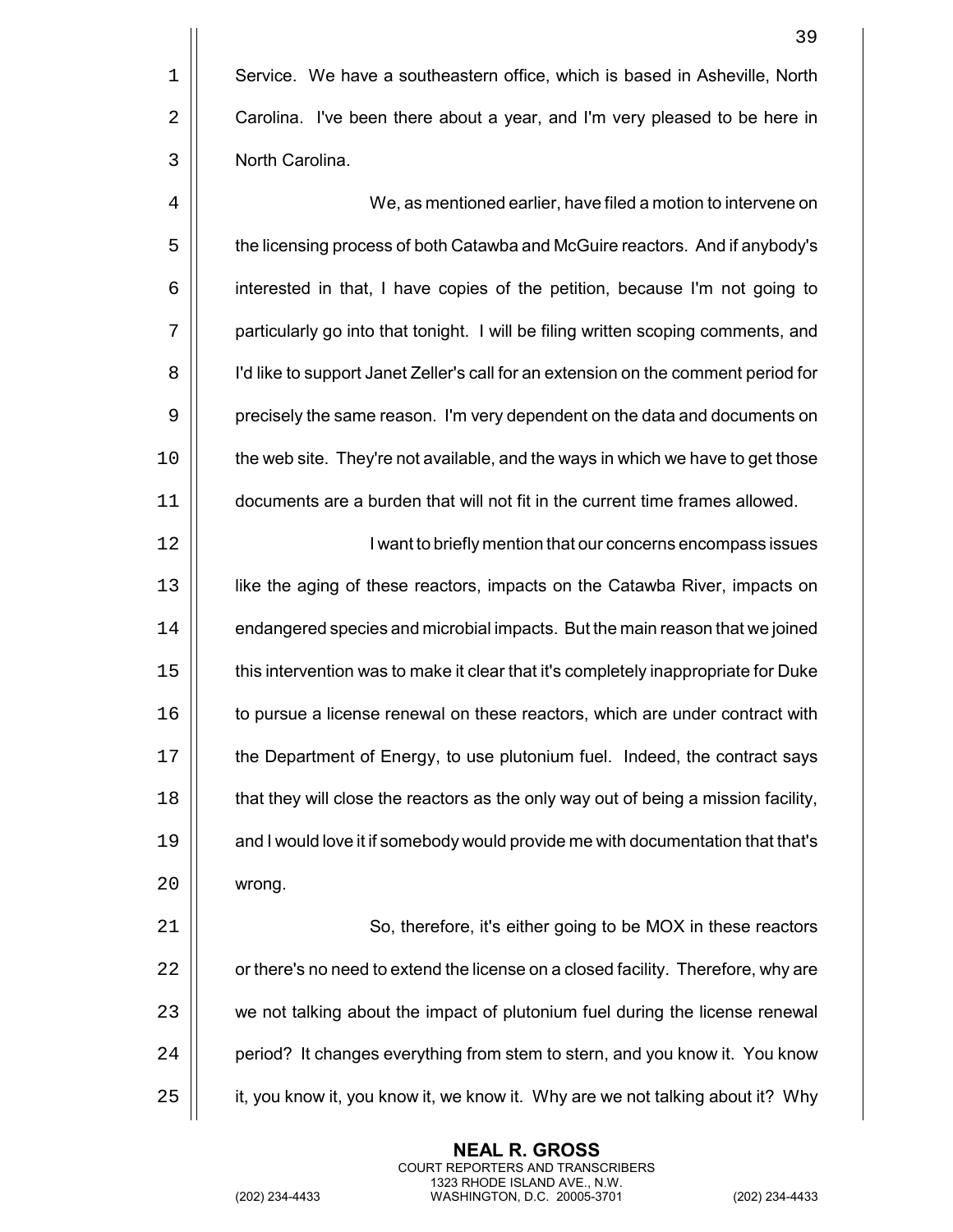|    | 40                                                                                 |
|----|------------------------------------------------------------------------------------|
| 1  | are we going to waste all our time either allowing you to foreclose issues before  |
| 2  | plutonium is a consideration or forcing us to bring them all back up again?        |
| 3  | Litigation twice is definitely a violation of NEPA.                                |
| 4  | So all of those issues cut to the question of acceptable risk,                     |
| 5  | the types of concerns I raised in terms of aging. And I'd like to, first, before I |
| 6  | go on, thank the people who work for Duke Power, because I acknowledge that        |
| 7  | you do your jobs, and that's important. We'd have a real mess on our hands         |
| 8  | if you didn't do your jobs. However, the world has changed forever, I believe.     |
| 9  | The world is a different world than when you were hired into these jobs. And       |
| 10 | that can't be overlooked. The previous speakers have touched on this issue.        |
| 11 | I can't go home tonight without bringing it up too.                                |
| 12 | This renewal process should be on hold. There should be no                         |
| 13 | further action. The web site is down for a reason, a real reason. Why are          |
| 14 | these processes not on hold? There's been a directive that all of the license      |
| 15 | bases will have to be examined in the light of September 11, 2001. If that is the  |
| 16 | case, then why is this process not on hold?                                        |
| 17 | The International Atomic Energy Agency has acknowledged                            |
| 18 | that no reactor in the world could withstand a jumbo jet direct hit. How many      |
| 19 | times have I come into the Charlotte Airport on, I think it's U.S. Air that comes  |
| 20 | out of Augusta, uses McGuire as a siting to the damned airport. How many           |
| 21 | times I have said to them, "Do you know we just went over a reactor. I could       |
| 22 | tell the makes of the cars." And they smile. It's okay until now. We're in a new   |
| 23 | world. It's not okay.                                                              |
| 24 | So as it's not okay, we have to also factor the MOX issue into                     |
| 25 | how not okay it is. We're talking about putting weapons-grade plutonium in a       |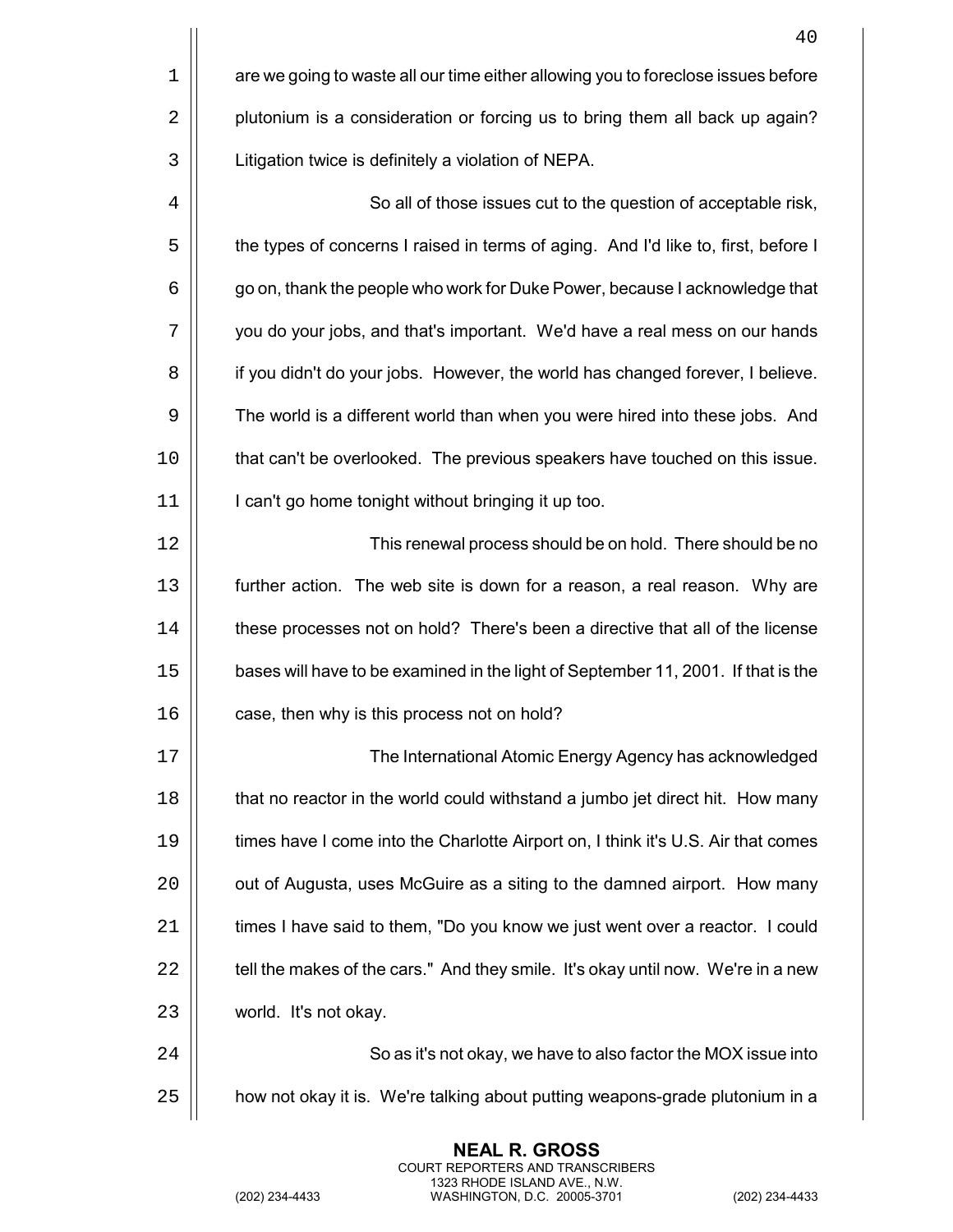|            | 41                                                                                     |
|------------|----------------------------------------------------------------------------------------|
| 1          | form that can be easily recovered in a chemical process on the road to these           |
| $\sqrt{2}$ | facilities, stored at these facilities. We're talking about doubling, doubling if it's |
| 3          | a full core, and I've heard you guys talk about a full core, so we'll talk about 40    |
| 4          | percent, if you want to talk about 40 percent. But, whatever, that percentage          |
| 5          | of the core doubles the health impacts. These are my tax dollars, these are my         |
| 6          | neighbors, these are my friends. Why are we talking about doubling the                 |
| 7          | possible impacts of an attack on these sites or an accident at these sites with        |
| 8          | our tax dollars?                                                                       |
| 9          | Duke, wake up, get it straight, be a good neighbor, cancel                             |
| 10         | MOX. Thankfully, thankfully, how I can say anything thankful about those               |
| 11         | damn people flying those damn planes into that damn building. But, thankfully,         |
| 12         | they didn't pick Indian Point, because you could multiply the casualties by a          |
| 13         | thousand or more if they had. Three reactors right across the River on the             |
| 14         | Hudson. Okay.                                                                          |
| 15         | Table all that for a minute, go back to the world as we think                          |
| 16         | we want it to be, just plain old humdrum license renewal. Well, even the NRC           |
| 17         | admits that with no accident, no problem, just plain old routine activities, 12        |
| 18         | access deaths will occur from 20 years of reactor operation at any reactor in          |
| 19         | the United States, which is a ludicrous proposition to suggest that such a thing       |
| 20         | is totally linear and totally quantifiable.                                            |
| 21         | But I'll take the bait. Okay, 12 deaths from extending                                 |
| 22         | Catawba's license. Well, guess what? There's 100 reactors looking for license          |
| 23         | extensions. That's 1,200 deaths from license extension, according to NRC.              |
| 24         | Not me. I'd multiply it by at least ten. If I had a little more time and an            |
| 25         | assistant, I'd back that multiplication up with numbers for you. I could probably      |
|            |                                                                                        |

(202) 234-4433 WASHINGTON, D.C. 20005-3701 (202) 234-4433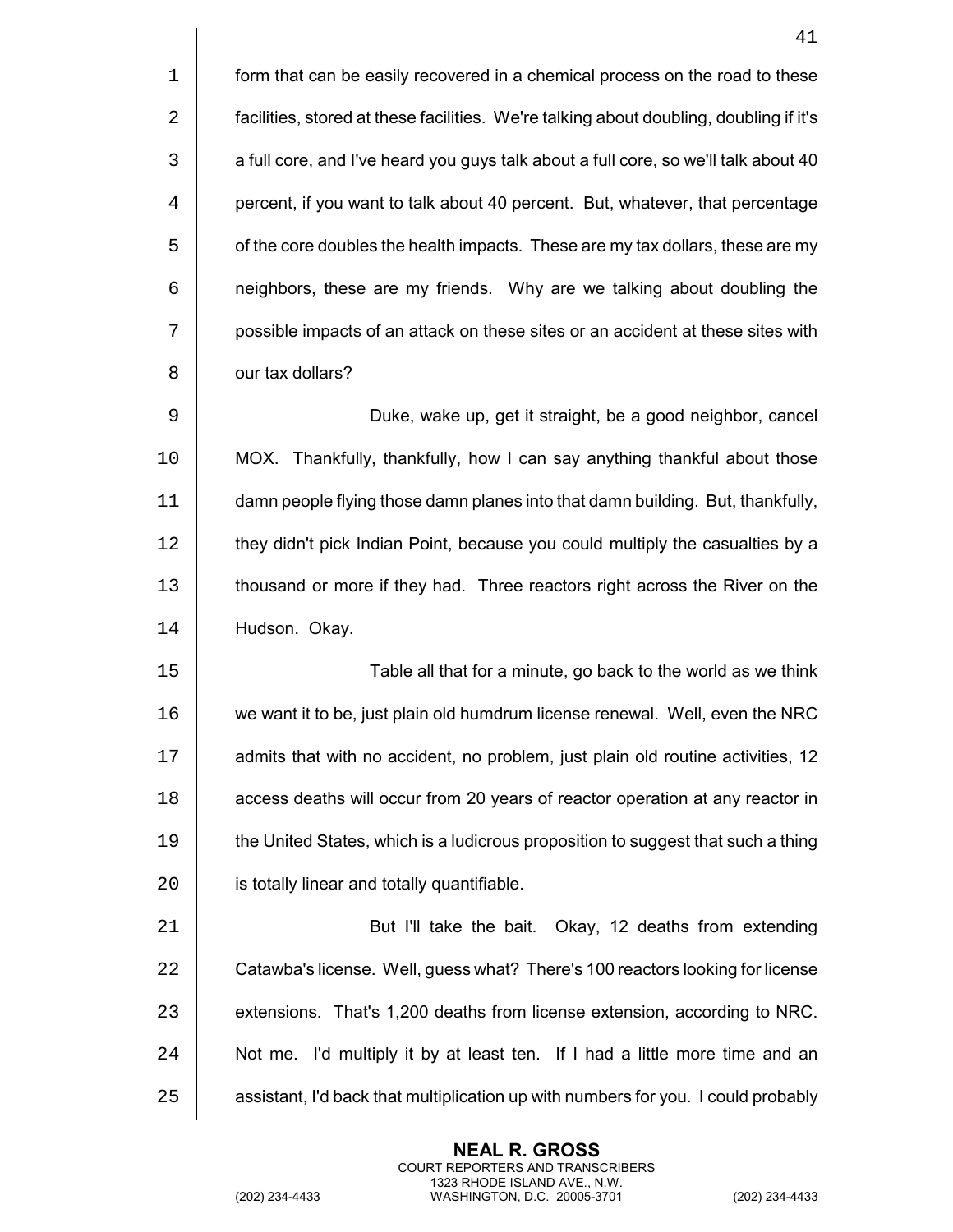|             | 42                                                                                   |
|-------------|--------------------------------------------------------------------------------------|
| $\mathbf 1$ | hire someone if I had a little more money.                                           |
| 2           | So that takes us back to what I started with:<br>Okay.                               |
| 3           | acceptable end risk. NRC knows that Mary Olson has never accepted the                |
| 4           | same definition as acceptable. I can't get up before you without reminding you       |
| 5           | that you should be regulating to protect children. The standard man who has          |
| 6           | a certain age, a certain height, a certain weight -- I married one; he's pretty      |
| 7           | good -- that's five minutes, I'll wrap it up pretty quick here -- that standard man, |
| 8           | he can't reproduce. How are you going to have your future generations of Boy         |
| 9           | Scouts to have your little backyard eco-habitats with if you don't regulate to       |
| 10          | protect children? So that 1,200 deaths, that's standard men, okay? How many          |
| 11          | is it really?                                                                        |
| 12          | And then when we come to risk, I think if you go home and                            |
| 13          | you really look at your kids and your grandkids and you pay attention to the         |
| 14          | news and you put the dots together, you have to understand that the question         |
| 15          | of risk has irrevocably changed, irrevocably. France is putting anti-aircraft        |
| 16          | missiles, whatever you call them, guns, near some of their nuclear facilities.       |
| 17          | French people who are touted as the number one nuclear nation in the world           |
| 18          | are out in the streets in thousands protesting nuclear facilities. The world has     |
| 19          | changed.                                                                             |
| 20          | So what are the alternatives? There are alternatives. Get it                         |
| 21          | straight, guys. There are alternatives, because we're not talking about today's      |
| 22          | jobs. We're talking about jobs that start, what, 20 years from now? Right.           |
| 23          | Well, guess what? All of the alternatives have jobs too. And guess what?             |
| 24          | Duke could provide them. So get it straight. Offshore wind is a great potential.     |
| 25          | If there's a single order for 500 megawatts of solar, it will be down below          |

(202) 234-4433 WASHINGTON, D.C. 20005-3701 (202) 234-4433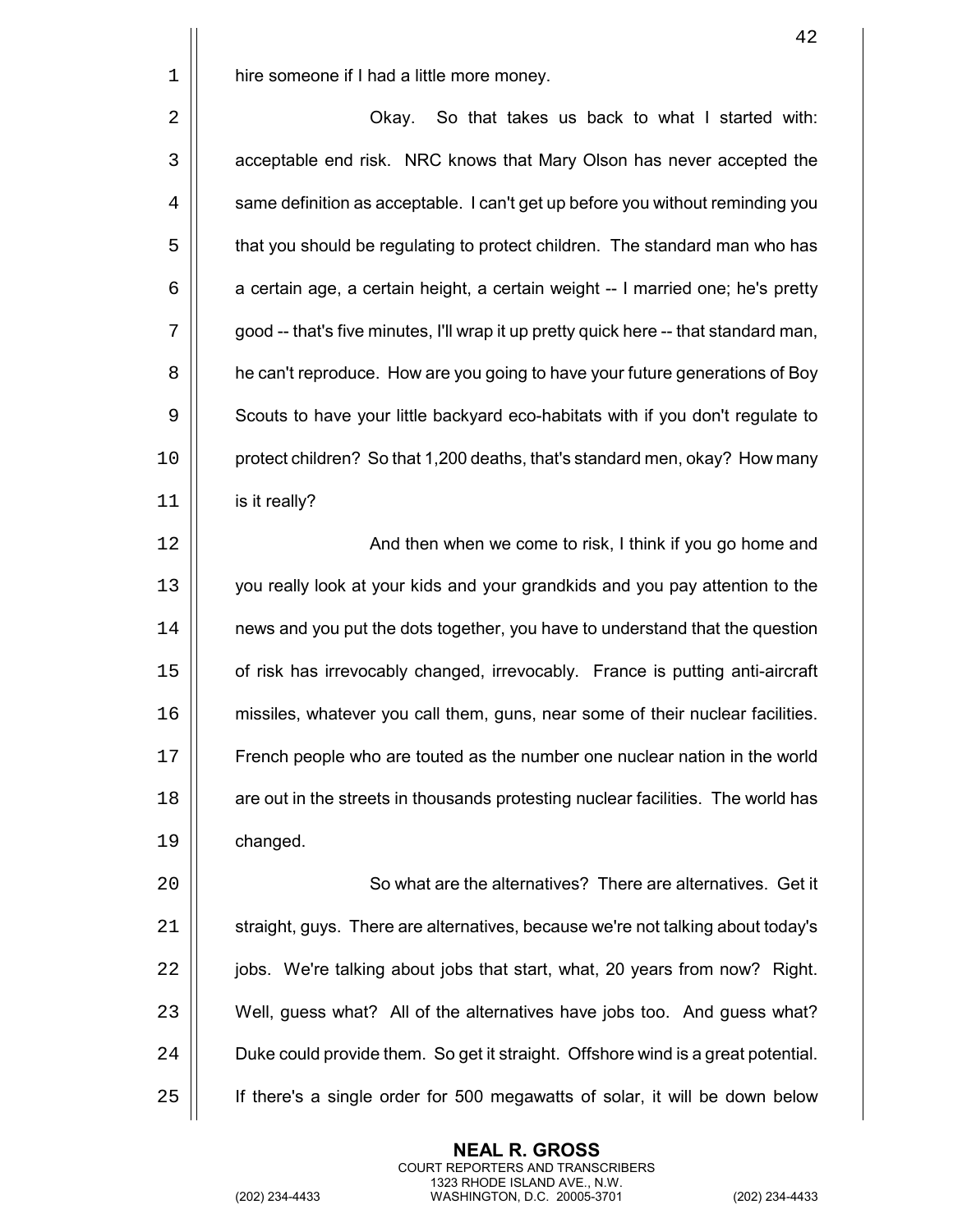$1$  | natural gas in its kilowatt hour charge. Just make one big order for solar, and  $2$  | it's going to be affordable.

3 Methane, global warming, you know about global warming; 4  $\vert\vert$  you've got that wrapped down. Well, go to all those municipal sewage facilities 5 | are start making power with that methane. Fuel cells, all kinds of off-grid  $6 \parallel$  alternatives. You all are installing diesel generators all over the place.

7 || So the last point I want to make is that in this EIS, you've got 8  $\vert\vert$  to look ahead, and you've got to figure that sometime in the next 20 years we're 9  $\vert\vert$  not going to have a regulated energy market in the Southeast. And you've got 10 | to look at Duke Power's behavior in the West, and you've got to ask yourself 11 what's going to happen to the municipalities and the co-ops when Duke is 12 unregulated, and they have to sell at their bond rate? And you've got to look 13 | at what kind of a white elephant Catawba's going to be for those communities. 14  $\vert\vert$  And you've got to put that in there, because otherwise you're fooling yourself. 15 | So if you want to talk about a terrorist attack, just look at that one. Okay.

16 So back to the acceptable and the risk. One thousand two 17 hundred NRC-approved deaths is too many, and one Chernobyl is too many. 18 | The question is are we enough to make some new decisions.

19 MR. CAMERON: Okay. Thank you, Mary. Lou, you're next 20 | up. Do you want to go from over there and use this microphone or are you 21 | going to bring it up? This is Lou Zeller, Blue Ridge Environmental Defense  $22$  | League.

23 MR. ZELLER: Thank you, Chip. I'd like to comment here  $24$   $\parallel$  tonight on the lack or the inadequate analysis done by Duke Energy in its 25 | submission for the license renewal at Catawba, the inadequate job done in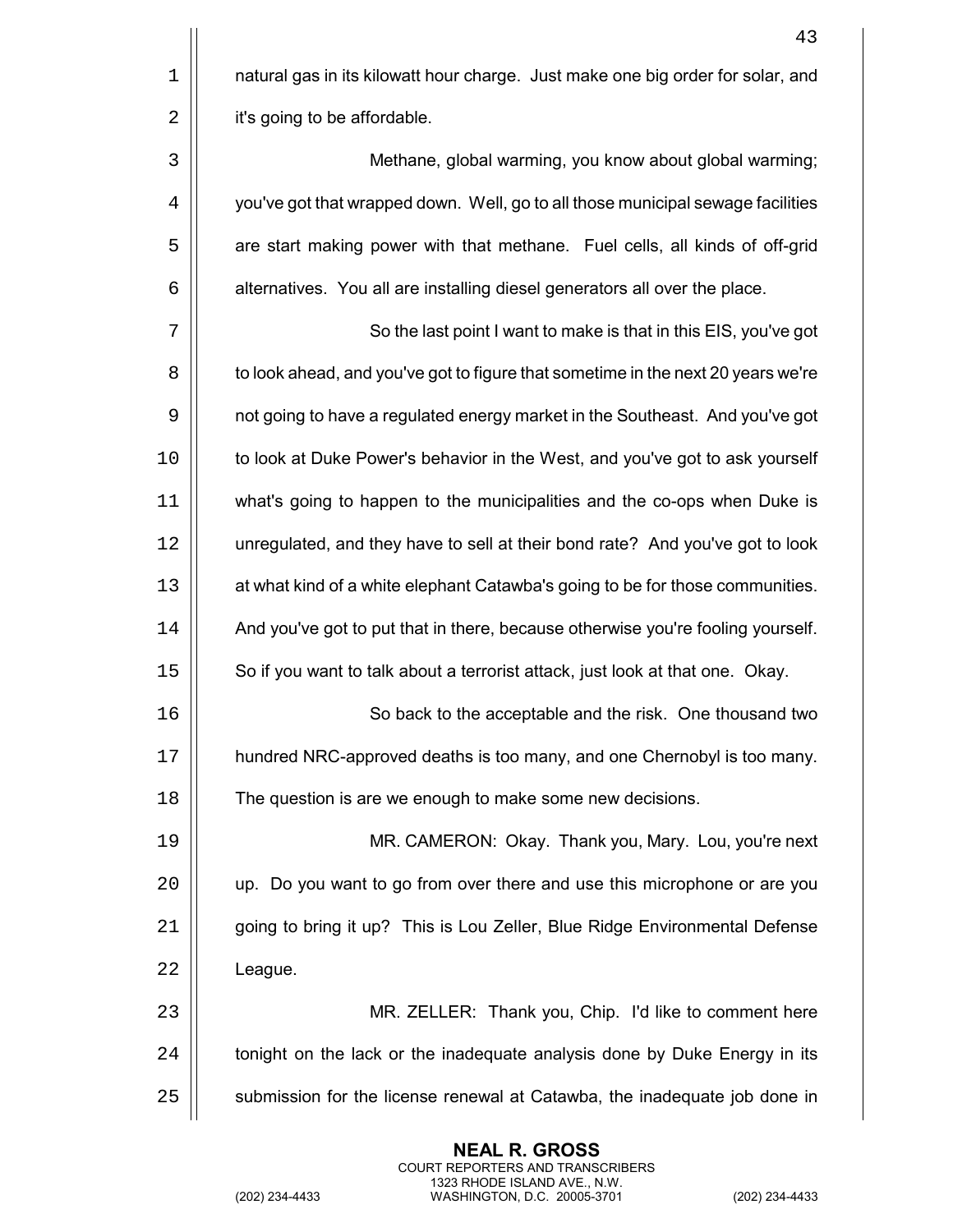|    | 44                                                                               |
|----|----------------------------------------------------------------------------------|
| 1  | analyzing alternative sources which could be used to generate the power,         |
| 2  | which is now provided by the Catawba Nuclear Station. I brought this map here    |
| 3  | because we are engaged in our wind energy education project, which we are        |
| 4  | initiating in western North Carolina.                                            |
| 5  | From our initial investigations into the potential for just one                  |
| 6  | alternative source of energy, and that would be wind power, we have found the    |
| 7  | following: That the United States Department of Energy has targeted electric     |
| 8  | generation use by -- generated by wind by the year 2020 to total five percent    |
| 9  | of U.S. electric use by that year. They have also targeted to increase the       |
| 10 | number of states generating more than 20 megawatts of wind powered electric      |
| 11 | power from eight states to 16 states by the year 2005.                           |
| 12 | Now, worldwide, in 1999 data, there were 10,000 megawatts                        |
| 13 | of wind power around the world. Two thousand five hundred megawatts of that      |
| 14 | was generated in the United States. In the single year of 1999, there were 700   |
| 15 | megawatts of electric generation by wind added to the total in the United States |
| 16 | alone. Now, the 2,500 megawatts in that year of wind power represents only       |
| 17 | 0.1 percent, one-tenth of one percent, of electric use in the United States, so  |
| 18 | to get to five percent, we would increase that by about a factor of 50, bringing |
| 19 | us up to around 125,000 megawatts of electricity by that year.                   |
| 20 | A five percent total sounds rather meager compared to                            |
| 21 | Denmark, which generates ten percent of its electricity presently with wind      |
| 22 | power. But even with the five percent goal by 2020, we would be generating       |
| 23 | 125,000 megawatts of electricity, which would take a huge chunk out of the       |

 $\left| \right|$  current generation of electricity by all 103 nuclear power plants in the United

States.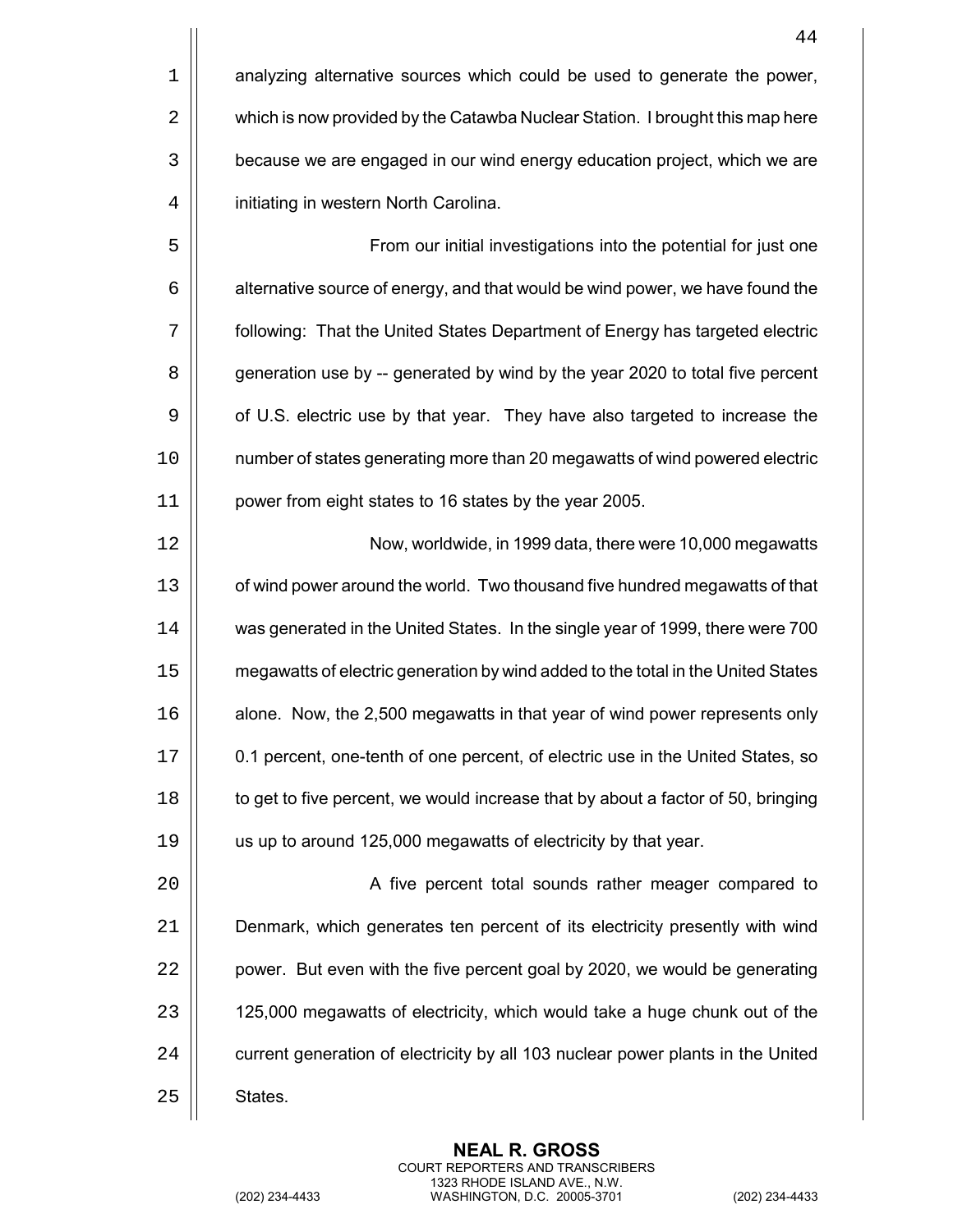|                | 45                                                                                |
|----------------|-----------------------------------------------------------------------------------|
| 1              | What would this mean to the economy of the United States?                         |
| $\overline{2}$ | It would mean \$60 billion of new investment, which would be \$8 billion per year |
| 3              | by the year 2020. It would mean \$1.2 billion income to farmers and rural         |
| 4              | citizens with land holdings who would be receiving rent from the placement of     |
| 5              | large wind generators, such as the one in lowa, located in the upper right-hand   |
| 6              | corner, and the generator right here in Northeastern -- or southwestern           |
| 7              | Pennsylvania in the Northeastern part of the United States.                       |
| 8              | It would also have other benefits. The carbon savings in                          |
| 9              | metric tons would amount to 35 million tons per year by the close of the second   |
| 10             | decade of the 21st century. It would also result in 80,000 permanent jobs         |
| 11             | across the United States from five percent wind power electric generation.        |
| 12             | Now, wind energy resource atlas shows that we could                               |
| 13             | generate enough wind electricity to exceed the current electric consumption in    |
| 14             | the United States. This map -- this wind map, which is here, was generated in     |
| 15             | 1981. Certainly, that map should be a part of the factoring that Duke Energy      |
| 16             | should be doing before it completes the submissions on its application for the    |
| 17             | Catawba Nuclear Reactor.                                                          |
| 18             | The electric power which is generated is competitive currently                    |
| 19             | with fossil fuel at around four to six cents per kilowatt hour. And the experts   |
| 20             | estimate that by the year 2020, with improvements in generating capacity and      |
| 21             | generators, that this will drop to two cents per kilowatt hour. Those of you who  |
| 22             | have noticed the map here, it shows that the white area is relatively low in      |

| potential for wind energy generation.

24 | We might notice that in the State of Nebraska there is | relatively high generation. It's fair to point out that the State of Nebraska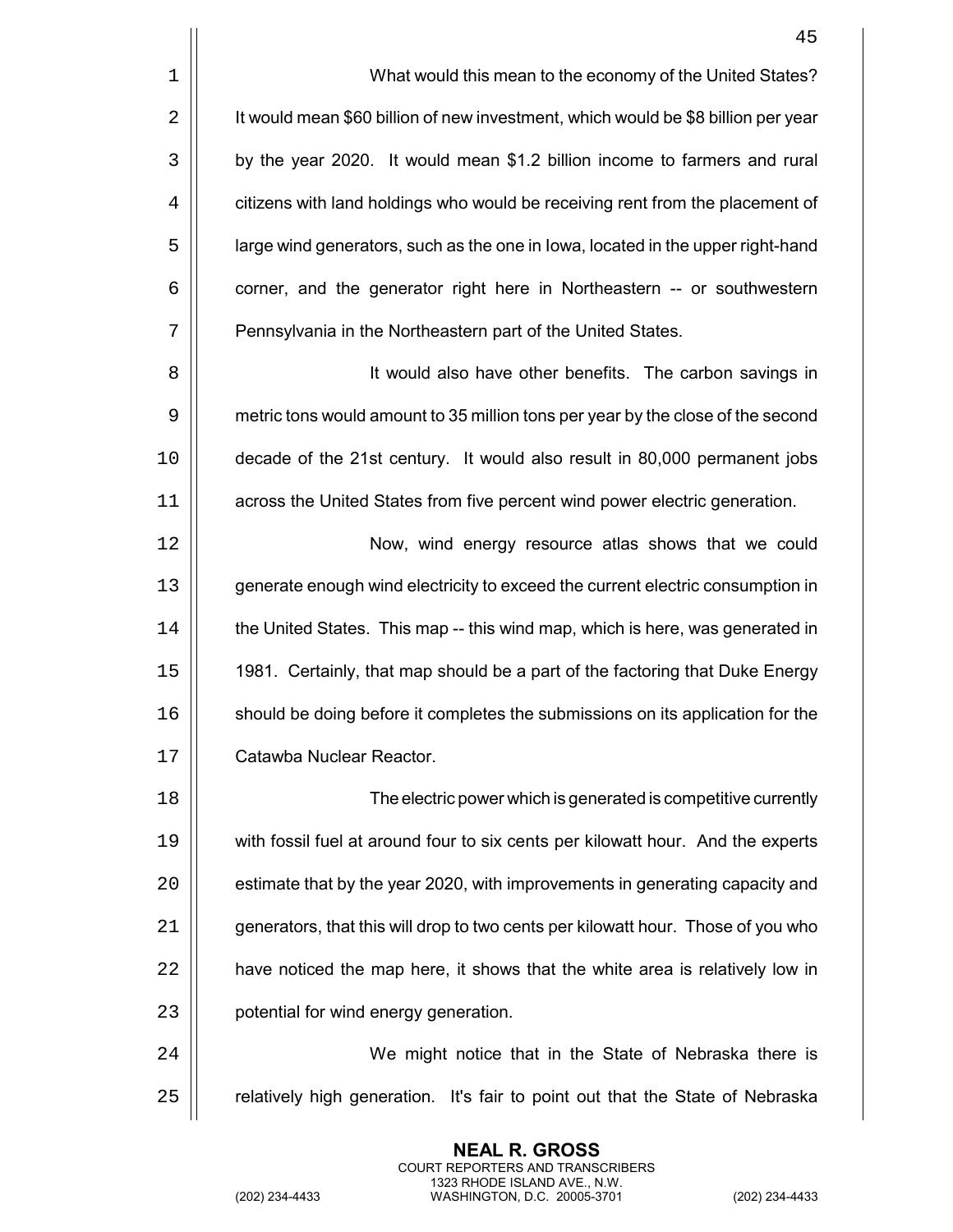|             | 46                                                                                   |
|-------------|--------------------------------------------------------------------------------------|
| $\mathbf 1$ | imports most of its electricity from out of state, from coal-fired generating units. |
| 2           | This is a trend which could be reversed so that Nebraska, at least, would be         |
| 3           | generating its own power through the use of wind, reserving the existing coal        |
| 4           | power or other sorts of renewable energies generated outside of that state so        |
| 5           | that Nebraska would no longer have to import power.                                  |
| 6           | Also, please note that here along the coastline some of the                          |
| 7           | most fruitful areas for wind energy development are along the coastlines or          |
| 8           | even off the coast. Scandinavian countries have done this and are doing it now       |
| 9           | at a cost-competitive basis around the five to six percent per kilowatt hour         |
| 10          | range, and this obviates some of the impacts which some people might point           |
| 11          | out, who wants to have a wind generator in the Blue Ridge Mountains? But we          |
| 12          | think that some people would think that they are quite beautiful. But in any         |
| 13          | case, the State of South Carolina has a huge wind potential located offshore,        |
| 14          | out of sight of some of the beautiful beaches. Thank you.                            |
| 15          | MR. CAMERON: Okay. Thank you, Lou. Our next three                                    |
| 16          | speakers are going to be Glenn Carroll, Don Moniak and Sherry Lorenz. No?            |
| 17          | Okay. Well, you can decide when we're done with Don Moniak, because we're            |
| 18          | going to go to Glenn Carroll first, Georgians Against Nuclear Energy. Glenn?         |
| 19          | MS. CARROLL: Thank you, Chip. And my name is Glenn                                   |
| 20          | Carroll, and I'm Coordinator of Georgians Against Nuclear Energy. We're              |
| 21          | conducting an intervention now before the Nuclear Regulatory Commission              |
| 22          | about the fuel factory, the MOX fuel factory that's been proposed for Savannah       |
| 23          | River Site.                                                                          |
| 24          | I've been pretty buried in that, and I came out tonight,                             |
| 25          | because when you consider MOX it inevitably does lead to Catawba and                 |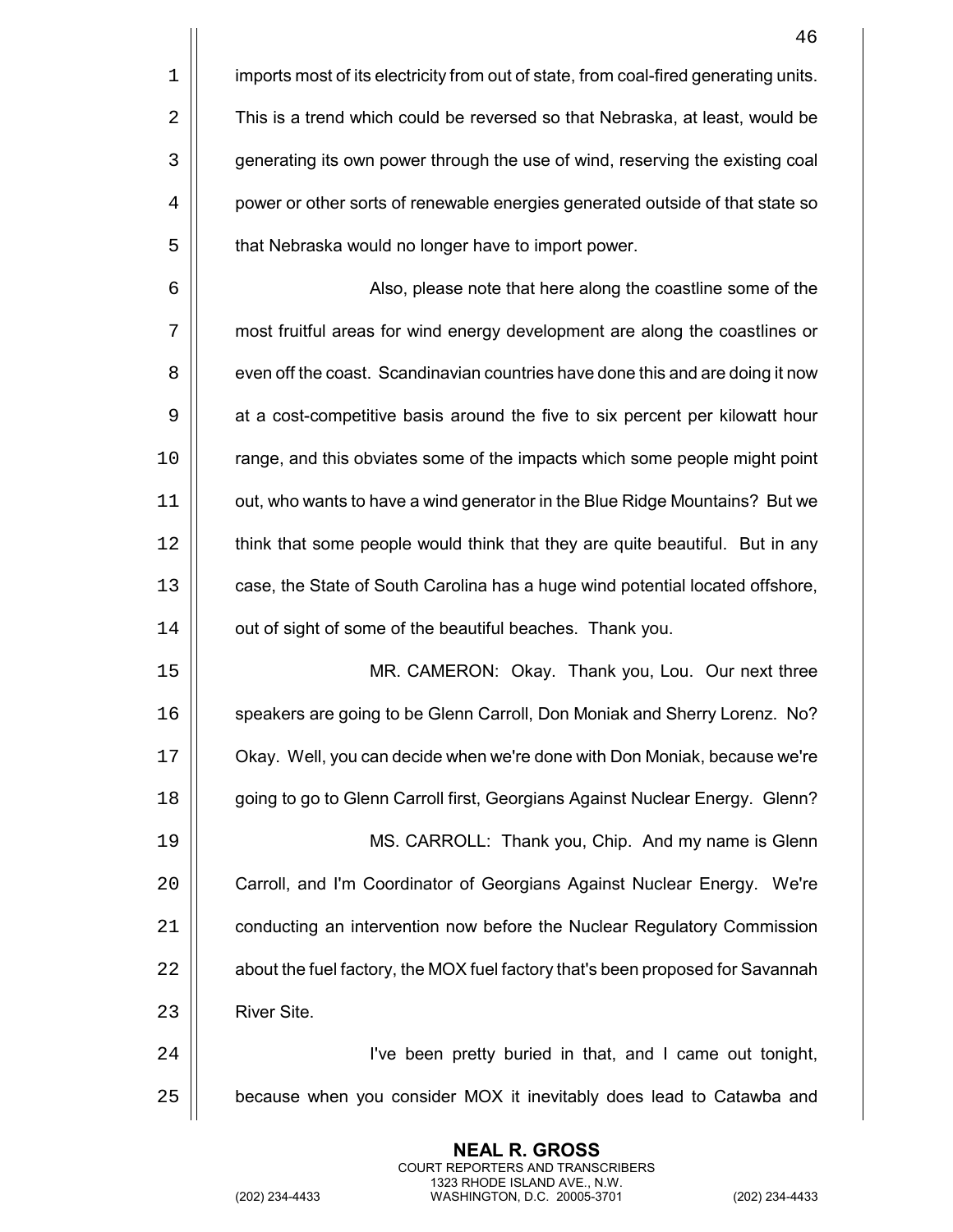|    | 47                                                                                  |
|----|-------------------------------------------------------------------------------------|
| 1  | McGuire, and I've been alarmed at what I've learned about the facilities, only      |
| 2  | really because of our interest in MOX and our concern about plutonium               |
| 3  | traveling through Georgia and a very, very messy process right next to the river    |
| 4  | that makes the border between South Carolina and Georgia.                           |
| 5  | There are some things about Catawba and McGuire that are                            |
| 6  | pretty obvious. The containment system, the freeze-thaw cycle from the ice          |
| 7  | condenser technology, which is used is causing warpage so that doors and            |
| 8  | valves do not open properly, which creates safety conditions. Because of the        |
| 9  | September 11 events, this has had a direct effect on the way we consider the        |
| 10 | MOX fuel factory, and we did analysis two weeks ago about how thick the walls       |
| 11 | would need to be on the factory, on the fuel factory, to withstand a fully fueled   |
| 12 | jetliner impact. And the figure would have to be greater than four and a half       |
| 13 | feet, which is the penetrating power of a jetliner.                                 |
| 14 | Unfortunately, what we have here, considering relicensing,                          |
| 15 | we don't have the luxury of altering the design of these facilities to the extent   |
| 16 | that we would be able to change the containment. It is at least 18 inches too       |
| 17 | thin to withstand a jetliner impact.                                                |
| 18 | Now, I've been buried in this intervention. You would not                           |
| 19 | believe how stressful, how strenuous it is to litigate. I am an artist. I've been   |
| 20 | a volunteer for 15 years. Fortunately, my group did raise money and is paying       |
| 21 | me to lead our intervention. Now, I'm a layperson. My question was how can          |
| 22 | this relicensing -- I felt like this relicensing was premature, because the license |
| 23 | expires in, what, 13 years? So it seems premature. Let's see a little bit more      |
| 24 | successful operating before we talk about extending it, so that from now the        |
| 25 | Plant would operate longer than it's already operated. That seems ridiculous        |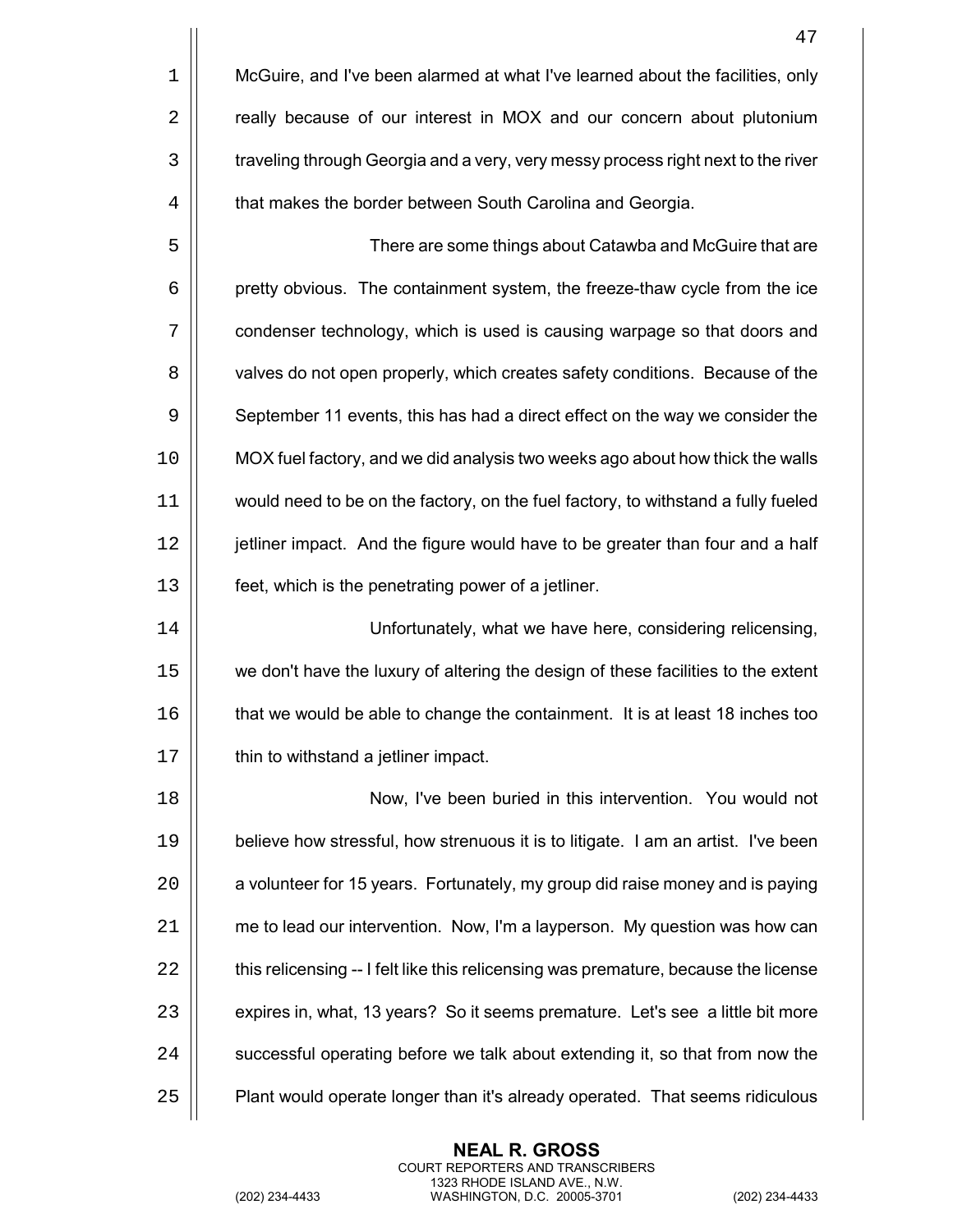| to me. |
|--------|
|        |

2 | And I thought how can we evaluate MOX issues in this facility, because we haven't even finished looking at MOX. We haven't even  $\parallel$  gotten started with MOX. And now I find out, I did not know until tonight, that 5 | we're not even considering putting MOX in this. Now, that's why I'm here,  $\vert\vert$  because I was concerned about putting MOX in these particular reactors, of all  $\vert\vert$  the reactors in the country to put this plutonium fuel.

8 || **I'm an artist, an even I understand that the reactivity of** 9 | plutonium fuel is vastly different than the reactivity of uranium fuel, that the 10 | reaction time is seriously, seriously less, very much less than the reaction time 11 we have with uranium fuel. And it was that lack of reaction time with uranium 12 fuel that caused Chernobyl. And we're talking about operating with, I seem to 13 | recall a figure of three percent of the reaction time that we're used to having.

14 | But we're not even considering that. You all? And I'm sorry, 15 I'm fairly cynical. I know what we're here for. We're doing scoping for an EIS 16 hearing. Well, we've already done that with MOX. You know what? We 17 | shouldn't even be in a MOX licensing proceeding, because the rules say that 18  $\parallel$  you do your EIS -- the rules say -- I'm sorry, I get confused. Anyway, drop that 19 | point. That's just wrong.

20 | **I** learned today that the airport in Charlotte is near the 21 McGuire Plant. So how are they going to know when the plane is acting funny? 22 | They won't have time to deal with it. Are there residents of Rock Hill here 23 | tonight that don't work for Duke and don't work for the NRC? Because what I  $24$   $\parallel$  thought is, okay, I don't really -- the EIS hearing -- the scoping for the EIS for 25 MOX fuel looks pretty pre-set. It doesn't really respond. I went to all the

> **NEAL R. GROSS** COURT REPORTERS AND TRANSCRIBERS 1323 RHODE ISLAND AVE., N.W.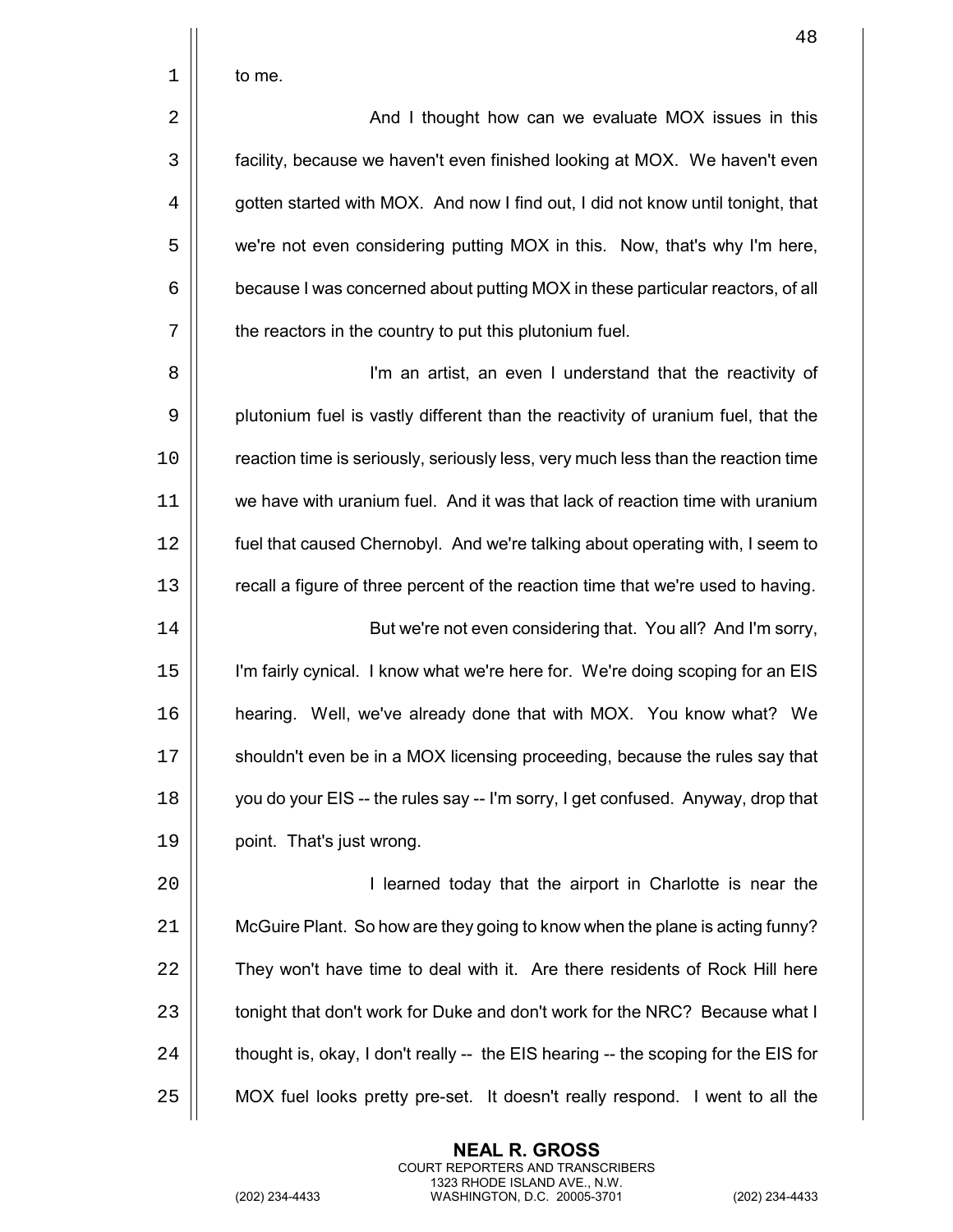|                | 49                                                                                   |
|----------------|--------------------------------------------------------------------------------------|
| $\mathbf 1$    | hearings, and I heard all the comments. I didn't respond to them.                    |
| $\overline{2}$ | So I thought what I'd like to say tonight, more than hold out                        |
| 3              | the hope after 15 years of doing this, that the EIS will actually respond to the     |
| 4              | things I will say tonight, because I thought I'd like to talk to the people that are |
| 5              | involved and to contemplate what would make us hooked on Catawba? What               |
| 6              | would make Catawba attractive? And I come down to the financial impact it            |
| 7              | has on individuals who are employed.                                                 |
| 8              | This is a prosperous town, and I think that Duke Power's                             |
| 9              | presence here has fostered that. I've enjoyed prospering from being an               |
| 10             | environmentalist this year, and we've run out of money, and so I know how            |
| 11             | hard that is to face not being able to pay the bills when you've been able to for    |
| 12             | a while.                                                                             |
| 13             | And I thought that even if the community who has so far been                         |
| 14             | comfortable with Catawba and McGuire, has felt like they've prospered, maybe         |
| 15             | they started to think that September 11 changed things and it was too hard to        |
| 16             | think about. And it really is creepy. I mean we have a terrorism contention in       |
| 17             | already about the MOX fuel factory, and it is creepy. You get dirty, you feel        |
| 18             | dirty when you think what would a terrorist do, what would a terrorist think? I      |
| 19             | mean we're normal, healthy people. We don't want to think thoughts like that.        |
| 20             | You don't want to think about what serial killers think before they start their      |
| 21             | thing. So maybe you don't think about it. Or maybe you start to and you just         |
| 22             | don't see what you can do.                                                           |
| 23             | And so I offer that there's a transmission grids, that there are                     |
| 24             | technologies that are benign that are ready to go, and that then the activity the    |
| 25             | employees for Duke, the employees for the Nuclear Regulatory Commission              |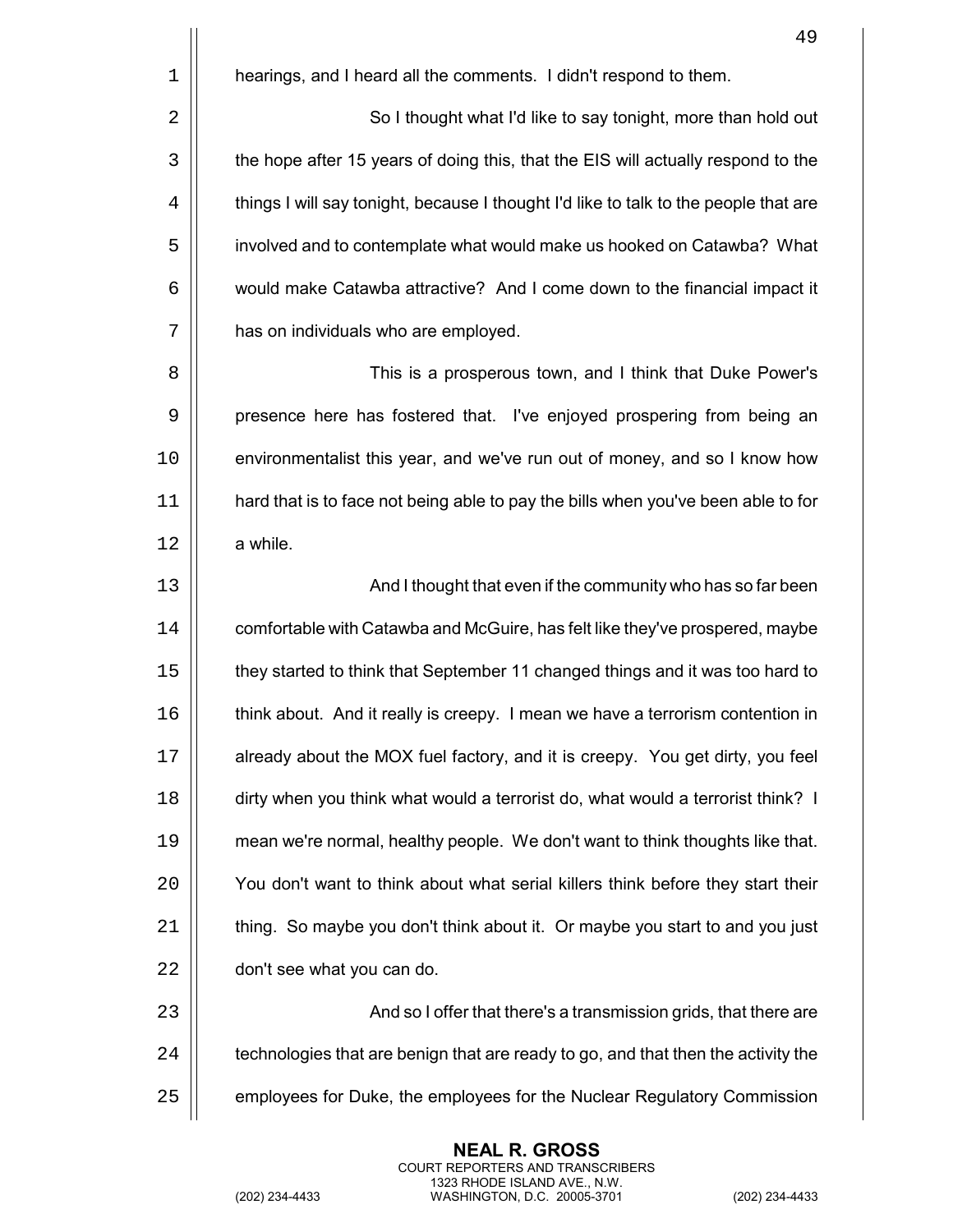|    | 50                                                                                |
|----|-----------------------------------------------------------------------------------|
| 1  | they begin to think how do we take care of it? There's all this fuel here. How    |
| 2  | do we take care of it? How do we protect it? And all the energy goes into         |
| 3  | there, and there are jobs. But how do we get, and this I can't answer, how do     |
| 4  | we get our society to say, "We'll pay you to do this. We'll pay you to handle the |
| 5  | waste, we'll pay you to handle the security."                                     |
| 6  | We have another economic problem, and maybe the EIS                               |
| 7  | surprises me. Analyze it. Because there's a requirement to do cost/benefit        |
| 8  | analysis and comparison. Surprise me. Put in the alternative energies. I know     |
| 9  | one of the complicating factors is we don't know what to do about free fuel. It   |
| 10 | does not -- our economic model cannot handle free fuel. Duke is in the fuel       |
| 11 | business. It was a scandal, Duke's face in the fuel business in the California    |
| 12 | energy crisis. Who's on your Board, who's on Duke's Board? Are they with          |
| 13 | Exxon? Are they with United Enrichment Services? I bet you.                       |
| 14 | So I think all our science, all our technology needs to go to                     |
| 15 | dealing with the materials. They're there, they're a hazard, they're vulnerable.  |
| 16 | They're in water that if we lose the water, we're sunk. They're in fragile        |
| 17 | containment domes. If we lose the containment, we're sunk. It needs to be all     |
| 18 | hands on deck to deal with it. Thank you. God help us all. We've been lucky.      |
| 19 | MR. CAMERON: Thank you, Glenn. Next we're going to                                |
| 20 | hear Don Moniak, from Blue Ridge Environmental Defense League.                    |
| 21 | MR. MONIAK: Hello. My name is Don Moniak. I'm the                                 |
| 22 | Community Organizer at Blue Ridge Environmental Defense League. I work            |
| 23 | in the Aiken, South Carolina office. We're about 25 miles -- actually, 20 miles   |
| 24 | from downtown Savannah River Site where the F&H Canyons are and this 36           |
| 25 | million gallons of highly, intensely radioactive liquid waste that was supposed   |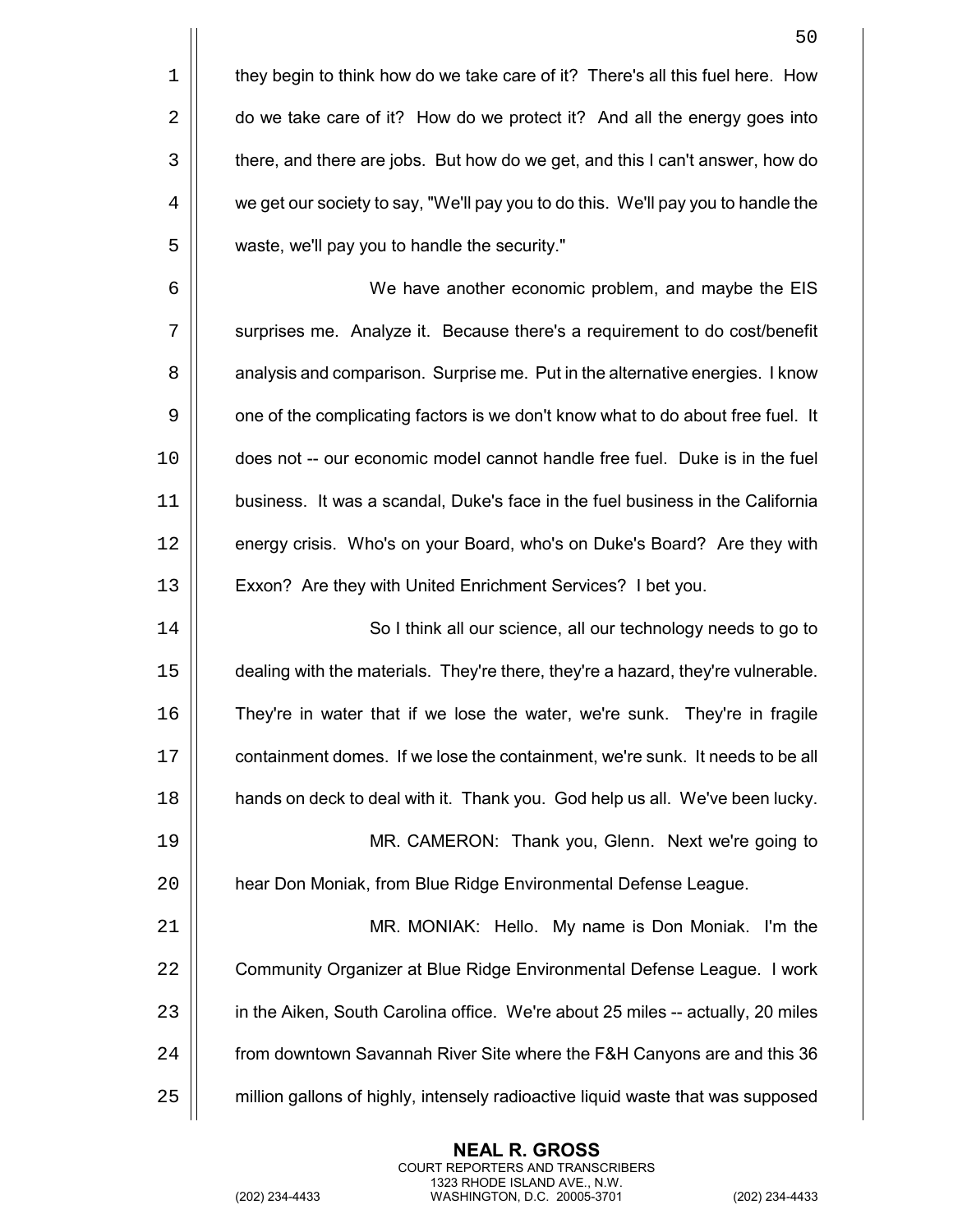$1 \parallel$  to be solidified by about this year, and they solidified about eight percent of it  $2 \parallel$  so far. But they're getting there.

 Here's a quote: "Iodine 131, 132, 134, 135 will be found after 4 | reactor accidents and following the destruction of a nuclear reactor by hostile 5 | forces. Radioactive iodine is a normal fission product found in reactor fuel  $6 \mid$  rods. It is released by rupturing the reactor core and its containment vessels. 7 | Primary toxicity is to the thyroid gland." And this is from the first edition of "Medical Management of Radiological Casualties," which I've been handing out  $\vert\vert$  to emergency responders, stopping at emergency rooms at hospitals. I've handed out about 95 of these now, and I just ordered another 100. It's from the Military Medical Operations Office, Armed Forces Radiobiology Research Institute, Bethesda, Maryland. Anybody wants the web address to order some, I'll give it to you afterwards. First edition, December 1999.

14 | Now, these people don't fool around. These are people who 15 have to make sure the troops can get up and fight after they've been dosed. 16 And they admit that the psychological impacts of high doses of radiation or 17 | even moderate doses is really extreme, even on a hardened force of troops.

18 || So this has to -- the consequences have to be addressed. 19 | If the Pentagon considers it to be a possibility, primarily overseas but also here, 20 | if it's a possibility, it has to be addressed. The consequences have to be 21 | addressed so that we know what the consequences are. It's that simple. And  $22$   $\parallel$  that has to be addressed as part of the generic environmental impact statement 23 | possibly because it wasn't. So there's Item Number 93 for the list.

24 Okay. As far as alternatives go, we heard earlier from Duke 25  $\vert$  Energy that they evaluated other sources of energy. However, what they didn't

> **NEAL R. GROSS** COURT REPORTERS AND TRANSCRIBERS 1323 RHODE ISLAND AVE., N.W.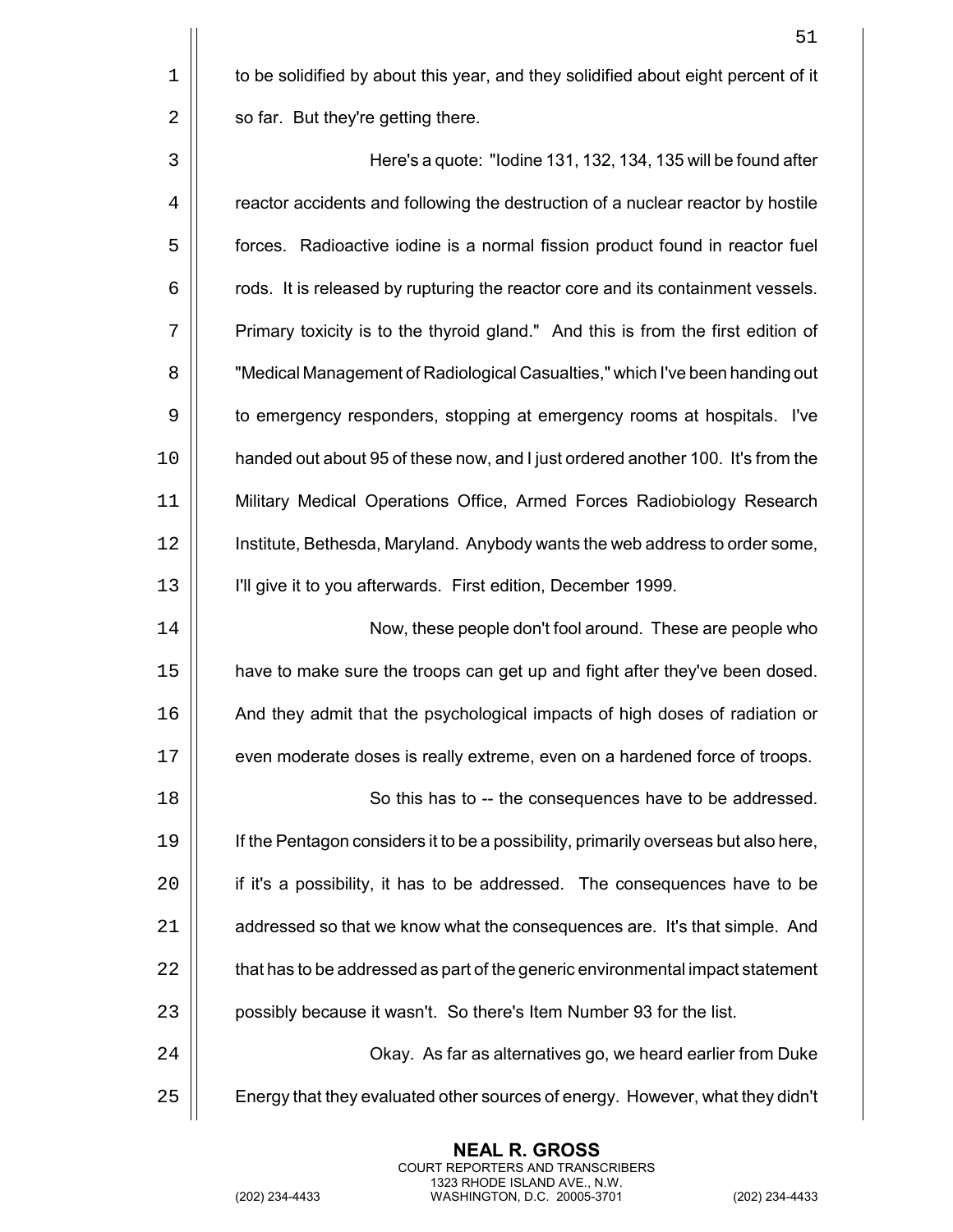|             | 52                                                                                   |
|-------------|--------------------------------------------------------------------------------------|
| $\mathbf 1$ | tell you is that in the Nuclear Regulatory Guide 1437, Volume 1, Section 0.81,       |
| 2           | the NRC has determined that a reasonable set of alternatives should be limited       |
| 3           | to analysis of single, discrete electric generation sources and only electric        |
| 4           | generation sources that are technically feasible and commercially viable.            |
| 5           | So the alternatives that were not considered as reasonable                           |
| 6           | power, some of which Duke Energy earlier claimed twice today, twice at               |
| 7           | McGuire that they did analyze and never really did, is wind, photovoltaic cells,     |
| 8           | solar thermal power, hydroelectric generation, geothermal, wood waste,               |
| 9           | municipal solid waste, energy crops, delayed retirement of non-nuclear units,        |
| 10          | imported power, conservation and combination of alternatives.                        |
| 11          | The only thing they did analyze was for replacement power                            |
| 12          | alternatives is your basic centralized plants, such as conventional coal-fired, oil- |
| 13          | and gas-fired, gas-fired only, combined cycle, advanced light water nuclear          |
| 14          | reactor, even though that's not necessarily technically feasible at this time.       |
| 15          | That remains to be seen. I would wager that the advances that have occurred          |
| 16          | in wind energy, although this isn't the best part of the world for it.               |
| 17          | But remember we are one country united, at least that's what                         |
| 18          | I hear lately, except when you come to one of these meetings and the people          |
| 19          | in the area make snide little remarks that it's a bunch of visitors from outside     |
| 20          | the area who don't understand Duke.                                                  |
| 21          | Or that down in Augusta, the Mayor of Augusta said that I                            |
| 22          | was a plant, that I was planted there in Aiken, South Carolina to fight the          |
| 23          | plutonium fuel factory, and I did move there, but I didn't have to live in Aiken.    |
| 24          | I could have lived anywhere in South Carolina. I had my choices. Aiken's a           |
| 25          | nice town. It was a real nice town too long before SRS ever showed up.               |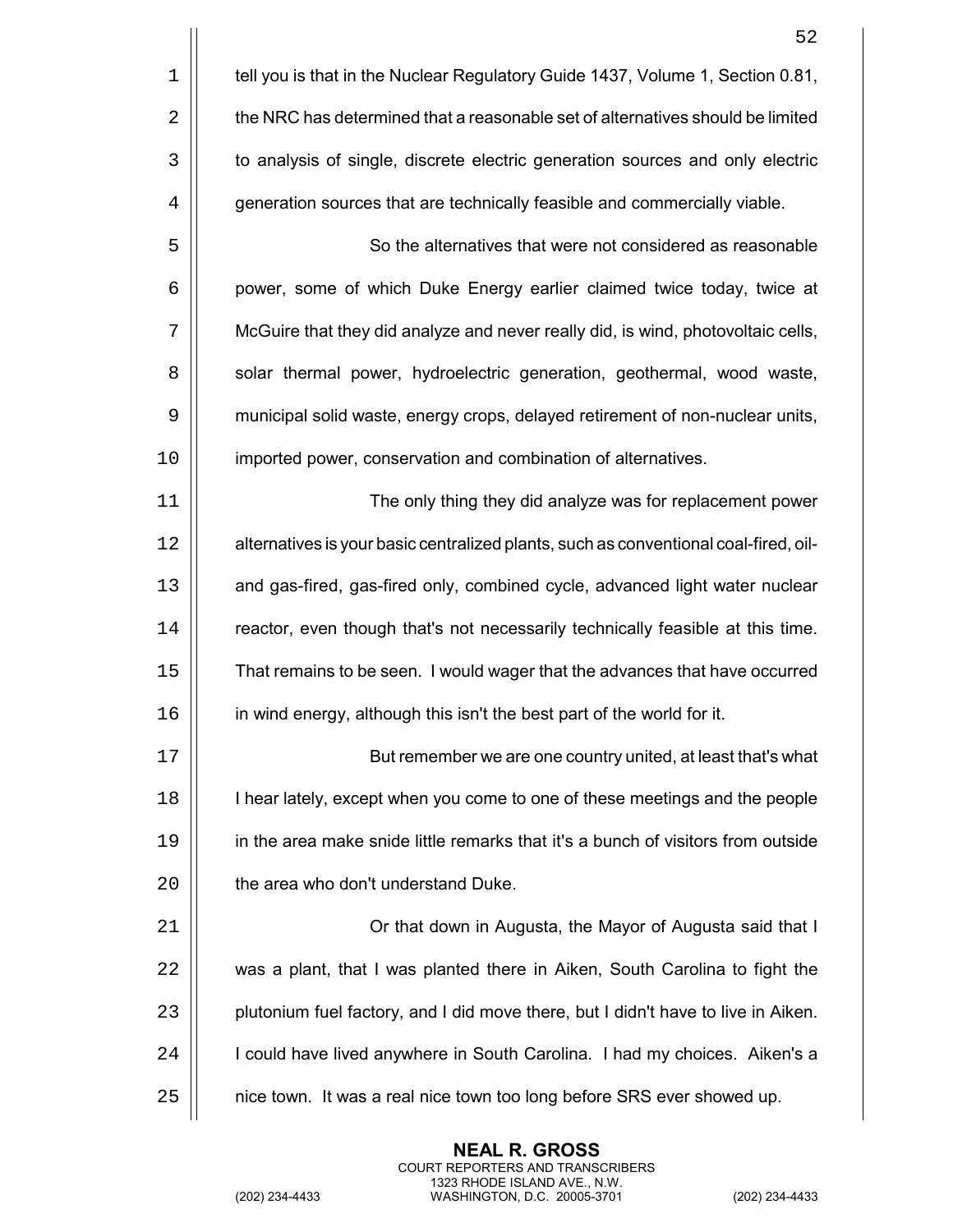|    | 53                                                                                  |
|----|-------------------------------------------------------------------------------------|
| 1  | Today, the Blue Ridge Environmental Defense League filed                            |
| 2  | a motion to dismiss this proceeding, at least for a few years. It makes perfect     |
| 3  | For starters, it appears that Duke Energy is really pushing the<br>sense.           |
| 4  | boundaries of the National Environmental Policy Act, which, of course, they're      |
| 5  | entitled to do. Any corporation is entitled to push the boundaries of any law.      |
| 6  | But the Nuclear Regulatory Commission is bound by a higher standard.                |
| 7  | That's our government agency. And they should have just                             |
| 8  | laughed at Duke and said, "We are going to analyze the impacts using                |
| 9  | plutonium fuel in your reactors staring in 2007, because that will be the           |
| 10 | licensing basis that you are proposing. The current licensing basis is low-         |
| 11 | enriched uranium fuel." And under this action, they are assuming that               |
| 12 | throughout the license activities now conducted, it will continue to be conducted   |
| 13 | in accordance with the use of low-enriched uranium fuel.                            |
| 14 | But that's not true, because Duke wrote one little paragraph                        |
| 15 | about the use of MOX plutonium. They wrote they're currently evaluating and         |
| 16 | planning for the use of MOX fuel in batch quantities up to 40 percent in            |
| 17 | McGuire and Catawba, planning to submit later this year a license amendment         |
| 18 | request to allow a limited number of MOX fuel assemblies. Use of those              |
| 19 | assemblies to begin no earlier than 2003.                                           |
| 20 | The schedule calls for the submittal in late 2003 or early                          |
| 21 | 2004. Right about the time they're going to decide on whether they should get       |
| 22 | relicensed for low-enriched uranium, then they're going to -- I'll bet you anything |
| 23 | if they get relicensed January 2004, they submit the amendment in February          |
| 24 | of 2004. You know, that's what I would recommend if I was your advisor to be        |
| 25 | totally legal. And then that way the NRC doesn't get sued as bad either.            |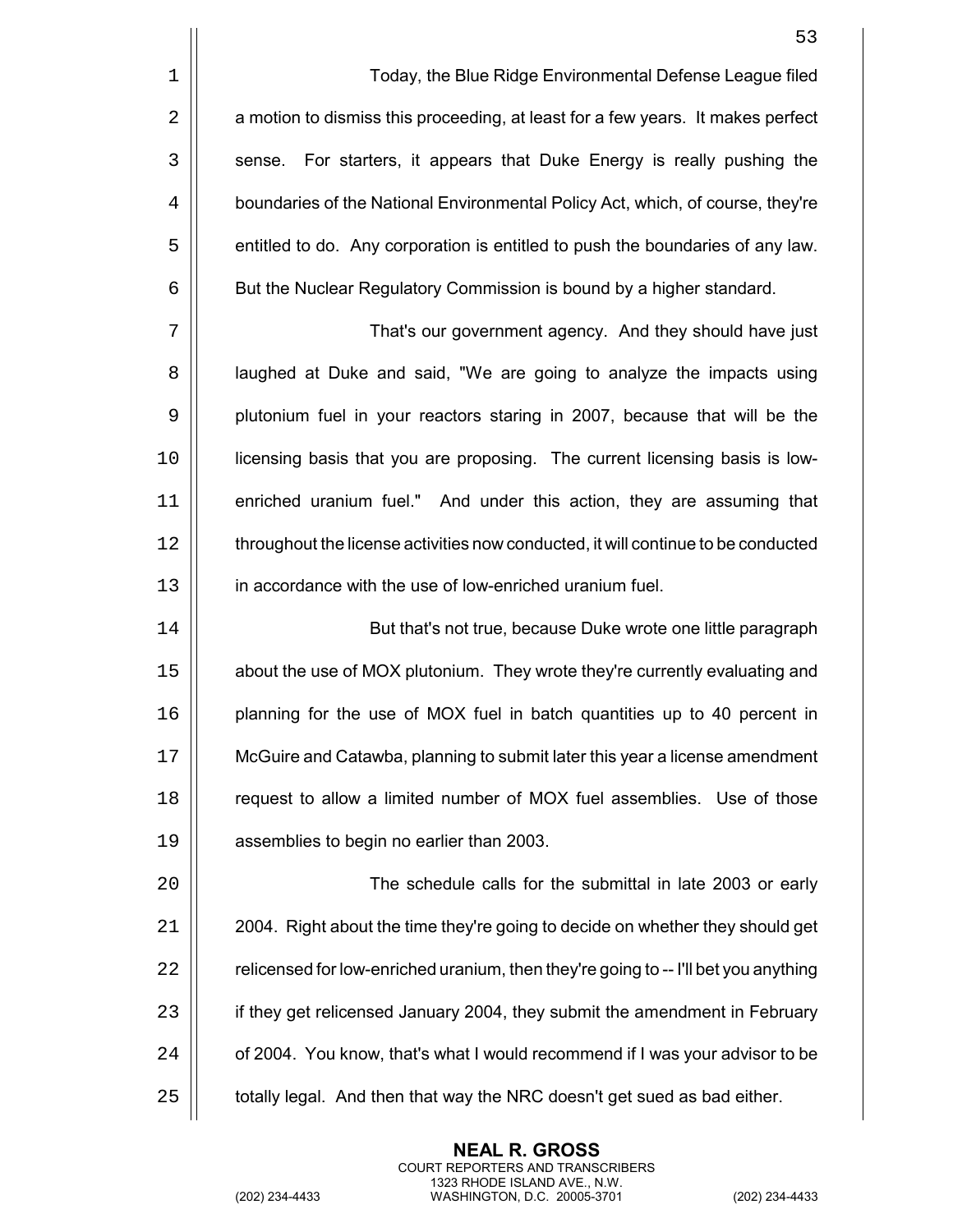1 | So this process completely circumvents the National 2 **Environmental Policy Act, and I would implore the people doing this, other** 3 | contractors back there from Pacific Northwest National Laboratory, Lawrence 4 Livermore National Laboratory, Los Alamos National Laboratory Argonne 5 | National Laboratory, they're the ones doing the environmental impact  $6 \mid$  statement, by the way, because they've been contracted by the NRC, which is 7  $\vert\vert$  supposed to be independent from the Department of Energy, but it all depends  $8 \parallel$  on what day of the week it is, I guess.

9 You have to read what the National Environmental Policy Act 10 | says, not what the regulations say first but read the Act. It's one of the most 11 | stirring pieces of legislative literature I've ever encountered. And that was 12 during the Nixon Administration, and he signed it. He's not known as a rabid 13 | environmentalist.

 And the primary purpose of this relicensing is to analyze the aging impacts, the impacts of operation on aging of chief components. It isn't just plutonium fuel, of which these are the only four reactors that are being 17 | considered right now. In 1996 there were 17 utilities that controlled 38 reactors **that were interested, and they slowly lost interest, because the Department of**  Energy is not known as a reliable and trusted partner. They generally don't get  $\parallel$  things done. It's unfortunate, but they generally don't get things done.

 On October 8, 1999, the NRC granted the licensee, Duke  $\parallel$  Energy, an exemption that would allow them to apply early, to allow them to 23 | apply before their 20 years of operation is up. Since that time, though -- and  $\parallel$  that was based on one -- one of the basis of that was a statement by Duke that  $\parallel$  said, "A regular and systematic exchange of information of plant-specific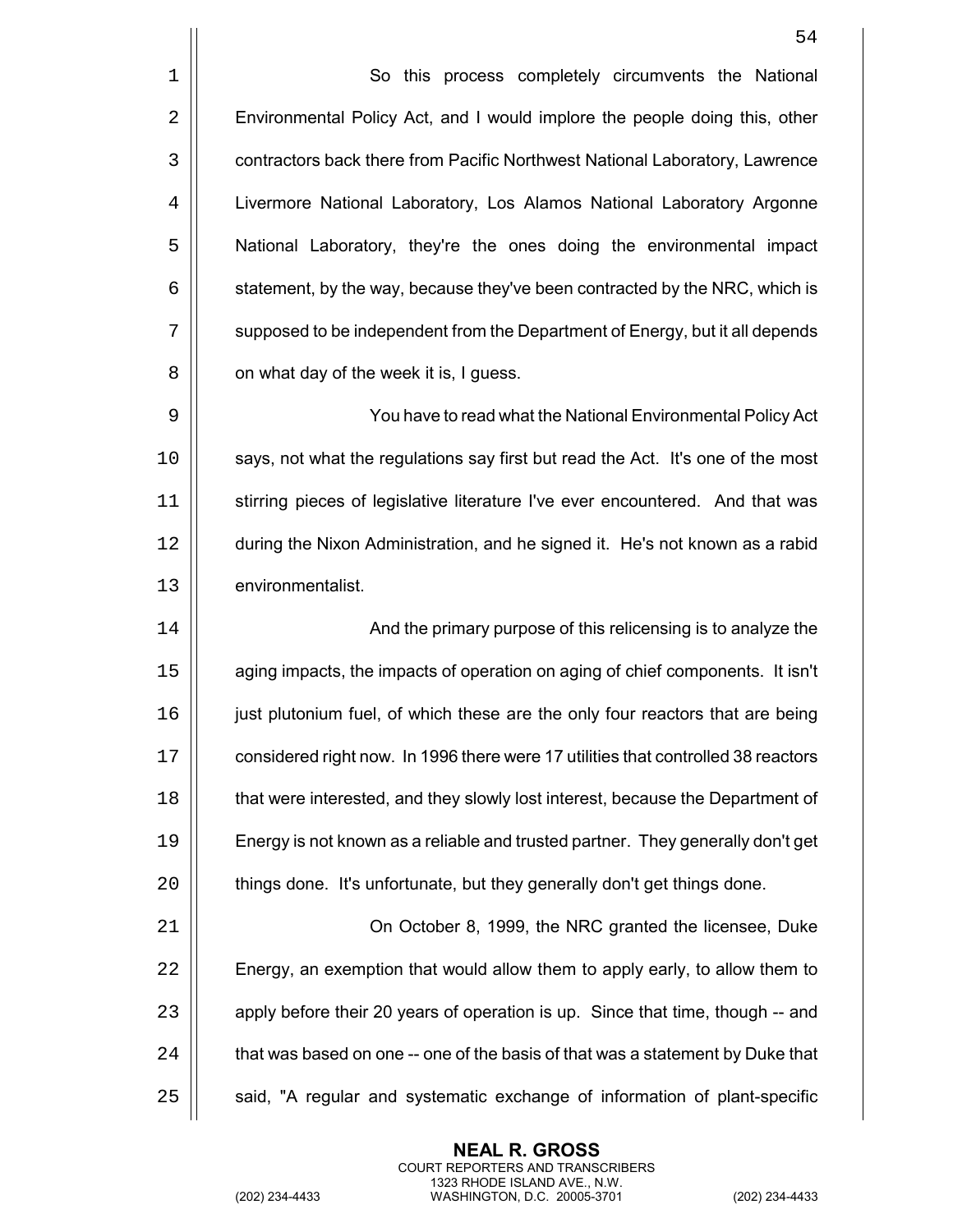|    | 55                                                                                 |
|----|------------------------------------------------------------------------------------|
| 1  | operating experience among all three Duke Nuclear Stations takes place."           |
| 2  | About a year later, and shortly after the Oconee Plant was                         |
| 3  | relicensed, they found these initiation and growth of significant cracks in PWR    |
| 4  | Alloy 600 weldments, apparently at growth rates that are faster than previously    |
| 5  | modeled. So this represents what Dave Lockbaum, who's a nuclear scientist,         |
| 6  | nuclear engineer with the Union of Concerned Scientists, said that the aging       |
| 7  | failures that have occurred in the last few years indicate beyond a reasonable     |
| 8  | doubt that the aging management programs in support of relicensing are             |
| 9  | inadequate because they are not preventing equipment failures, such as the         |
| 10 | VC summer hot leg nozzle to pipe weld crack that had some potential generic        |
| 11 | issues, such as they found that they were due to extensive weld repairs during     |
| 12 | construction occurred on those areas. It added stress to those.                    |
| 13 | So let's look at all the major components out there, the                           |
| 14 | reactors, Catawba and McGuire, and see where they were doing work out in           |
| 15 | the field that normally would have been done in the shop or where they've had      |
| 16 | maintenance problems. Because the one Duke hasn't done well in previous            |
| 17 | analyses, the one thing they've always had a little bit of trouble with -- they're |
| 18 | not the worst but neither are they the best; they're kind of like right in the     |
| 19 | middle, they're a model of mediocrity. They have had maintenance problems,         |
| 20 | and that's documented. And when you have maintenance problems, things              |
| 21 | break down quicker.                                                                |
| 22 | Here's another one. This one is very interesting, because this                     |
| 23 | one just happened this year. But in a letter of last year, last July 20, 2000,     |
| 24 | Duke submitted for an exemption. It's called a request for relief. Apparently,     |

**Duke put in, in Catawba 1 and McGuire 1, replacement steam generators. The** 

**NEAL R. GROSS** COURT REPORTERS AND TRANSCRIBERS 1323 RHODE ISLAND AVE., N.W.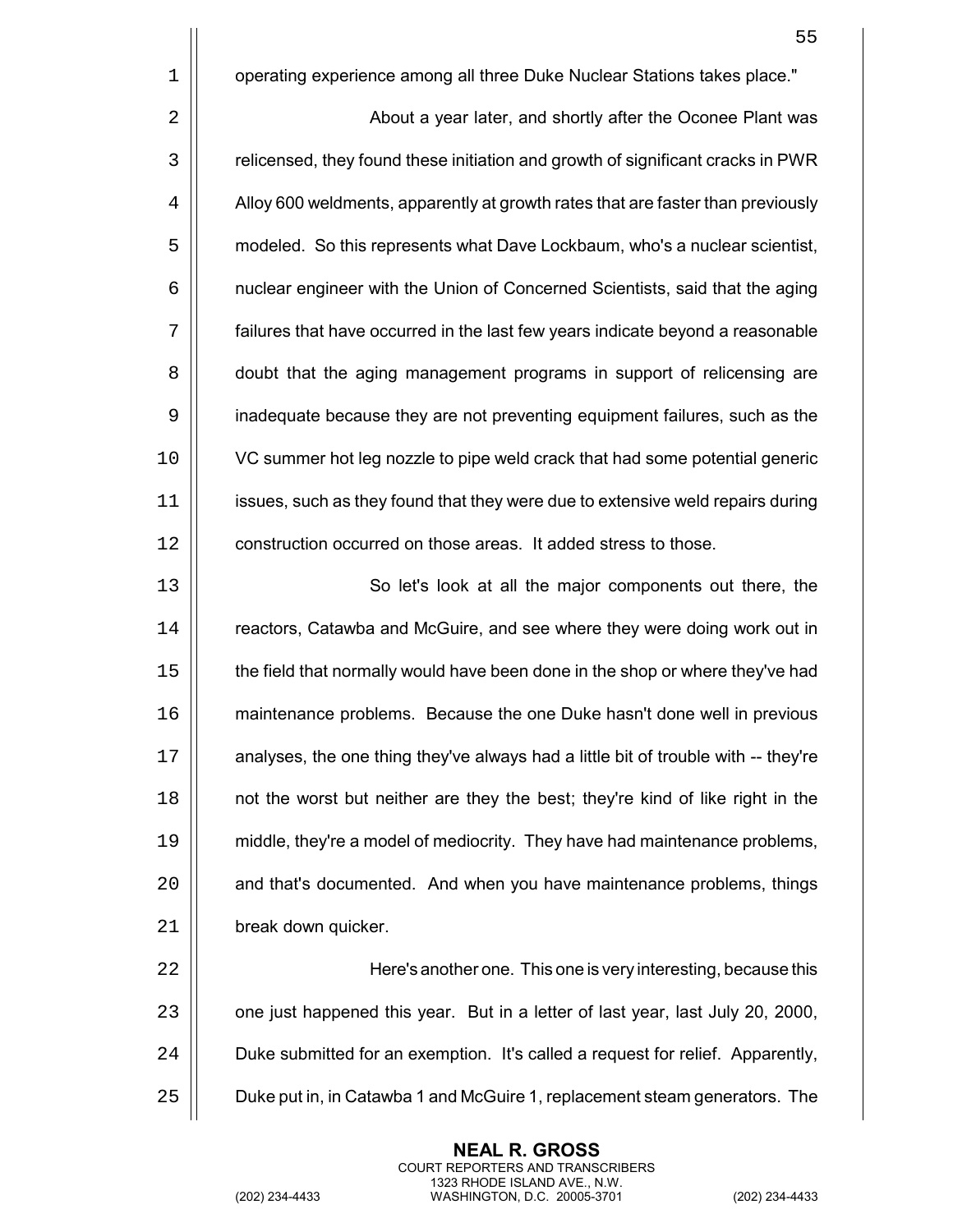|    | 56                                                                                  |
|----|-------------------------------------------------------------------------------------|
| 1  | pre-service examinations were not performed during manufacturing or prior to        |
| 2  | installation. Instead the licensee performed on-site pre-service exam after         |
| 3  | installation and under the provisions of another code, and they violated ASME,      |
| 4  | Association -- America Society of Mechanical Engineers, thank you.                  |
| 5  | MR. CAMERON: Don, could I ask you to --                                             |
| 6  | MR. MONIAK: And those people don't fool around. I'm just                            |
| 7  | about --                                                                            |
| 8  | MR. CAMERON: Could I ask you to wrap up?                                            |
| 9  | MR. MONIAK: Yes. They don't fool around with their rules                            |
| 10 | and we know that. They're only able to cover 50 to 75, 83 percent at the most,      |
| 11 | of some major important welds on their steam generators, which are brand            |
| 12 | new. That's not good business. And the NRC couldn't do anything about it,           |
| 13 | because they were hot by then, and they had to say, "Well, I guess we've got        |
| 14 | to give it to you."                                                                 |
| 15 | So we've heard enough about security tonight. I would also                          |
| 16 | like to add, though, that the State of Nevada has filed a petition for changing.    |
| 17 | Congress has filed legislation to change security requirements. It's time to        |
| 18 | dismiss this, because three years from now it may just be that nuclear power        |
| 19 | is just a lot more expensive than Duke is willing to admit and that Duke's willing  |
| 20 | to take. And, personally -- this is not the opinion of Blue Ridge -- but,           |
| 21 | personally, I think the utilities ought to be given a subsidy just the airliners to |
| 22 | help convert away from it. But if they have no desire to convert, we'll fight them  |
| 23 | tooth and nail and try to stop them. Thank you.                                     |
| 24 | MR. CAMERON: Thank you, Don. Yes, I do. You're                                      |
| 25 | Edmund Fitzgerald? If, Sherry, you're done? Okay. Good. Please, come on             |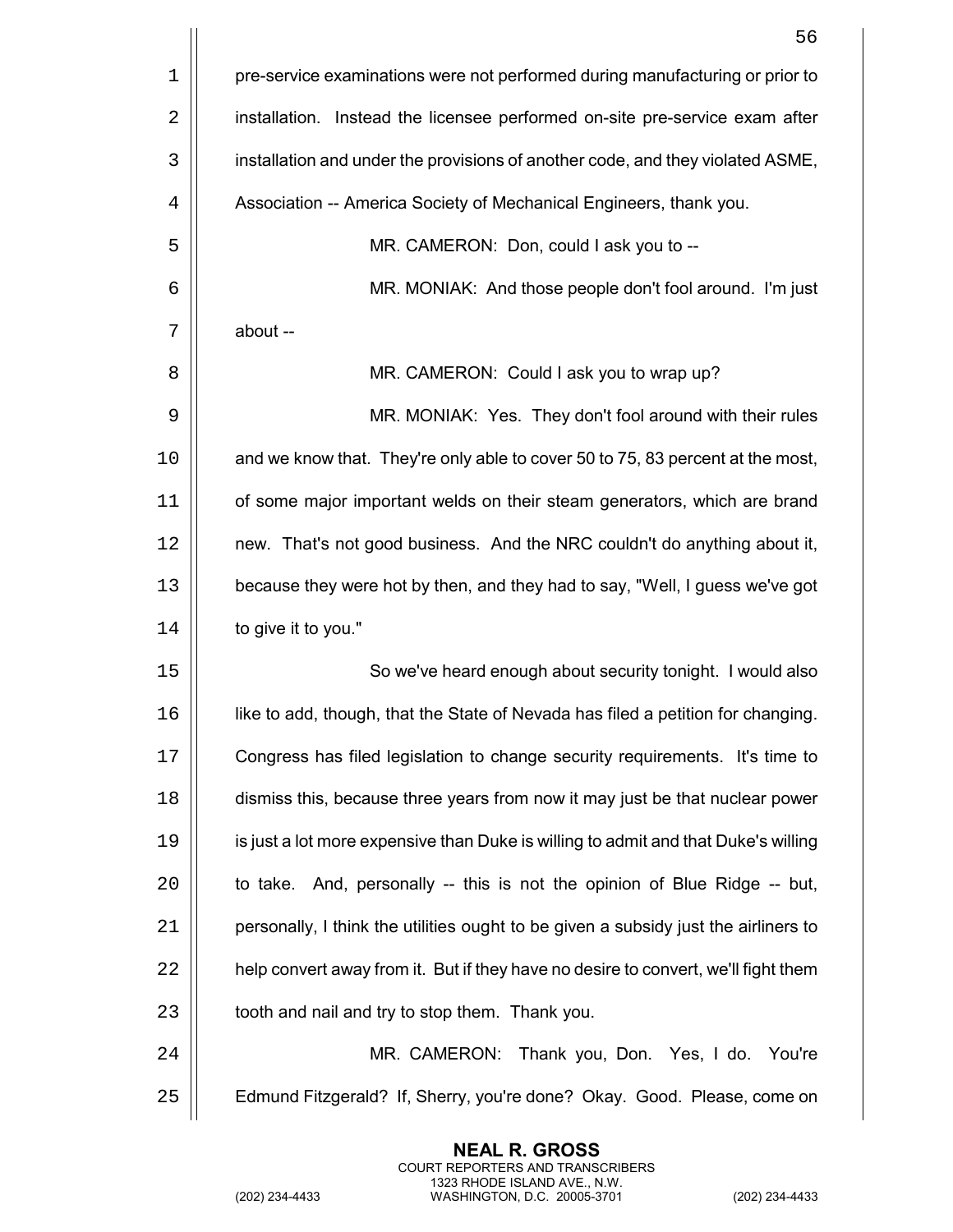2 | MR. FITZGERALD: I am Ed Fitzgerald, and I am a bona fide 3 | resident of Rock Hill, South Carolina. I've lived here for over 22 years, so I 4  $\parallel$  guess I've passed one of the tests of longevity. But I also am the Chair of the 5  $\vert$  South Carolina Sierra Club, which represents -- and I represent tonight the 6 5,000 members throughout the State of South Carolina who are members of 7 the Sierra Club, a long-standing environmental organization, national in scope. 8 | I thank you for the opportunity to speak to you this evening.

 The South Carolina chapter of the Sierra Club has been following this licensing renewal process for Duke Energy for some time. Leading up to these hearings an integral component of Duke's activities has 12 | been a public relations effort to educate the public on its plans to very shortly introduce MOX as a fuel in the Catawba Station.

14 This MOX is to be fabricated from weapons-grade plutonium 15  $\parallel$  that is to be shipped to South Carolina's Savannah River Site. The Governor 16 | of South Carolina is opposed to these shipments unless the Department of  $17$   $\parallel$  Energy agrees to a clear exit strategy. At this time, no agreement has been 18 | reached.

 Duke Energy, in its public relations efforts to embrace MOX 20 | as an alternate fuel source, places heavy emphasis on the cost effectiveness  $\parallel$  of MOX and on reducing the inventory of weapons-grade material. If the long-  $\parallel$  range strategy is to introduce MOX as a fuel, the South Carolina Sierra Club 23 | finds it strange that the license renewal does not state that the Plant will use  $\vert$  MOX as a fuel source during the operating life of the request.

> **NEAL R. GROSS** COURT REPORTERS AND TRANSCRIBERS 1323 RHODE ISLAND AVE., N.W.

25 On Saturday, October 20, the South Carolina Sierra Club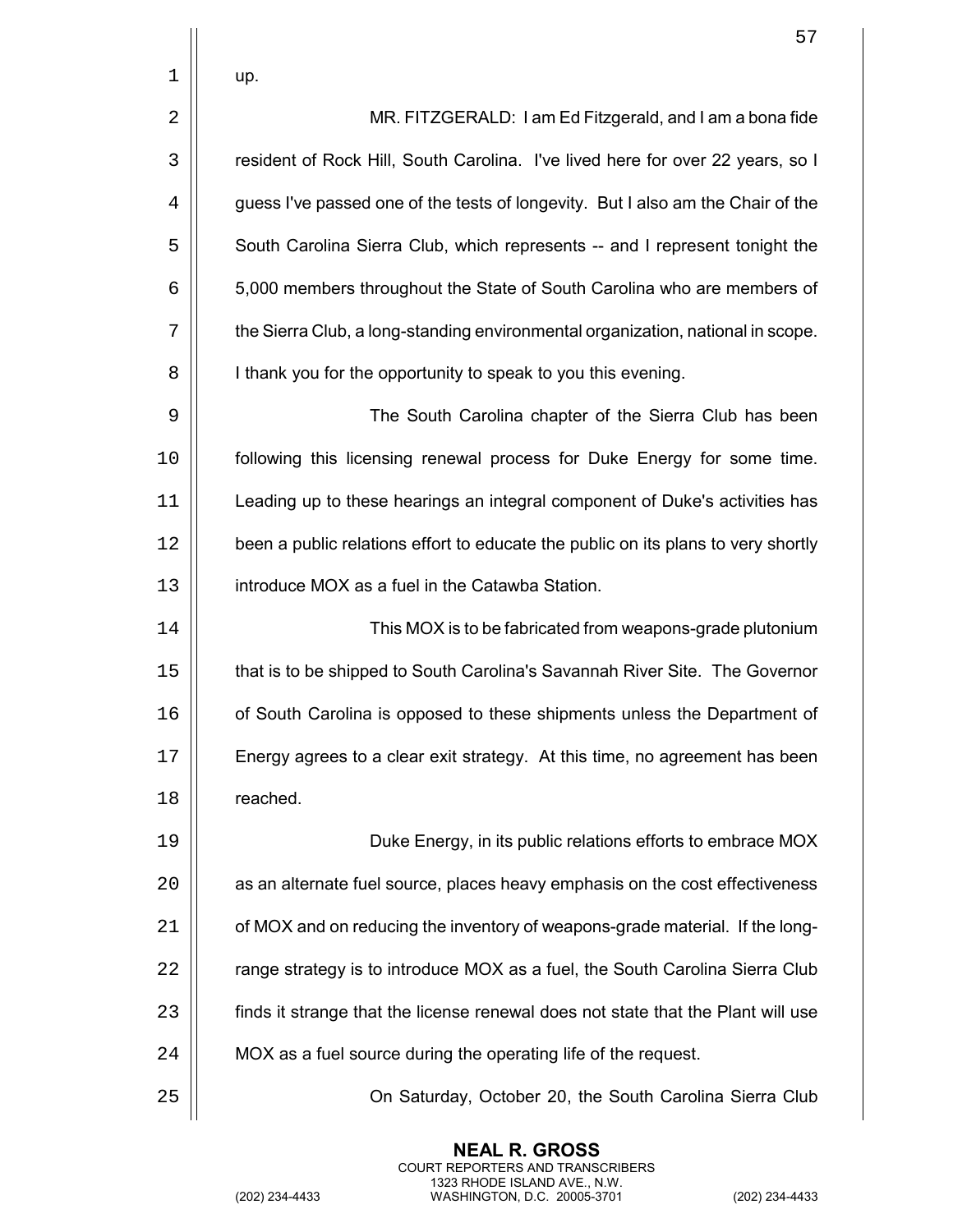|    | 58                                                                                |
|----|-----------------------------------------------------------------------------------|
| 1  | unanimously passed Resolution Number 01-05, titled, "Plutonium Disposition        |
| 2  | as Mixed Oxide Reactor Fuel." I will not read you the entire resolution but will  |
| 3  | only cite those sections that refer to MOX and the Catawba Nuclear Station.       |
| 4  | A copy of the complete resolution is attached to my remarks, which I will give    |
| 5  | to Jim Wilson, hopefully for insertion into the record of this meeting.           |
| 6  | The South Carolina Chapter of the Sierra Club expresses its                       |
| 7  | support, that's very key, it expresses its support for Governor Hodges' call for  |
| 8  | the restoration of funding for plutonium immobilization. Let me repeat that: We   |
| 9  | support Governor Hodges' call to restore funding for plutonium immobilization.    |
| 10 | Plutonium is a key component of nuclear weapons and also can be a deadly          |
| 11 | component of irradiation dispersal weapon. Consequently, plutonium is an          |
| 12 | attractive object for theft by terrorists and rogue governments, as such poses    |
| 13 | a critical risk at all vulnerable points in transportation and in handling.       |
| 14 | The use of MOX fuel instead of traditional uranium fuel in the                    |
| 15 | Catawba Nuclear Station could increase greatly the number of cancer deaths        |
| 16 | in a core melt accident due to the presence of greater quantities of high         |
| 17 | radiotoxic elements. Use of MOX fuels in these reactors, for which they were      |
| 18 | not designed, may pose additional and yet unknown, unknown, operating risks.      |
| 19 | The Catawba Plant is one of the thin-walled, ice condenser                        |
| 20 | designs and is more vulnerable to a catastrophic early containment failure that   |
| 21 | would release radioactive materials into the environment. The use of irradiated   |
| 22 | MOX will still contain plutonium after burning and will remain stored on the Site |
| 23 | and may never exit South Carolina.                                                |
| 24 | Regarding today's proceedings, the South Carolina Chapter                         |
| 25 | of the Sierra Club unanimously opposes the shipment of plutonium by the           |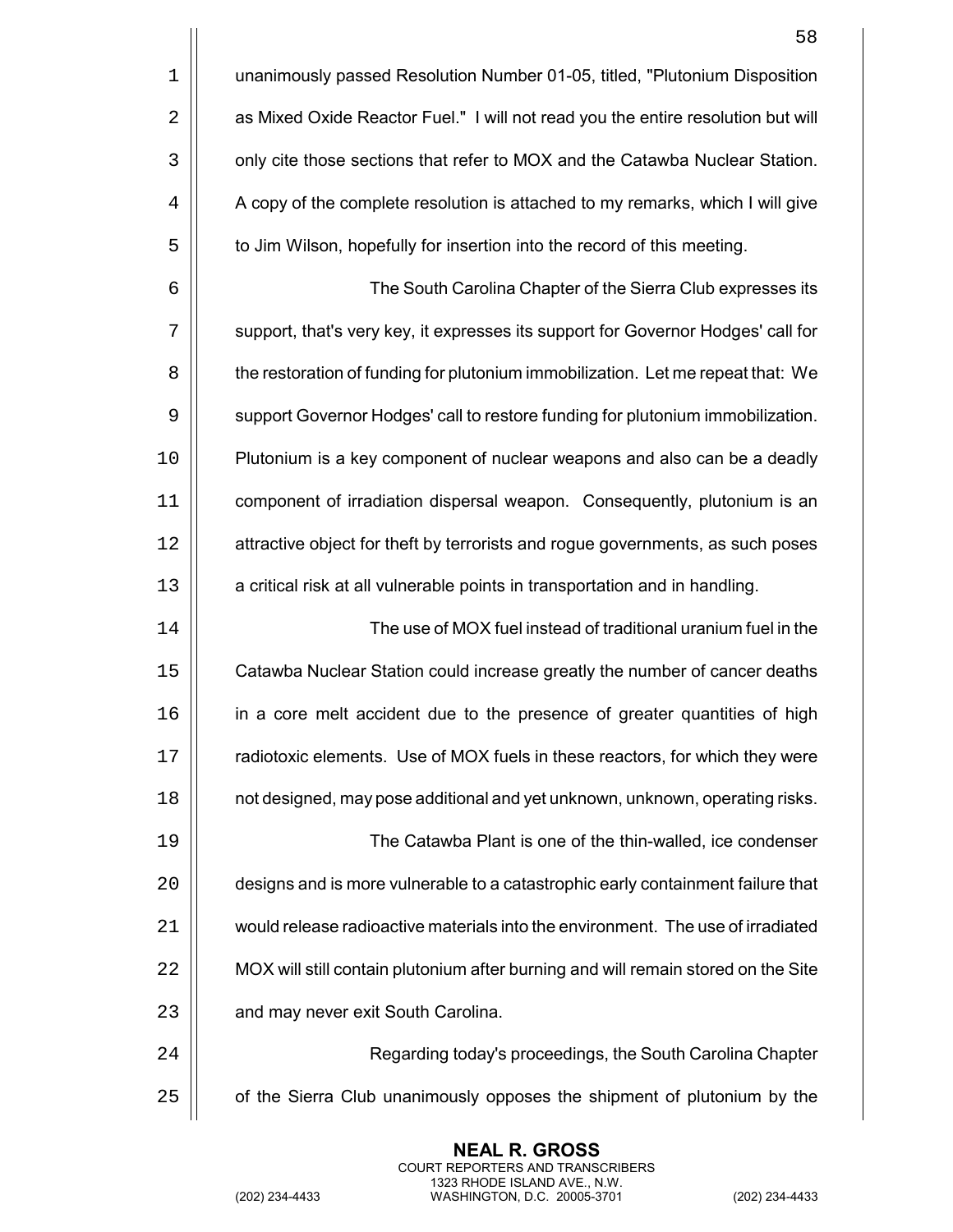|    | 59                                                                              |
|----|---------------------------------------------------------------------------------|
| 1  | Department of Energy to South Carolina's Savannah River Site for fabrication    |
| 2  | as MOX and the shipment, use and storage of MOX fuel at the Catawba             |
| 3  | Nuclear Station.                                                                |
| 4  | Furthermore, in that the application for license renewal under                  |
| 5  | scoping review today does not indicate that the Catawba Nuclear Station will    |
| 6  | utilize MOX as part of its fuel component, the South Carolina Sierra Club views |
| 7  | this application as incomplete and seriously flawed. The Club recommends        |
| 8  | that NRC immediately instruct Duke Energy to withdraw its application and that  |
| 9  | this process be terminated. Thank you very much.                                |
| 10 | MR. CAMERON: Thank you very much, Mr. Fitzgerald. Our                           |
| 11 | last speaker for tonight is Trey Eubanks, and Mr. Eubanks is the City Manager,  |
| 12 | I believe, of York; is that correct?                                            |
| 13 | MR. EUBANKS: That's correct. Thank you.                                         |
| 14 | MR. CAMERON: Okay. You're welcome.                                              |
| 15 | MR. EUBANKS: Good evening. It's a pleasure for me to                            |
| 16 | represent the city of York in support of Catawba Nuclear's license renewal. My  |
| 17 | name is Trey Eubanks. I'm the York City Manager. I've been a resident of the    |
| 18 | community and a satisfied Duke Power customer for the past four and a half      |
| 19 | years. I'm glad to endorse Catawba's petition tonight. Duke Energy's been a     |
| 20 | valued corporate citizen for many years. Its employees are hardworking          |
| 21 | members of surrounding communities, active in our schools, churches and civic   |
| 22 | organizations. In addition to the obvious asset of generating safe, reliable    |
| 23 | energy for our homes and businesses, Duke Energy participates in the            |
| 24 | activities of our area, annually supporting the efforts of the United Way, the  |
| 25 | Red Cross, Adopt-a-Highway Programs and other civic activities.                 |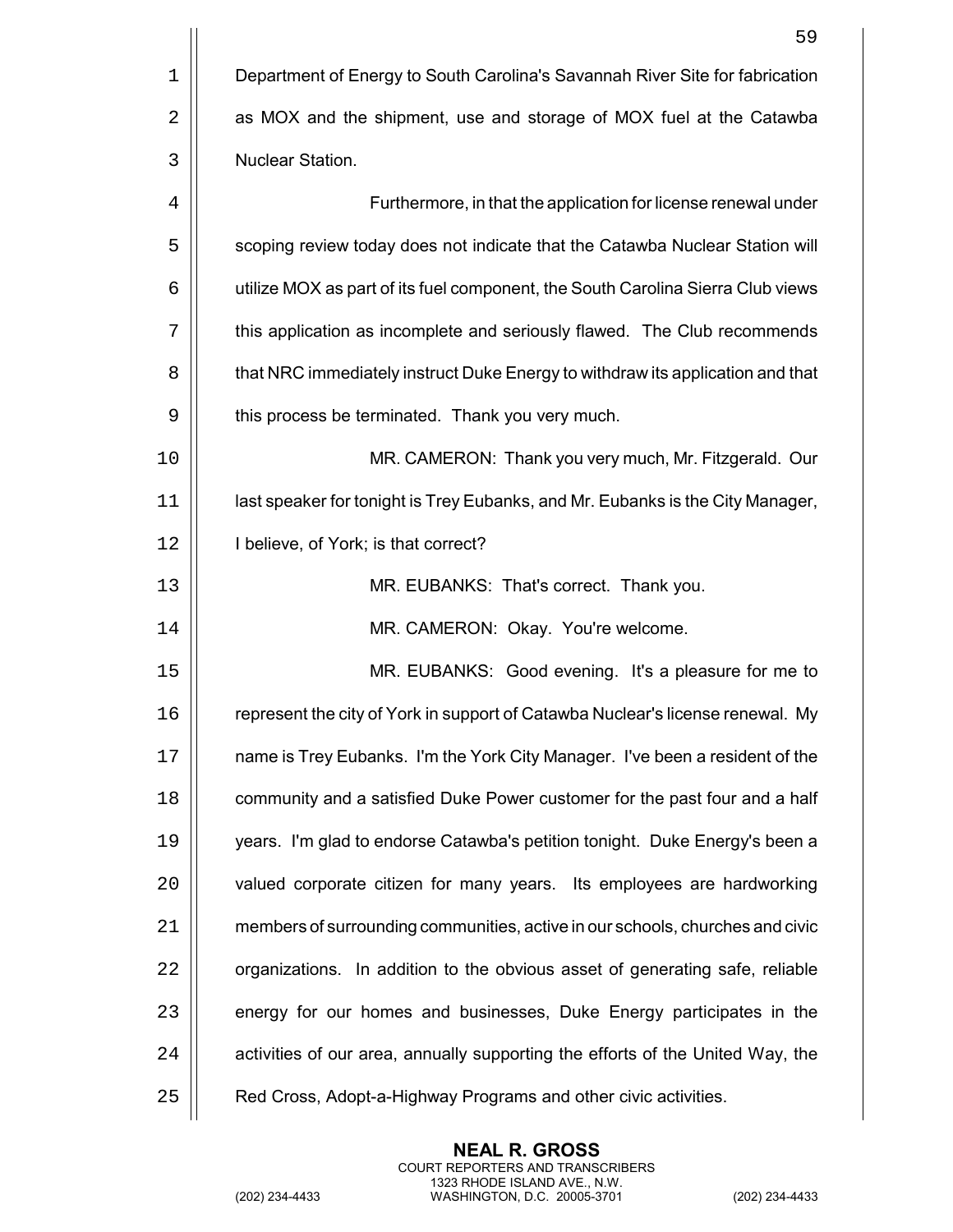|             | 60                                                                               |
|-------------|----------------------------------------------------------------------------------|
| $\mathbf 1$ | The City of York confidentially relies on Duke Energy to                         |
| 2           | power our water treatment facility serving the city and the surrounding          |
| 3           | community within our service territory. Our bonds are further strengthened by    |
| 4           | a franchise agreement that the City of York renewed a few years ago with Duke    |
| 5           | Power. We are confident that Duke Energy Corporation employs responsible,        |
| 6           | dedicated workers who take pride in the first class service that they provide to |
| 7           | our community. And on behalf of Mayor Roddy Connelly and myself, we whole-       |
| 8           | heartedly support Catawba's request for the license renewal.                     |
| 9           | MR. CAMERON: Okay. Thank you, Mr. Eubanks. I wanted                              |
| 0           | to thank all of you tonight for your attention and for your specific comments,   |
| 1           | and I would just note that we have heard two requests for an extension of the    |
| 2           | comment period that the NRC will consider. We have a form up here, and it's      |
| 3           | out on the desk. It's a questionnaire, a short questionnaire that helps us to    |
| 4           | evaluate how we can improve public meetings. So if you could, give that a little |
| 5           | bit of attention. And, Mary, you have a question?                                |
|             |                                                                                  |
| 6           | MS. OLSON: I went to the trouble to copy some articles that                      |
| 7           | have been out recently on some of the issues talked about tonight, and they're   |
| 8           | in a table next door, along with NRC literature, and I'm sure there's Duke       |

17 | have been out recently on some of the issues talked about tonight, and they're 18 in a table next door, along with NRC literature, and I'm sure there's Duke 19 | literature there as well. But, anyway, I wanted to bring that to people's 20 | attention.

21 | MR. CAMERON: Yes. And just let me add that various  $\parallel$  organizations have material next door, and also the NRC staff and the  $\parallel$  scientists from the National Labs that are helping us to evaluate the  $\parallel$  environmental impacts are here tonight. So please feel free to have informal  $\vert$  discussions with them. Any questions that you would like to ask, the staff will

> **NEAL R. GROSS** COURT REPORTERS AND TRANSCRIBERS 1323 RHODE ISLAND AVE., N.W.

(202) 234-4433 WASHINGTON, D.C. 20005-3701 (202) 234-4433